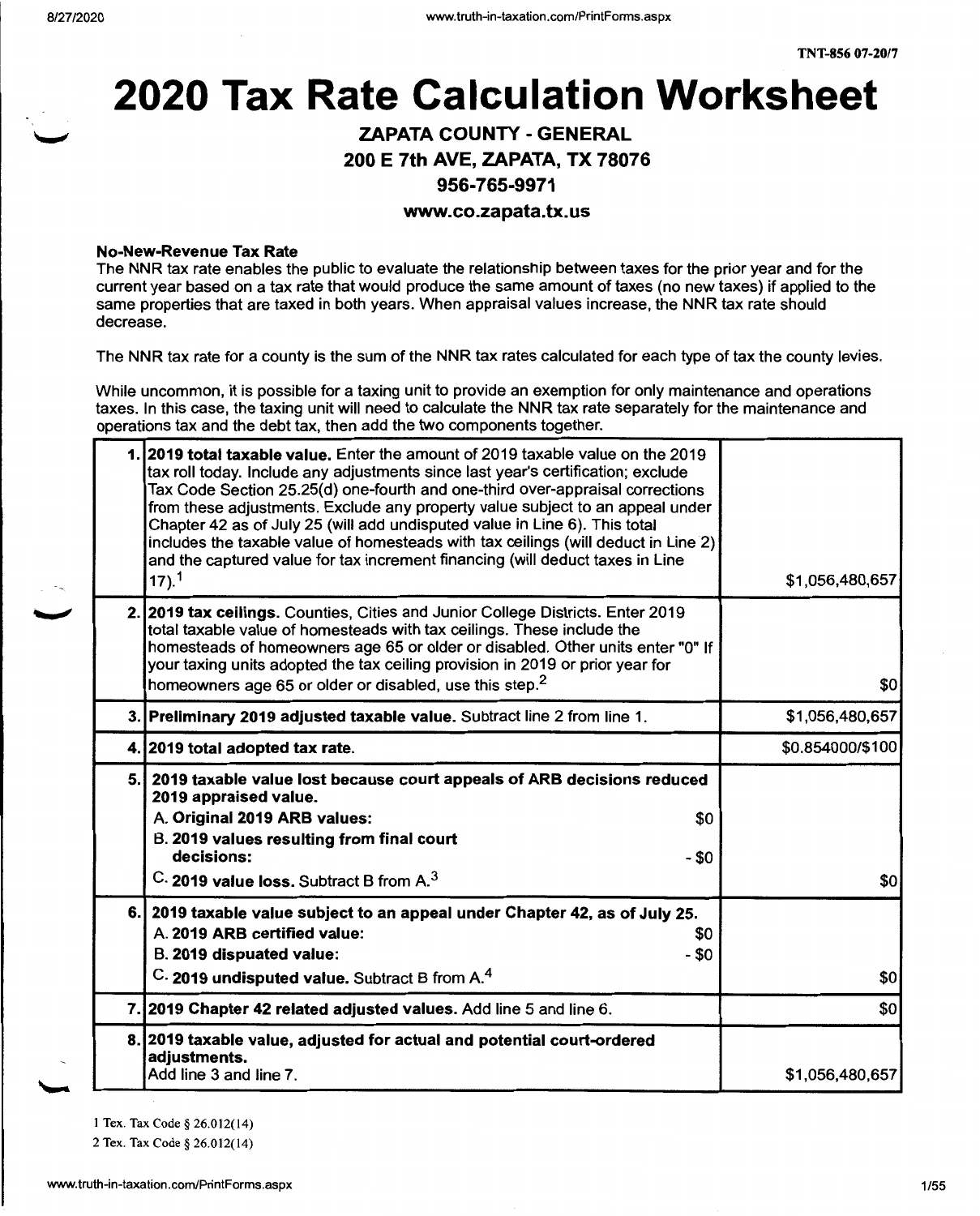$\overline{\phantom{0}}$ 

## **2020 Tax Rate Calculation Worksheet ZAPATA COUNTY** - **GENERAL**

### **No-New-Revenue Tax Rate (continued)**

|      | 9. 2019 taxable value of property in territory the taxing unit deannexed after<br>January 1, 2019. Enter the 2019 value of property in deannexed territory. <sup>5</sup>                                                                                                                                                                                                                                                                                                                                                                                                                                                                                                                                     | \$0             |
|------|--------------------------------------------------------------------------------------------------------------------------------------------------------------------------------------------------------------------------------------------------------------------------------------------------------------------------------------------------------------------------------------------------------------------------------------------------------------------------------------------------------------------------------------------------------------------------------------------------------------------------------------------------------------------------------------------------------------|-----------------|
| 10.1 | 2019 taxable value lost because property first qualified for an exemption<br>in 2020. If the taxing unit increased an original exemption, use the difference<br>between the original exempted amount and the increased exempted amount.<br>Do not include value lost due to freeport, goods-in-transit, temporary disaster<br>exemptions. Note that lowering the amount or percentage of an existing<br>exemption in 2020 does not create a new exemption or reduce taxable value.<br>A. Absolute exemptions. Use 2019 market value:<br>\$1,197,414<br>B. Partial exemptions. 2020 exemption amount or<br>2020 percentage exemption times 2019 value:<br>$+$ \$5,914,257<br>C. Value loss, Add A and $B^{6}$ | \$7,111,671     |
| 11.  | 2019 taxable value lost because property first qualified for agricultural<br>appraisal (1-d or 1-d-1), timber appraisal, recreational/scenic appraisal or<br>public access airport special appraisal in 2020. Use only those properties<br>that first qualified in 2020; do not use properties that qualified in 2019.<br>A. 2019 market value:<br>\$0<br>B. 2020 productivity or special appraised value:<br>$-$ \$0<br>C. Value loss. Subtract B from A. <sup>7</sup>                                                                                                                                                                                                                                      | \$0             |
|      | 12. Total adjustments for lost value. Add lines 9, 10C and 11C.                                                                                                                                                                                                                                                                                                                                                                                                                                                                                                                                                                                                                                              | \$7,111,671     |
|      | 13. Adjusted 2019 taxable value. Subtract line 12 from line 8.                                                                                                                                                                                                                                                                                                                                                                                                                                                                                                                                                                                                                                               | \$1,049,368,986 |
|      | 14. Adjusted 2019 total levy. Multiply line 4 by line 13 and divide by \$100.                                                                                                                                                                                                                                                                                                                                                                                                                                                                                                                                                                                                                                | \$8,961,611     |
|      | 15. Taxes refunded for years preceding tax year 2019. Enter the amount of<br>taxes refunded by the taxing unit for tax years preceding tax year 2019. Types<br>of refunds include court decisions, Tax Code § 25.25(b) and (c) corrections and<br>Tax Code § 31.11 payment errors. Do not include refunds for tax year 2019.<br>This line applies only to tax years preceding tax year 2019. <sup>8</sup>                                                                                                                                                                                                                                                                                                    | \$798,740       |
|      | 16. Taxes in tax increment financing (TIF) for tax year 2019. Enter the amount of<br>taxes paid into the tax increment fund for a reinvestment zone as agreed by the<br>taxing unit. If the unit has no 2020 captured appraised value in Line 18D, enter<br>"0".9                                                                                                                                                                                                                                                                                                                                                                                                                                            | \$0             |
|      | 17. Adjusted 2019 levy with refunds and TIF adjustment. Add lines 14 and 15,<br>subtract line 16.10                                                                                                                                                                                                                                                                                                                                                                                                                                                                                                                                                                                                          | \$9,760,351     |

5 Tex. Tax Code§ 26.012(15) 6 Tex. Tax Code§ 26.012(15) 7 Tex. Tax Code§ 26.012(15) 8 Tex. Tax Code§ 26.012(13) 9 Tex. Tax Code§ 26.03(c) 10 Tex. Tax Code§ 26.012(13)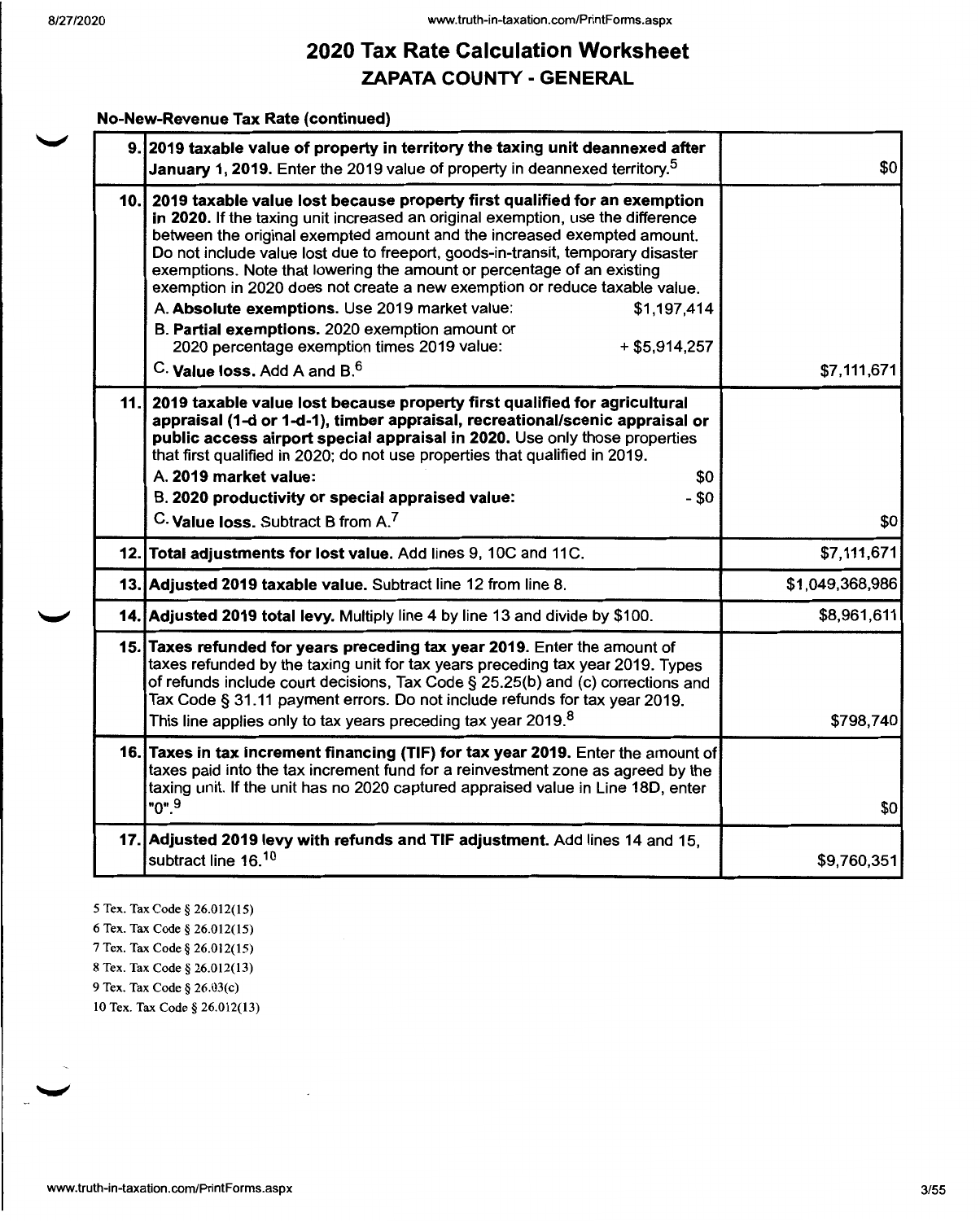#### **No-New-Revenue Tax Rate (continued)**

| 18. Total 2020 taxable value on the 2020 certified appraisal roll today. This<br>value includes only certified values or certified estimate of values and includes<br>the total taxable value of homesteads with tax ceilings (will deduct in line 20).                                                                                                                                                                                                                                                                                                                                                                                                                                                                                                                                                                                                                                                                                                                                                                                                                                                                                                                                                                                                                                                               |                      |               |
|-----------------------------------------------------------------------------------------------------------------------------------------------------------------------------------------------------------------------------------------------------------------------------------------------------------------------------------------------------------------------------------------------------------------------------------------------------------------------------------------------------------------------------------------------------------------------------------------------------------------------------------------------------------------------------------------------------------------------------------------------------------------------------------------------------------------------------------------------------------------------------------------------------------------------------------------------------------------------------------------------------------------------------------------------------------------------------------------------------------------------------------------------------------------------------------------------------------------------------------------------------------------------------------------------------------------------|----------------------|---------------|
| These homesteads includes homeowners age 65 or older or disabled. <sup>11</sup>                                                                                                                                                                                                                                                                                                                                                                                                                                                                                                                                                                                                                                                                                                                                                                                                                                                                                                                                                                                                                                                                                                                                                                                                                                       |                      |               |
| A. Certified values:                                                                                                                                                                                                                                                                                                                                                                                                                                                                                                                                                                                                                                                                                                                                                                                                                                                                                                                                                                                                                                                                                                                                                                                                                                                                                                  | \$900,866,431        |               |
| B. Counties: Include railroad rolling stock values<br>certified by the Comptroller's office:                                                                                                                                                                                                                                                                                                                                                                                                                                                                                                                                                                                                                                                                                                                                                                                                                                                                                                                                                                                                                                                                                                                                                                                                                          | $+ $0$               |               |
| C. Pollution control and energy storage system<br>exemption: Deduct the value of property<br>exempted for the current tax year for the first time<br>as pollution control or energy storage system<br>property:                                                                                                                                                                                                                                                                                                                                                                                                                                                                                                                                                                                                                                                                                                                                                                                                                                                                                                                                                                                                                                                                                                       | $-50$                |               |
| D. Tax increment financing: Deduct the 2020<br>captured appraised value of property taxable by a<br>taxing unit in a tax increment financing zone for<br>which the 2020 taxes will be deposited into the tax<br>increment fund. Do not include any new property                                                                                                                                                                                                                                                                                                                                                                                                                                                                                                                                                                                                                                                                                                                                                                                                                                                                                                                                                                                                                                                       |                      |               |
| value that will be included in line 23 below. <sup>12</sup>                                                                                                                                                                                                                                                                                                                                                                                                                                                                                                                                                                                                                                                                                                                                                                                                                                                                                                                                                                                                                                                                                                                                                                                                                                                           | - \$0                |               |
| E. Total 2020 value. Add A and B, then subtract C<br>and D.                                                                                                                                                                                                                                                                                                                                                                                                                                                                                                                                                                                                                                                                                                                                                                                                                                                                                                                                                                                                                                                                                                                                                                                                                                                           |                      | \$900,866,431 |
| 19. Total value of properties under protest or not included on certified<br>appraisal roll. <sup>13</sup><br>A. 2020 taxable value of properties under protest.<br>The chief appraiser certifies a list of properties still<br>under ARB protest. The list shows the appraisal<br>district's value and the taxpayer's claimed value, if<br>any or an estimate of the value if the taxpayer<br>wins. For each of the properties under protest, use<br>the lowest of these values. Enter the total value<br>under protest. <sup>14</sup><br>B. 2020 value of properties not under protest or<br>included on certified appraisal roll. The chief<br>appraiser gives taxing units a list of those taxable<br>properties that the chief appraiser knows about<br>but are not included at appraisal roll certification.<br>These properties also are not on the list of<br>properties that are still under protest. On this list of<br>properties, the chief appraiser includes the market<br>value, appraised value and exemptions for the<br>preceding year and a reasonable estimate of the<br>market value, appraised value and exemptions for<br>the current year. Use the lower market, appraised<br>or taxable value (as appropriate). Enter the total<br>value of property not on the certified roll. <sup>15</sup> | \$244,810<br>$+$ \$0 |               |

11 Tex. Tax Code§ 26.12, 26.04(c-2)

12 Tex. Tax Code§ 26.03(c)

13 Tex. Tax Code§ 26.0l(c) and (d)

- 14 Tex. Tax Code§ 26.0l(c)
- 15 Tex. Tax Code§ 26.0l(d)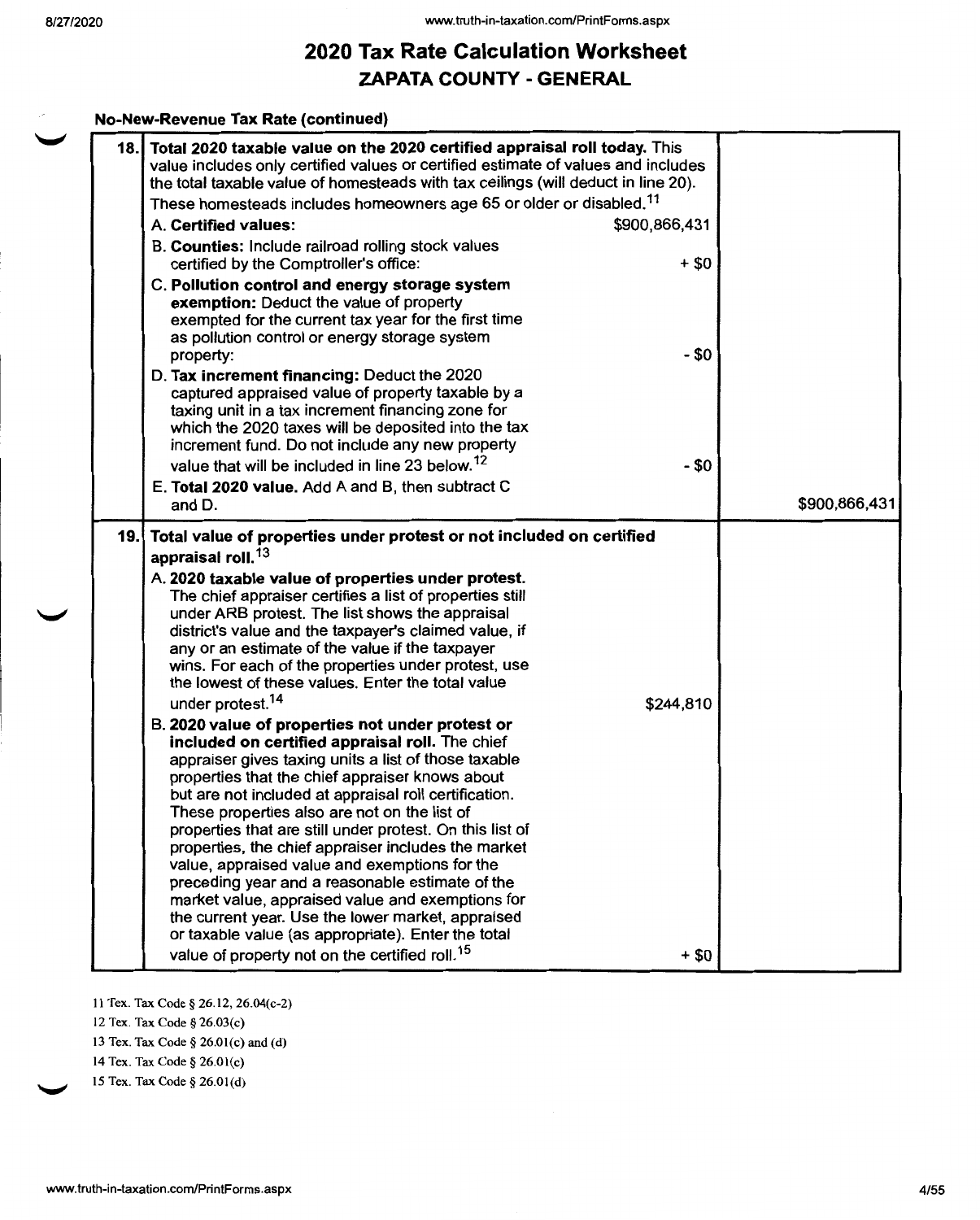#### **No-New-Revenue Tax Rate (concluded)**

| $ _{\text{(cont.)}} $ | 19. C. Total value under protest or not certified. Add<br>A and B.                                                                                                                                                                                                                                                                                                                                                                                                                                                                                                                                                                             | \$244,810        |
|-----------------------|------------------------------------------------------------------------------------------------------------------------------------------------------------------------------------------------------------------------------------------------------------------------------------------------------------------------------------------------------------------------------------------------------------------------------------------------------------------------------------------------------------------------------------------------------------------------------------------------------------------------------------------------|------------------|
|                       | 20. 2020 tax ceilings. Counties, cities and junior colleges enter 2020 total taxable<br>value of homesteads with tax ceilings. These include the homesteads of<br>homeowners age 65 or older or disabled. Other taxing units enter "0". If your<br>taxing units adopted the tax ceiling provision in 2019 or a prior year for<br>homeowners age 65 or older or disabled, use this step. <sup>16</sup>                                                                                                                                                                                                                                          | \$0              |
|                       | 21. 2020 total taxable value. Add lines 18E and 19C. Subtract line 20. <sup>17</sup>                                                                                                                                                                                                                                                                                                                                                                                                                                                                                                                                                           | \$901,111,241    |
|                       | 22. Total 2020 taxable value of properties in territory annexed after January<br>1, 2019. Include both real and personal property. Enter the 2020 value of<br>property in territory annexed. <sup>18</sup>                                                                                                                                                                                                                                                                                                                                                                                                                                     | \$0              |
|                       | 23. Total 2020 taxable value of new improvements and new personal property<br>located in new improvements. New means the item was not on the appraisal<br>roll in 2019. An improvement is a building, structure, fixture or fence erected on<br>or affixed to land. New additions to existing improvements may be included if<br>the appraised value can be determined. New personal property in a new<br>improvement must have been brought into the taxing unit after January 1, 2019<br>and be located in a new improvement. New improvements do include property<br>on which a tax abatement agreement has expired for 2020. <sup>19</sup> | \$3,644,460      |
|                       | 24. Total adjustments to the 2020 taxable value. Add lines 22 and 23.                                                                                                                                                                                                                                                                                                                                                                                                                                                                                                                                                                          | \$3,644,460      |
|                       | 25. Adjusted 2020 taxable value. Subtract line 24 from line 21.                                                                                                                                                                                                                                                                                                                                                                                                                                                                                                                                                                                | \$897,466,781    |
|                       | 26. 2020 NNR tax rate. Divide line 17 by line 25 and multiply by \$100. <sup>20</sup>                                                                                                                                                                                                                                                                                                                                                                                                                                                                                                                                                          | \$1.087544/\$100 |
|                       | 27. COUNTIES ONLY. Add together the NNR tax rates for each type of tax the<br>county levies. The total is the 2020 county NNR tax rate. <sup>21</sup>                                                                                                                                                                                                                                                                                                                                                                                                                                                                                          | \$1.169214/\$100 |

16 Tex. Tax Code§ 26.012(6)(B) 17 Tex. Tax Code§ 26.012(6)

18 Tex. Tax Code§ 26.012(17)

19 Tex. Tax Code§ 26.012(17)

20 Tex. Tax Code§ 26.04(c)

21 Tex. Tax Code§ 26.04(d)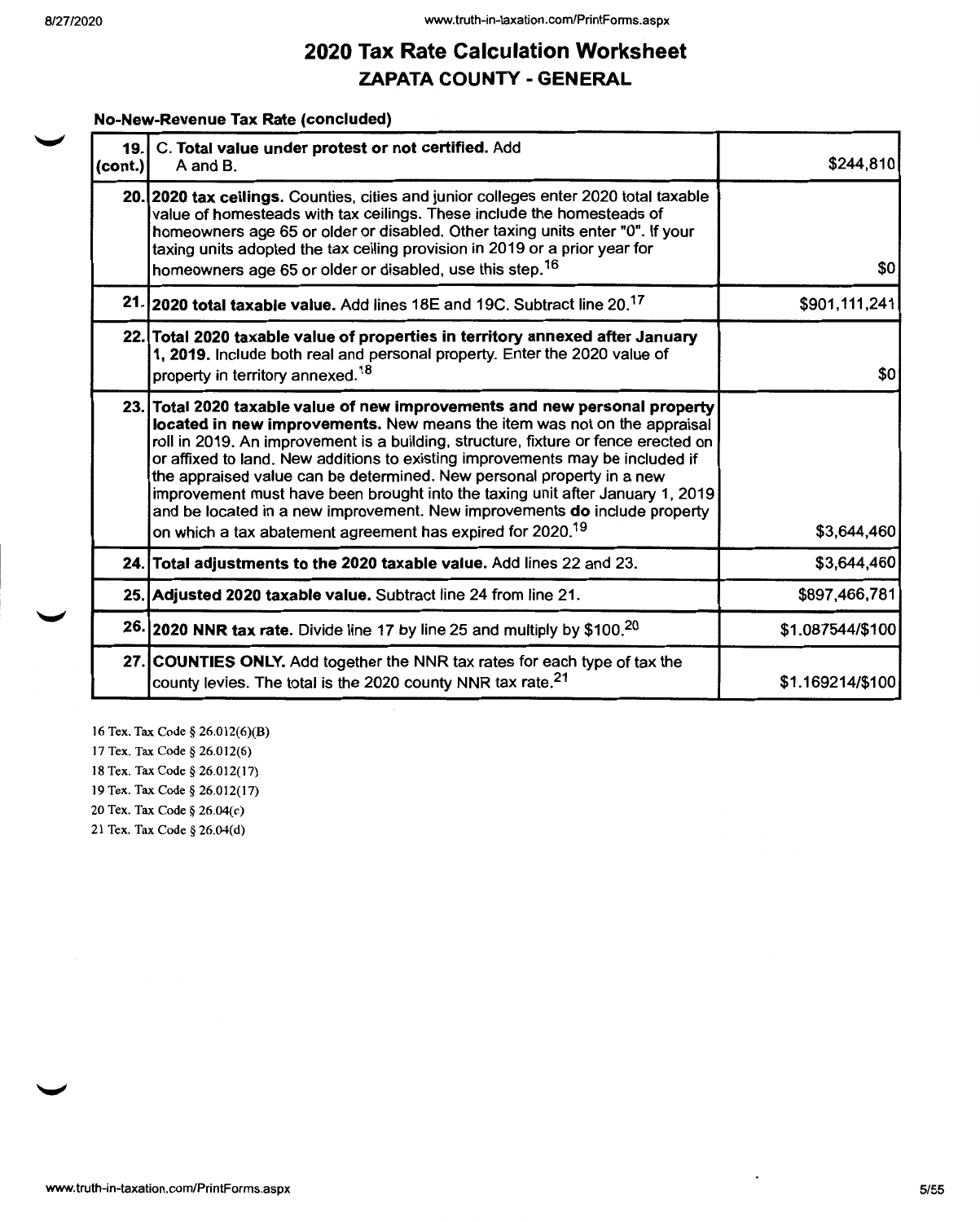#### **Voter-Approval Tax Rate**

The voter-approval tax rate is the highest tax rate that a taxing unit may adopt without holding an election to seek voter approval of the rate. The voter-approval tax rate is split into two separate rates:

- 1. **Maintenance and Operations (M&O) Tax Rate:** The M&O portion is the tax rate that is needed to raise the same amount of taxes that the taxing unit levied in the prior year plus the applicable percentage allowed by law. This rate accounts for such things as salaries, utilities and day-to-day operations.
- 2. **Debt Rate:** The debt rate includes the debt service necessary to pay the taxing unit's debt payments in the coming year. This rate accounts for principal and interest on bonds and other debt secured by property tax revenue.

The voter-approval tax rate for a county is the sum of the voter-approval tax rates calculated for each type of tax the county levies. In most cases the voter-approval tax rate exceeds the no-new-revenue tax rate, but occasionally decreases in a taxing unit's debt service will cause the NNR tax rate to be higher than the voter-approval tax rate.

| 28. 2019 M&O tax rate. Enter the 2019 M&O tax rate.                                                                                                                                                                                                                                                                                                                                                                                                                                                                                                                                                                                                                                                                                                                                                                                                                                                                                                                                                                                                                                                                           | \$0.624000/\$100 |
|-------------------------------------------------------------------------------------------------------------------------------------------------------------------------------------------------------------------------------------------------------------------------------------------------------------------------------------------------------------------------------------------------------------------------------------------------------------------------------------------------------------------------------------------------------------------------------------------------------------------------------------------------------------------------------------------------------------------------------------------------------------------------------------------------------------------------------------------------------------------------------------------------------------------------------------------------------------------------------------------------------------------------------------------------------------------------------------------------------------------------------|------------------|
| 29. 2019 taxable value, adjusted for actual and potential court-ordered<br>adjustments. Enter the amount in line 8 of the No-New-Revenue Tax Rate<br>Worksheet.                                                                                                                                                                                                                                                                                                                                                                                                                                                                                                                                                                                                                                                                                                                                                                                                                                                                                                                                                               | \$1,056,480,657  |
| 30. Total 2019 M&O levy. Multiply line 28 by line 29 and divide by \$100.                                                                                                                                                                                                                                                                                                                                                                                                                                                                                                                                                                                                                                                                                                                                                                                                                                                                                                                                                                                                                                                     | \$6,592,439      |
| 31. Adjusted 2019 levy for calculating NNR M&O taxes.<br>A. 2019 sales tax specifically to reduce property<br>taxes. For cities, counties and hospital districts,<br>enter the amount of additional sales tax collected<br>and spent on M&O expenses in 2019, if any.<br>Other taxing units, enter 0. Counties must exclude<br>any amount that was spent for economic<br>development grants from the amount of sales tax<br>\$0<br>spent.<br>B. M&O taxes refunded for years preceding tax<br>year 2019: Enter the amount of M&O taxes<br>refunded in the preceding year for taxes before<br>that year. Types of refunds include court<br>decisions, Tax Code Section 25.25(b) and (c)<br>corrections and Tax Code Section 31.11 payment<br>errors. Do not include refunds for tax year 2019.<br>This line applies only to tax years preceding tax<br>+ \$798,740<br>year 2019.<br>C. 2019 taxes in TIF.: Enter the amount of taxes<br>paid into the tax increment fund for a reinvestment<br>zone as agreed by the taxing unit. If the taxing<br>unit has no 2020 captured appraised value in Line<br>- \$0<br>18D, enter 0. |                  |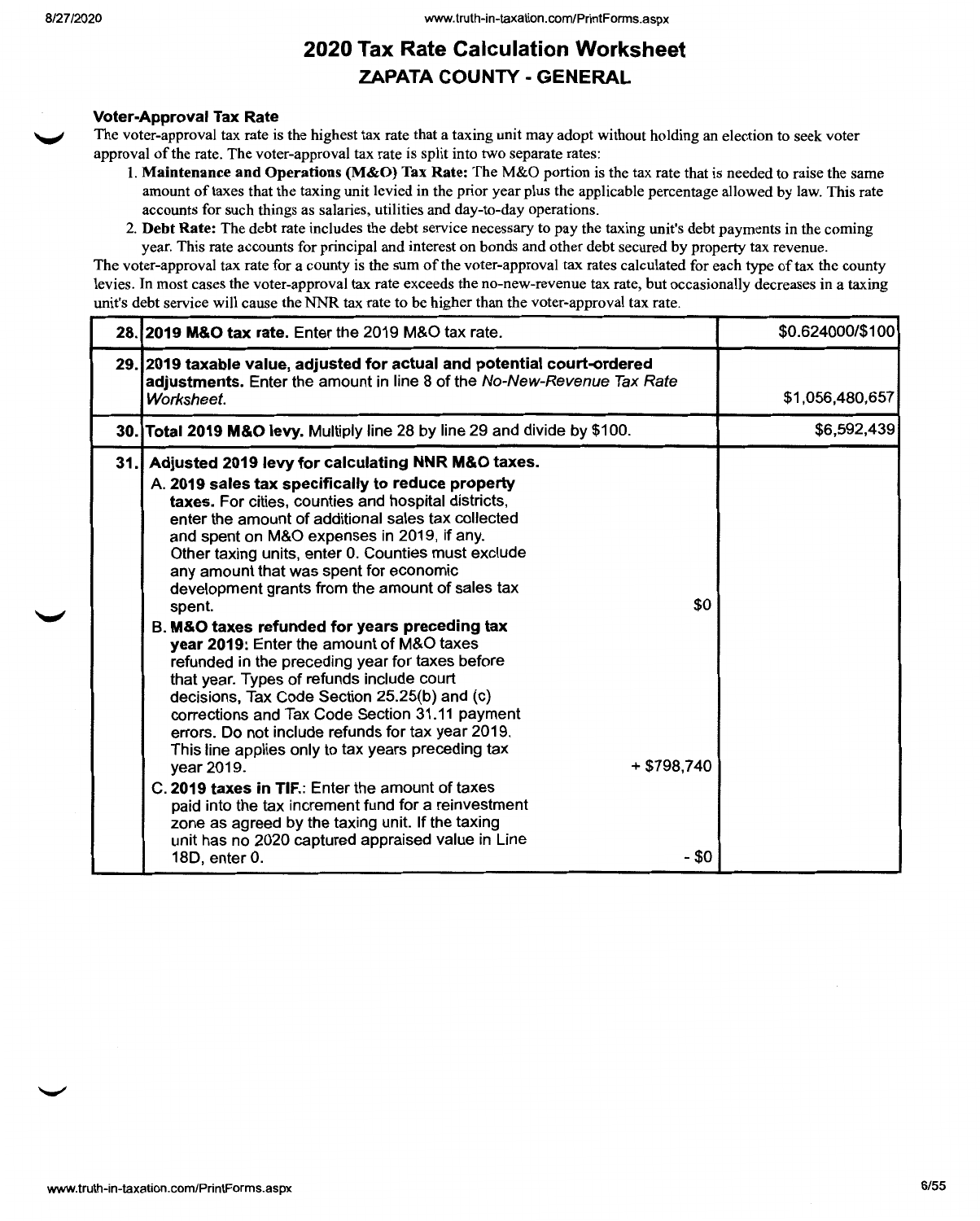#### **Voter-Approval Tax Rate (continued)**

| 31.<br>$\left(\text{cont.}\right)$ | D. 2019 transferred function.: If discontinuing all of<br>a department, function or activity and transferring<br>it to another taxing unit by written contract, enter<br>the amount spent by the taxing unit discontinuing<br>the function in the 12 months preceding the<br>month of this calculation. If the taxing unit did not<br>operate this function for this 12-month period, use<br>the amount spent in the last full fiscal year in<br>which the taxing unit operated the function. The<br>taxing unit discontinuing the function will subtract<br>this amount in E below. The taxing unit receiving<br>the function will add this amount in E below.<br>Other taxing units enter 0.<br>E. 2019 M&O levy adjustments.: Add A and B,<br>then subtract C. For taxing unit with D, subtract if<br>discontinuing function and add if receiving<br>function.<br>F. Add line 30 to line 31E.                 | $+/-$ \$0<br>\$798,740  | \$7,391,179     |
|------------------------------------|------------------------------------------------------------------------------------------------------------------------------------------------------------------------------------------------------------------------------------------------------------------------------------------------------------------------------------------------------------------------------------------------------------------------------------------------------------------------------------------------------------------------------------------------------------------------------------------------------------------------------------------------------------------------------------------------------------------------------------------------------------------------------------------------------------------------------------------------------------------------------------------------------------------|-------------------------|-----------------|
|                                    | 32. Adjusted 2020 taxable value.<br>Enter the amount in line 25 of the No-New-Revenue Tax Rate Worksheet.                                                                                                                                                                                                                                                                                                                                                                                                                                                                                                                                                                                                                                                                                                                                                                                                        |                         | \$897,466,781   |
|                                    | 33. 2020 NNR M&O rate. (unadjusted)<br>Divide line 31 by line 32 and multiply by \$100.                                                                                                                                                                                                                                                                                                                                                                                                                                                                                                                                                                                                                                                                                                                                                                                                                          |                         | \$0.82356/\$100 |
|                                    | 34. Rate adjustment for state criminal justice mandate. $^{23}$<br>A. 2020 state criminal justice mandate. Enter the<br>amount spent by a county in the previous 12<br>months providing for the maintenance and<br>operation cost of keeping inmates in county-paid<br>facilities after they have been sentenced. Do not<br>include any state reimbursement received by the<br>county for the same purpose.<br>B. 2019 criminal justice mandate. Enter the<br>amount spent by a county in the 12 months prior<br>to the previous 12 months providing for the<br>maintenance and operation cost of keeping<br>inmates in county-paid facilities after they have<br>been sentenced. Do not include any state<br>reimbursement received by the county for the<br>same purpose. Enter zero if this is the first time<br>the mandate applies.<br>C. Subtract B from A and divide by line 32 and<br>multiply by \$100. | \$0<br>\$0<br>\$0/\$100 |                 |
|                                    | D. Enter the rate calculated in C. If not applicable,<br>enter 0.                                                                                                                                                                                                                                                                                                                                                                                                                                                                                                                                                                                                                                                                                                                                                                                                                                                |                         | \$0/\$100       |

22 [Reserved for expansion] 23 Tex. Tax Code § 26.044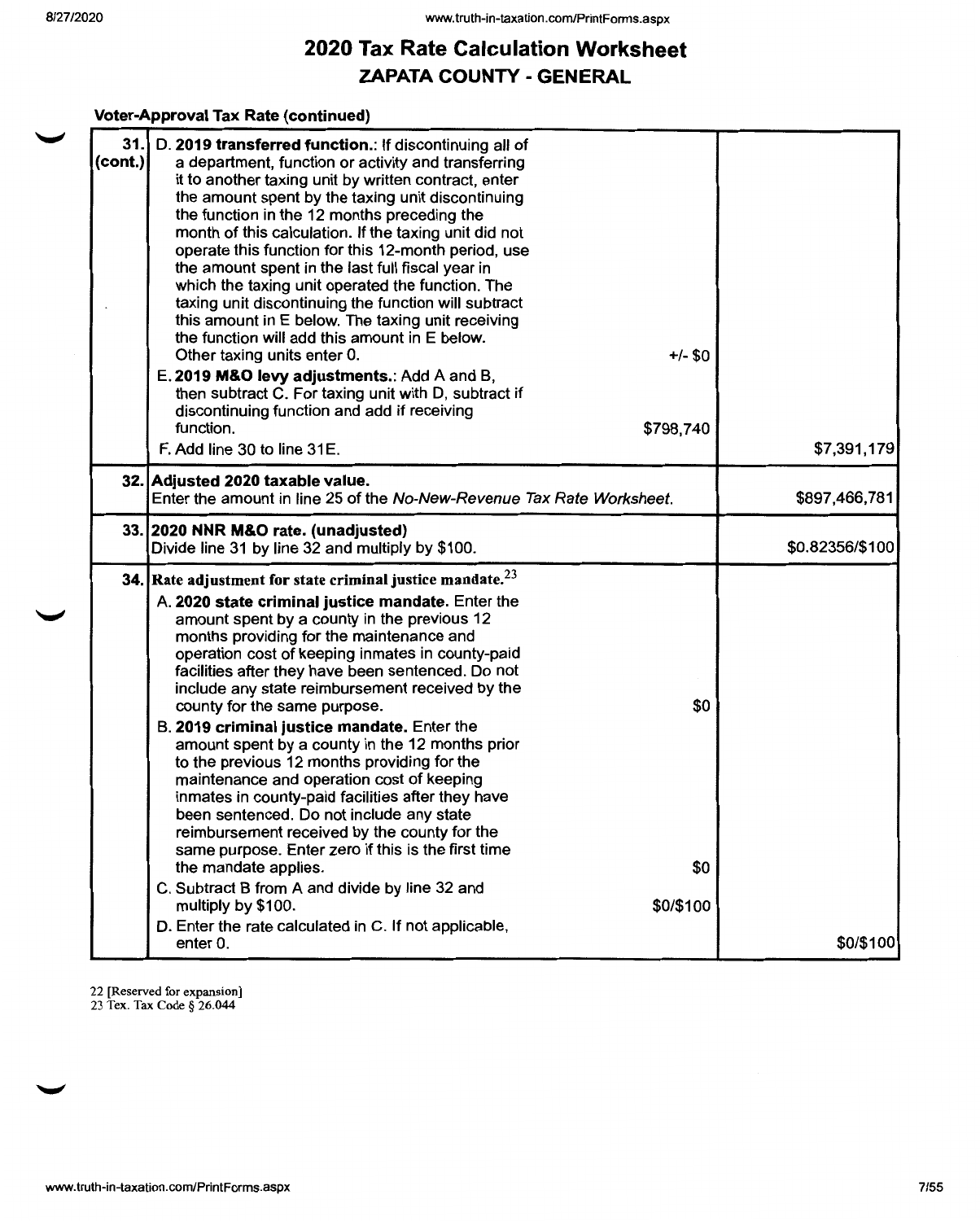#### **Voter-Approval Tax Rate (continued)**

|  | 35. Rate adjustment for indigent health care expenditures. <sup>24</sup><br>A. 2020 indigent health care expenditures. Enter<br>the amount paid by a taxing unit providing for the<br>maintenance and operation cost of providing<br>indigent health care for the period beginning on<br>July 1, 2019 and ending on June 30, 2020, less<br>any state assistance received for the same<br>purpose.<br>B. 2019 indigent health care expenditures. Enter<br>the amount paid by a taxing unit providing for the<br>maintenance and operation cost of providing<br>indigent health care for the period beginning on                                                                                                                                                                                                                                                                                | \$0                                  |           |
|--|-----------------------------------------------------------------------------------------------------------------------------------------------------------------------------------------------------------------------------------------------------------------------------------------------------------------------------------------------------------------------------------------------------------------------------------------------------------------------------------------------------------------------------------------------------------------------------------------------------------------------------------------------------------------------------------------------------------------------------------------------------------------------------------------------------------------------------------------------------------------------------------------------|--------------------------------------|-----------|
|  | July 1, 2018 and ending on June 30, 2019, less<br>any state assistance received for the same<br>purpose.<br>C. Subtract B from A and divide by line 32 and<br>multiply by \$100.<br>D. Enter the rate calculated in C. If not applicable,<br>enter 0.                                                                                                                                                                                                                                                                                                                                                                                                                                                                                                                                                                                                                                         | \$0<br>\$0/\$100                     | \$0/\$100 |
|  | 36. Rate adjustment for county indigent defense compensation. $25$<br>A. 2020 indigent defense compensation<br>expenditures. Enter the amount paid by a county<br>to provide appointed counsel for indigent<br>individuals for the period beginning on July 1,<br>2019 and ending on June 30, 2020, less any state<br>grants received by the county for the same<br>purpose.<br>B. 2019 indigent defense compensation<br>expenditures. Enter the amount paid by a county<br>to provide appointed counsel for indigent<br>individuals for the period beginning on July 1,<br>2018 and ending on June 30, 2019, less any state<br>grants received by the county for the same<br>purpose.<br>C. Subtract B from A and divide by line 32 and<br>multiply by \$100.<br>D. Multiply B by 0.05 and divide by line 32 and<br>multiply by \$100.<br>E. Enter the lessor of C and D. If not applicable, | \$0<br>\$0<br>\$0/\$100<br>\$0/\$100 |           |
|  | enter 0.                                                                                                                                                                                                                                                                                                                                                                                                                                                                                                                                                                                                                                                                                                                                                                                                                                                                                      |                                      | \$0/\$100 |

24 Tex. Tax Code § 26.0442 25 Tex. Tax Code § 26.0442

 $\overline{A}$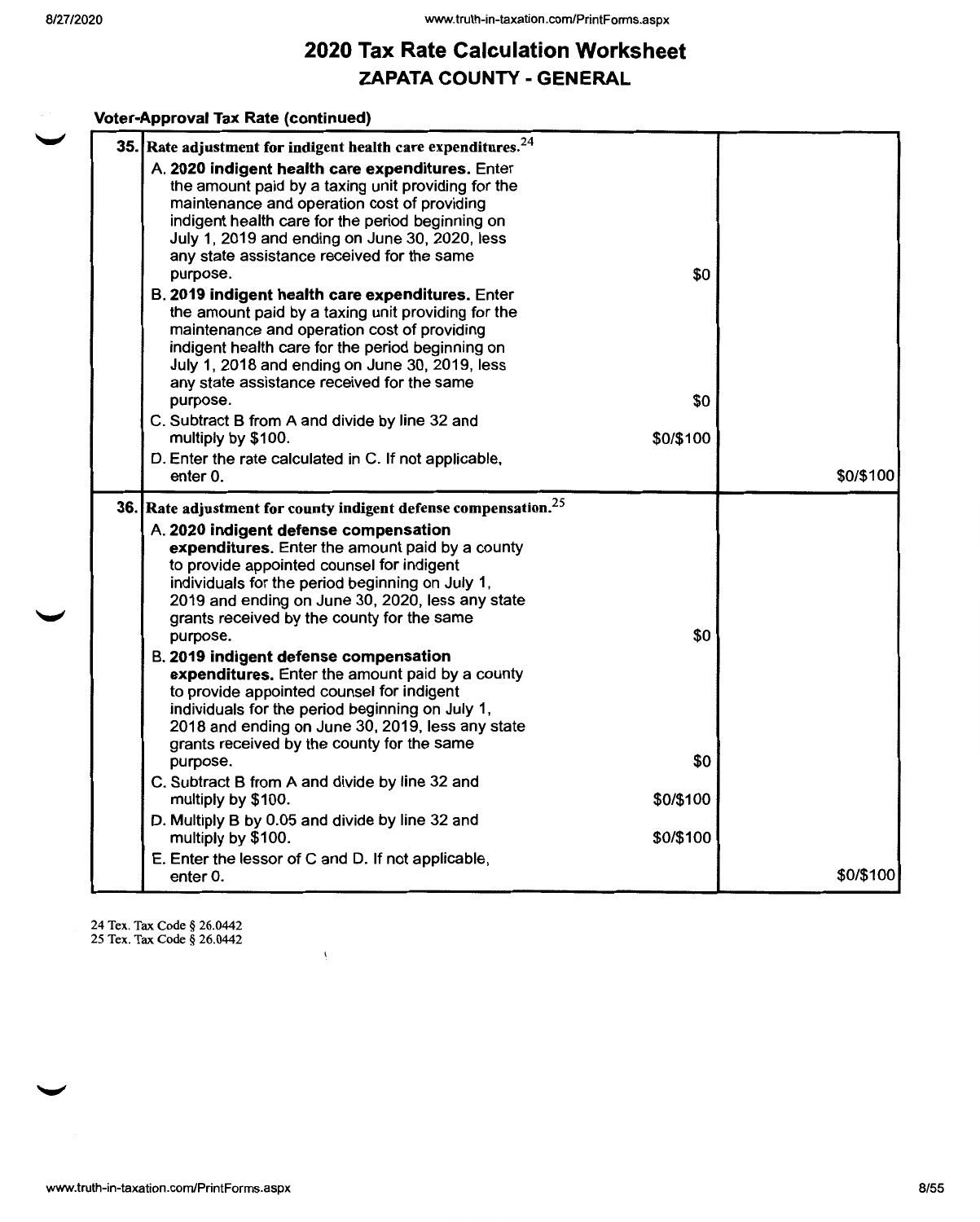#### **Voter-Approval Tax Rate (continued)**

| 37. Rate adjustment for county hospital expenditures. $26$                                                                                                                                                                                                                                                     |                  |
|----------------------------------------------------------------------------------------------------------------------------------------------------------------------------------------------------------------------------------------------------------------------------------------------------------------|------------------|
| A. 2020 eligible county hospital expenditures.<br>Enter the amount paid by the county or<br>municipality to maintain and operate an eligible<br>county hospital for the period beginning on July 1,<br>\$0<br>2019 and ending on June 30, 2020                                                                 |                  |
| B. 2019 eligible county hospital expenditures.<br>Enter the amount paid by the county or<br>municipality to maintain and operate an eligible<br>county hospital for the period beginning on July 1,<br>\$0<br>2018 and ending on June 30, 2019.                                                                |                  |
| C. Subtract B from A and divide by line 32 and<br>\$0/\$100<br>multiply by \$100.                                                                                                                                                                                                                              |                  |
| D. Multiply B by 0.08 and divide by line 32 and<br>\$0/\$100<br>multiply by \$100.                                                                                                                                                                                                                             |                  |
| E. Enter the lessor of C and D, if applicable. If not<br>applicable, enter 0.                                                                                                                                                                                                                                  | \$0/\$100        |
| 38. Adjusted 2020 NNR M&O rate.<br>Add lines 33, 34D, 35D, 36E, and 37E.                                                                                                                                                                                                                                       | \$0.82356/\$100  |
| 39. 2020 voter-approval M&O rate. Enter the rate as calculated by the appropriate<br>scenario below.                                                                                                                                                                                                           |                  |
| Special Taxing Unit. If the taxing unit qualifies as<br>a special taxing unit, multiply line 38 by 1.08.                                                                                                                                                                                                       |                  |
| Other Taxing Unit. If the taxing unit does not<br>qualify as a special taxing unit, multiply Line 38 by<br>1.035                                                                                                                                                                                               |                  |
| Taxing unit affected by disaster declaration. If<br>the taxing unit is located in an area declared as<br>disaster area, the governing body may direct the<br>person calculating the voter-approval rate to<br>calculate in the manner provided for a special<br>taxing unit. The taxing unit shall continue to |                  |
| calculate the voter-approval rate in this manner<br>until the earlier of 1) the second year in which total<br>taxable value on the certified appraisal roll                                                                                                                                                    |                  |
| exceeds the total taxable value of the tax year in<br>which the disaster occurred, and 2) the third tax<br>year after the tax year in which the disaster                                                                                                                                                       |                  |
| occurred. If the taxing unit qualifies under this                                                                                                                                                                                                                                                              |                  |
| scenario, multiply line 38 by 1.08. 27                                                                                                                                                                                                                                                                         | \$0.852384/\$100 |

26 Tex. Tax Code§ 26.0443 27 Tex. Tax Code§ 26.04(c-l)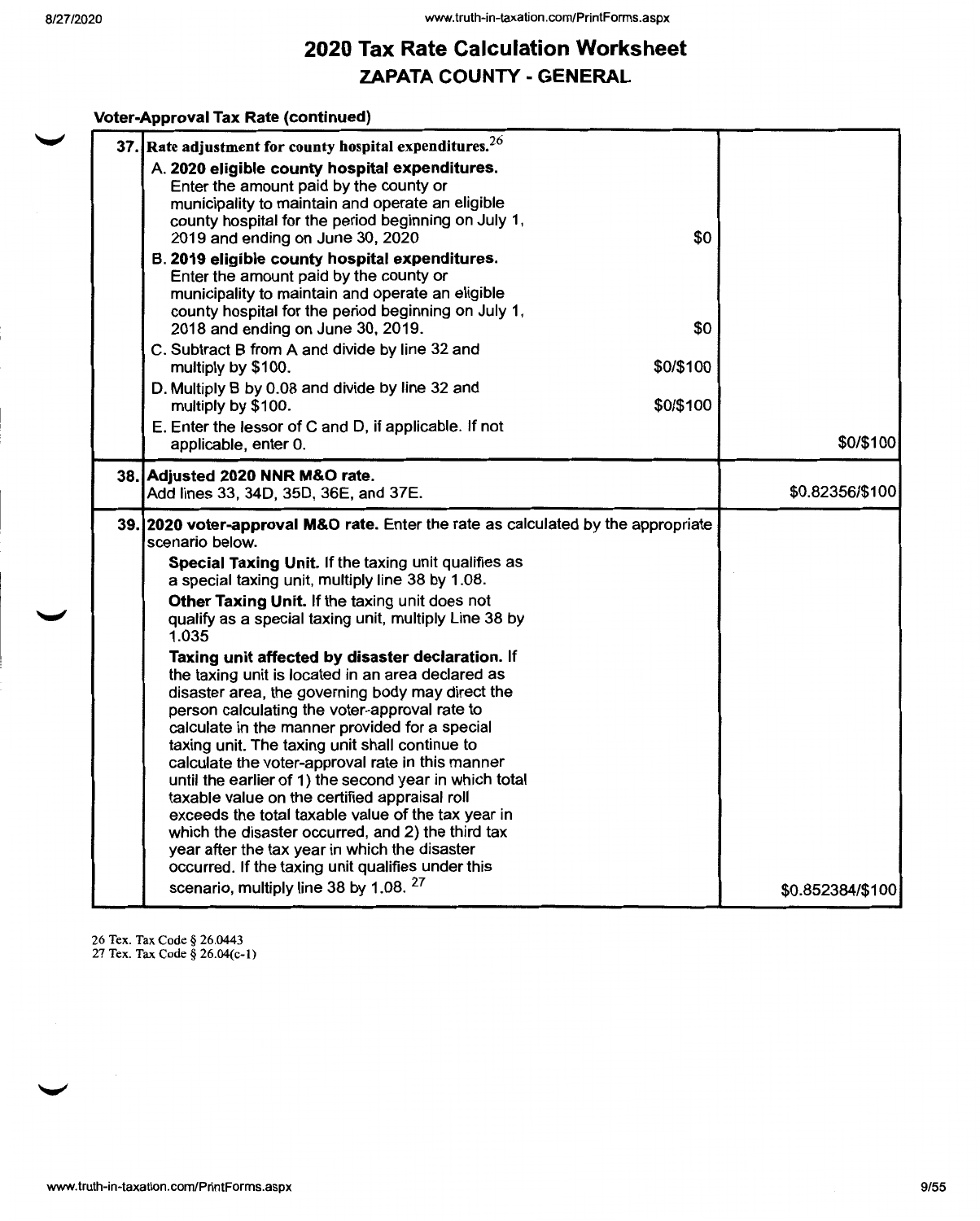**Voter-Approval Tax Rate (concluded)** 

| 40. |                                                                                                                                                               |                  |
|-----|---------------------------------------------------------------------------------------------------------------------------------------------------------------|------------------|
|     | Total 2020 debt to be paid with property taxes and additional sales tax<br>revenue. Debt means the interest and principal that will be paid on debts          |                  |
|     | that:                                                                                                                                                         |                  |
|     | (1) are paid by property taxes,                                                                                                                               |                  |
|     | (2) are secured by property taxes,<br>(3) are scheduled for payment over a period longer than one year, and                                                   |                  |
|     | (4) are not classified in the taxing unit's budget as M&O expenses.                                                                                           |                  |
|     | A: Debt also includes contractual payments to other                                                                                                           |                  |
|     | taxing units that have incurred debts on behalf of                                                                                                            |                  |
|     | this taxing unit, if those debts meet the four                                                                                                                |                  |
|     | conditions above. Include only amounts that will be<br>paid from property tax revenue. Do not include                                                         |                  |
|     | appraisal district budget payments.                                                                                                                           |                  |
|     | \$1,694,003<br>Enter debt amount.                                                                                                                             |                  |
|     | B: Subtract unencumbered fund amount used to                                                                                                                  |                  |
|     | $-\$0$<br>reduce total debt.                                                                                                                                  |                  |
|     | C: Subtract certified amount spent from sales tax to<br>-\$0<br>reduce debt (enter zero if none).                                                             |                  |
|     | -\$0<br>D: Subtract amount paid from other resources.                                                                                                         |                  |
|     | E: Adjusted debt. Subtract B, C and D from A.                                                                                                                 | \$1,694,003      |
|     |                                                                                                                                                               |                  |
|     | 41. Certified 2019 excess debt collections. Enter the amount certified by the                                                                                 |                  |
|     | collector. <sup>28</sup>                                                                                                                                      | $$-94,816$       |
|     | 42. Adjusted 2020 debt. Subtract line 41 from line 40E.                                                                                                       | \$1,788,819      |
|     | 43. 2020 anticipated collection rate.                                                                                                                         |                  |
|     | A. Enter the 2020 anticipated collection rate                                                                                                                 |                  |
|     | certified by the collector. <sup>29</sup><br>92.000000%                                                                                                       |                  |
|     | 89.790000%<br>B. Enter the 2019 actual collection rate.                                                                                                       |                  |
|     | 88.380000%<br>C. Enter the 2018 actual collection rate.                                                                                                       |                  |
|     | 87.180000%<br>D. Enter the 2017 actual collection rate.                                                                                                       |                  |
|     | E. If the anticipated collection rate in A is lower than<br>actual collection rates in B, C and D, enter the                                                  |                  |
|     | lowest collection rate from B, C and D. If the                                                                                                                |                  |
|     | anticipated rate in A is higher than at least one of                                                                                                          |                  |
|     | the rates in the prior three years, enter the rate<br>from A. Note that the rate can be greater than                                                          |                  |
|     | 100%. 30                                                                                                                                                      | 92.000000%       |
|     |                                                                                                                                                               | \$1,944,368      |
|     | 44. 2020 debt adjusted for collections. Divide line 42 by line 43E.                                                                                           |                  |
|     | 45. 2020 total taxable value. Enter the amount on line 21 of the No-New-<br>Revenue Tax Rate Worksheet.                                                       | \$901,111,241    |
|     | 46. 2020 debt rate. Divide line 44 by line 45 and multiply by \$100.                                                                                          | \$0.215774/\$100 |
|     | 47. 2020 voter-approval tax rate. Add lines 39 and 46.                                                                                                        | \$1.068158/\$100 |
|     |                                                                                                                                                               |                  |
|     | 48. COUNTIES ONLY. Add together the voter-approval tax rates for each type of<br>tax the county levies. The total is the 2020 county voter-approval tax rate. | \$1.153257/\$100 |
|     |                                                                                                                                                               |                  |

28 Tex. Tax Code § 26.012(10) and 16.04(b) 29 Tex. Tax Code§ 26.04(b)

30 Tex. Tax Code§ 26.04(h),(h-1) and (h-2)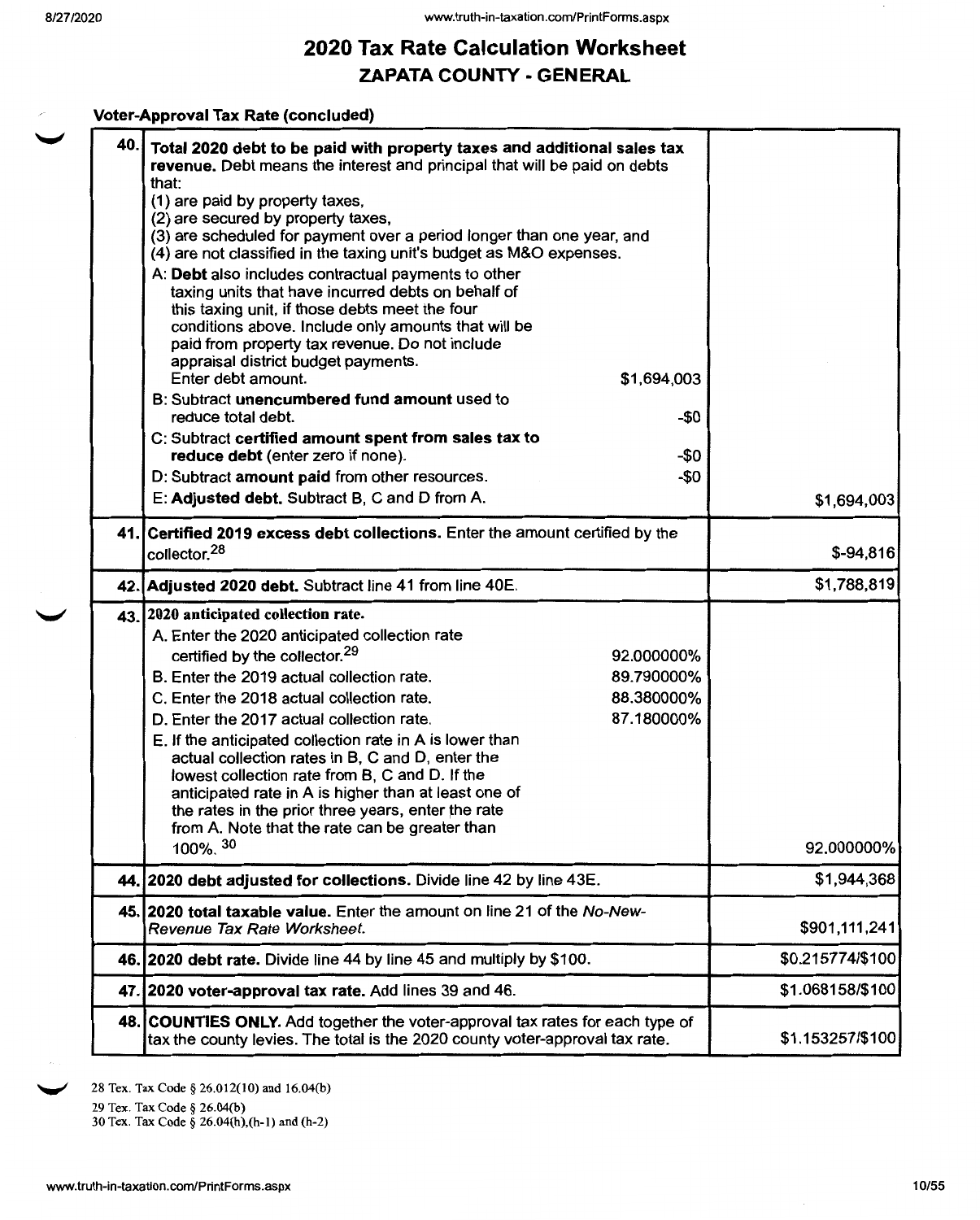#### **NNR Tax Rate and Voter-Approval Tax Rate Adjustments for Additional Sales Tax to Reduce Property Taxes**

Cities, counties and hospital districts may levy a sales tax specifically to reduce property taxes. Local voters by election must approve imposing or abolishing the additional sales tax. If approved, the taxing unit must reduce its NNR and voterapproval tax rates to offset the expected sales tax revenue.

This section should only be completed by a county, city or hospital district that is required to adjust its NNR tax rate and/or voter-approval tax rate because it adopted the additional sales tax.

| 49. Taxable Sales. For taxing units that adopted the sales tax in November 2019 or<br>May 2020, enter the Comptroller's estimate of taxable sales for the previous<br>four quarters. <sup>32</sup> Estimates of taxable sales may be obtained through the<br>Comptroller's Allocation Historical Summary webpage. Taxing units that<br>adopted the sales tax before November 2019, skip this line. | \$0              |
|----------------------------------------------------------------------------------------------------------------------------------------------------------------------------------------------------------------------------------------------------------------------------------------------------------------------------------------------------------------------------------------------------|------------------|
| 50. Estimated sales tax revenue. Counties exclude any amount that is or will be<br>spent for economic development grants from the amount of estimated sales tax<br>revenue. <sup>33</sup>                                                                                                                                                                                                          |                  |
| Taxing units that adopted the sales tax in November 2019 or in May 2020.<br>Multiply the amount on Line 49 by the sales tax rate (.01, .005, or .0025, as<br>applicable) and multiply the result by .95.34                                                                                                                                                                                         |                  |
| $-OR-$                                                                                                                                                                                                                                                                                                                                                                                             |                  |
| Taxing units that adopted the sales tax before November 2019. Enter the<br>sales tax revenue for the previous four quarters. Do not multiply by .95.                                                                                                                                                                                                                                               | \$0              |
| 51. 2020 total taxable value. Enter the amount from line 21 of the No-New-<br>Revenue Tax Rate Worksheet.                                                                                                                                                                                                                                                                                          | \$901,111,241    |
| 52. Sales tax adjustment rate. Divide line 50 by line 51 and multiply by \$100.                                                                                                                                                                                                                                                                                                                    | \$0/\$100        |
| 53. 2020 NNR tax rate, unadjusted for sales tax. <sup>35</sup> Enter the rate from line 26 or<br>27, as applicable, on the No-New-Revenue Tax Rate Worksheet.                                                                                                                                                                                                                                      | \$1.169214/\$100 |
| 54. 2020 NNR tax rate, adjusted for sales tax.                                                                                                                                                                                                                                                                                                                                                     |                  |
| Taxing units that adopted the sales tax in November 2019 or in May 2020.<br>Subtract line 52 from line 53. Skip to line 55 if you adopted the additional<br>sales tax before November 2019.                                                                                                                                                                                                        | \$1.169214/\$100 |
| 55. 2020 voter-approval tax rate, unadjusted for sales tax. <sup>36</sup> Enter the rate from<br>line 47 or 48, as applicable, of the Voter-Approval Tax Rate Worksheet.                                                                                                                                                                                                                           | \$1.153257/\$100 |
| 56. 2020 voter-approval tax rate, adjusted for sales tax. Subtract line 52 from<br>line 55.                                                                                                                                                                                                                                                                                                        | \$1.153257/\$100 |

31 [Reserved for expansion]

32 Tex. Tax Code§ 26.04l(d)

33 Tex. Tax Code§ 26.04l(i)

34 Tex. Tax Code§ 26.04l(d)

35 Tex. Tax Code§ 26.04(c)

36 Tex. Tax Code§ 26.04(c)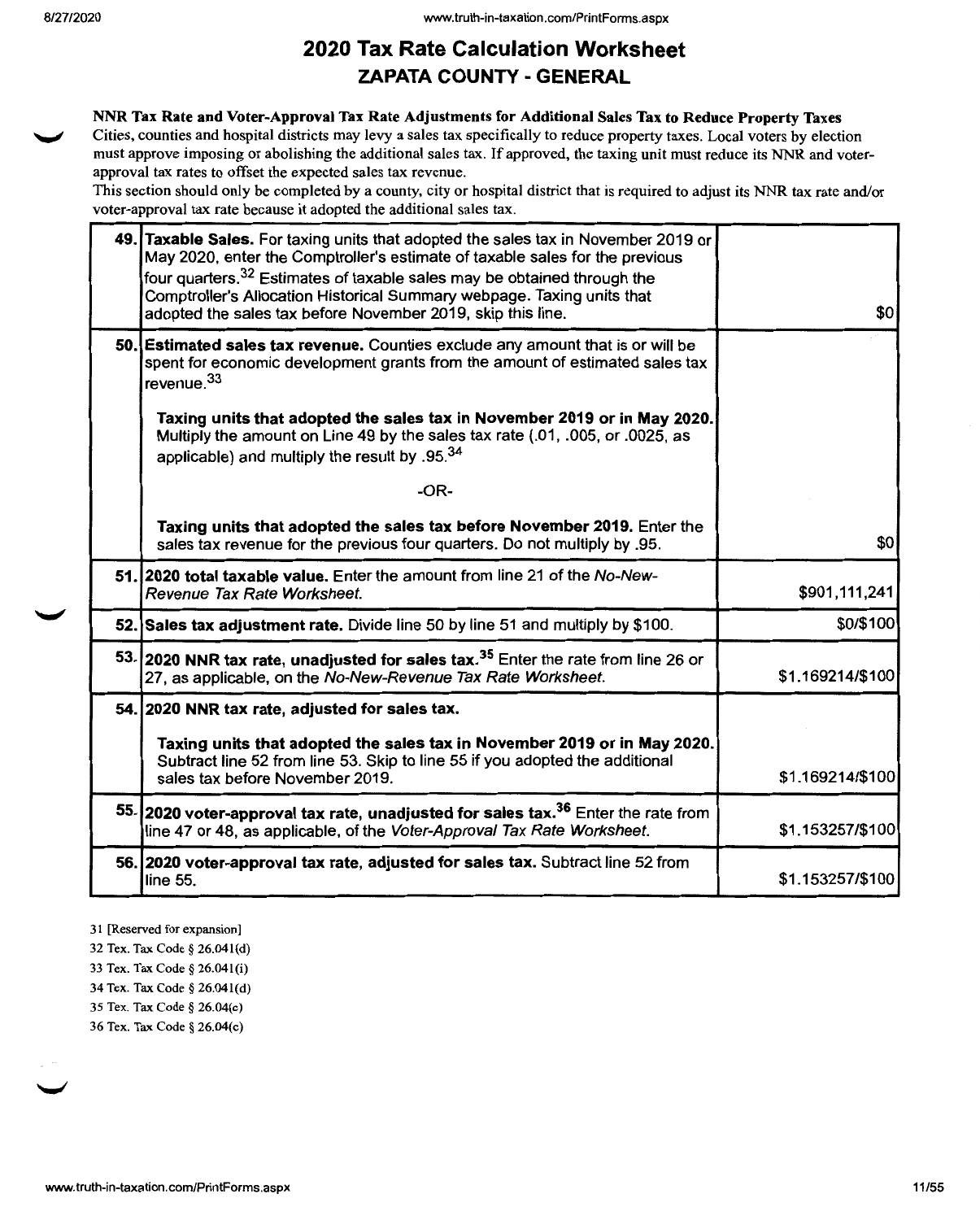#### **Voter-Approval Rate Adjustment for Pollution Control**

**'-a,;** A taxing unit may raise its rate for M&O funds used to pay for a facility, device or method for the control of air, water or land pollution. This includes any land, structure, building, installation, excavation, machinery, equipment or device that is used, constructed, acquired or installed wholly or partly to meet or exceed pollution control requirements. The taxing unit's expenses are those necessary to meet the requirements of a permit issued by the Texas Commission on Environmental Quality (TCEQ). The taxing unit must provide the tax assessor with a copy of the TCEQ letter of determination that states the portion of the cost of the installation for pollution control.

This section should only be completed by a taxing unit that uses M&O funds to pay for a facility, device or method for the control of air, water or land pollution.

| 57. Certified expenses from the Texas Commission on Environmental Quality<br><b>(TCEQ).</b> Enter the amount certified in the determination letter from TCEQ. <sup>37</sup><br>The taxing unit shall provide its tax assessor-collector with a copy of the letter. <sup>38</sup> | \$0l             |
|----------------------------------------------------------------------------------------------------------------------------------------------------------------------------------------------------------------------------------------------------------------------------------|------------------|
| 58.12020 total taxable value. Enter the amount from line 21 of the No-New-<br>Revenue Tax Rate Worksheet.                                                                                                                                                                        | \$901,111,241    |
| 59. Additional rate for pollution control. Divide line 57 by line 58 and multiply by<br>100.                                                                                                                                                                                     | \$0/\$100        |
| 60. 2020 voter-approval tax rate, adjusted for pollution control. Add line 59 to<br>one of the following lines (as applicable): line 47, line 48 (counties) or line 56<br>(units with the additional sales tax).                                                                 | \$1.153257/\$100 |

37 Tex. Tax Code§ 26.045(d) 38 Tex. Tax Code § 26.045(i)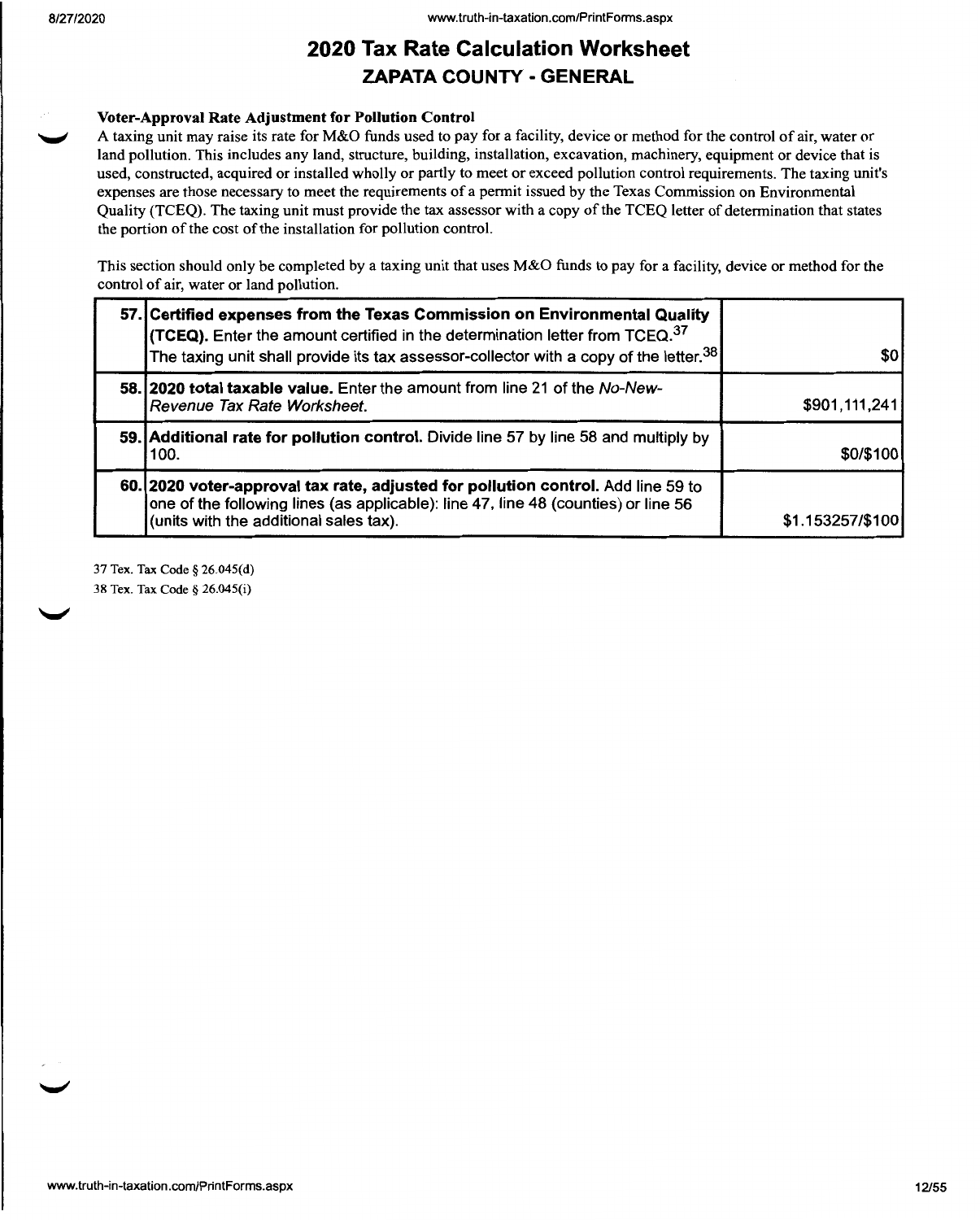#### **Voter-Approval Tax Rate Adjustment for Unused Increment Rate**

The unused increment rate is the rate equal to the difference between the adopted tax rate and voter-approval tax rate before the unused increment rate for the prior three years. 39 In a year where a taxing unit adopts a rate by applying any portion of the unused increment rate, the unused increment rate for that year would be zero.

For each tax year before 2020, the difference between the adopted tax rate and voter-approval rate is considered zero, therefore the unused increment rate for 2020 is zero. <sup>40</sup>

This section should only be completed by a taxing unit that does not meet the definition of a special taxing unit. <sup>41</sup>

| 61. 2019 unused increment rate. Subtract the 2019 actual tax rate and the 2019<br>unused increment rate from the 2019 voter-approval tax rate. If the number is<br>less than zero, enter zero. If the year is prior to 2020, enter zero.                                      | \$0/\$100        |
|-------------------------------------------------------------------------------------------------------------------------------------------------------------------------------------------------------------------------------------------------------------------------------|------------------|
| 62.12018 unused increment rate. Subtract the 2018 actual tax rate and the 2018<br>unused increment rate from the 2018 voter-approval tax rate. If the number is<br>less than zero, enter zero. If the year is prior to 2020, enter zero.                                      | \$0/\$100        |
| 63. 2017 unused increment rate. Subtract the 2017 actual tax rate and the 2017<br>unused increment rate from the 2017 voter-approval tax rate. If the number is<br>less than zero, enter zero. If the year is prior to 2020, enter zero.                                      | \$0/\$100        |
| 64. 2020 unused increment rate. Add lines 61, 62, and 63.                                                                                                                                                                                                                     | \$0/\$100        |
| 65. 2020 voter-approval tax rate, adjusted for unused increment rate. Add line<br>64 to one of the following lines (as applicable): line 47, line 48 (counties), line 56<br>(taxing units with the additional sales tax) or line 60 (taxing units with pollution<br>control). | \$1.153257/\$100 |

39 Tex. Tax Code§ 26.013(a) 40 Tex. Tax Code§ 26.013(c) 41 Tex. Tax Code§ 26.063(a)(I)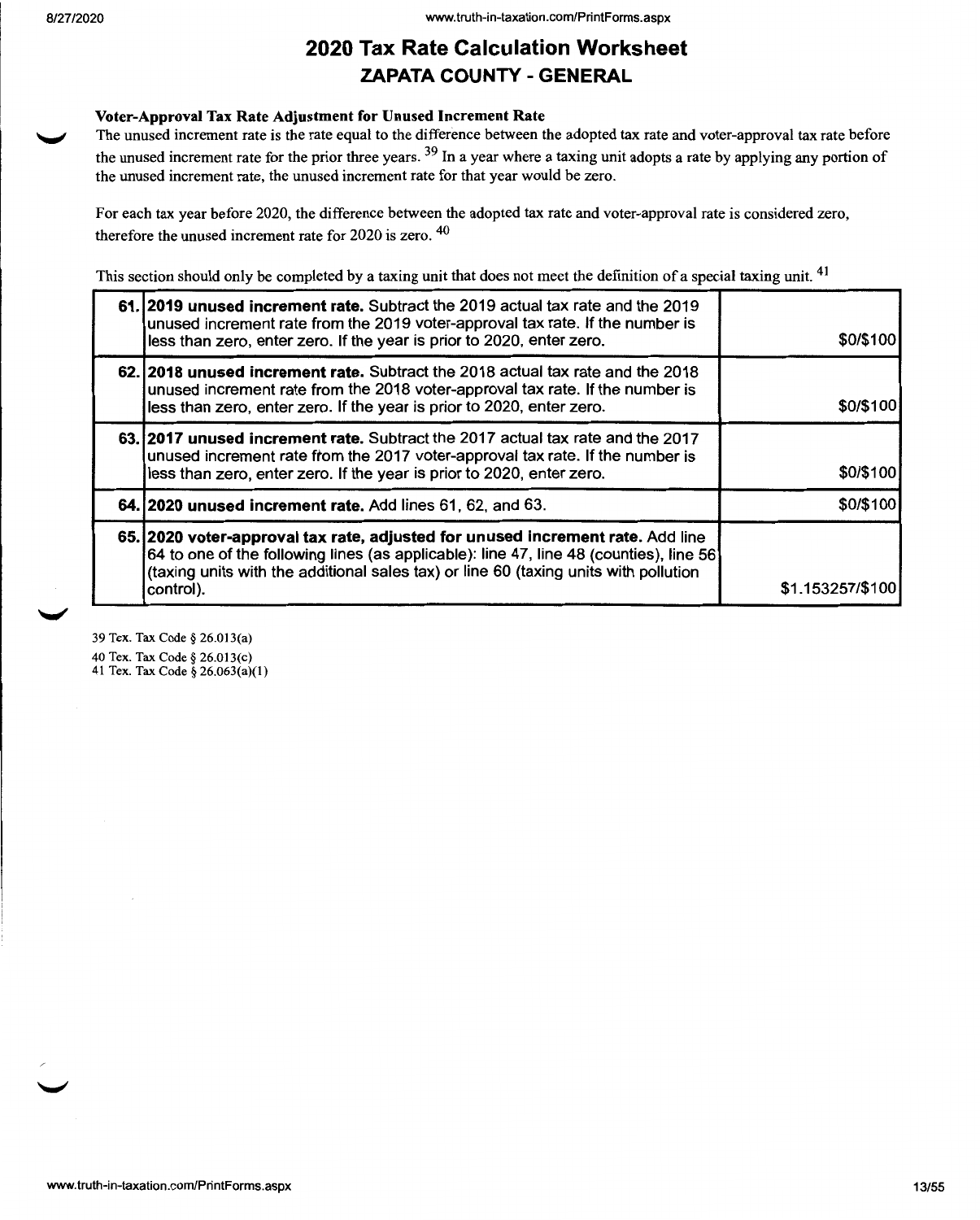#### **De Minimis Rate**

The de minimis rate is the rate equal to the sum of the no-new-revenue maintenance and operations rate, the rate that will raise \$500,000, and the current debt rate for a taxing unit. <sup>42</sup>

This section should only be completed by a taxing unit that is a municipality of less than 30,000 or a taxing unit that does not meet the definition of a special taxing unit. <sup>43</sup>

| 66. Adjusted 2020 NNR M&O tax rate. Enter the rate from line 38 of the Voter-<br>Approval Tax Rate Worksheet. | \$0.82356/\$100  |
|---------------------------------------------------------------------------------------------------------------|------------------|
| 67.12020 total taxable value. Enter the amount from line 21 of the No-New-<br>Revenue Tax Rate Worksheet.     | \$901,111,241    |
| 68. Rate necessary to impose \$500,000 in taxes. Divide \$500,000 by line 67 and<br>multiply by \$100.        | \$0.055487/\$100 |
| 69. 2020 debt rate. Enter the rate from line 46 of the Voter-Approval Tax Rate<br>Worksheet.                  | \$0.215774/\$100 |
| 70. De minimis rate. Add lines 66,68, and 69.                                                                 | \$1.094821/\$100 |

42 Tex. Tax Code§ 26.012(8-a) 43 Tex. Tax Code§ 26.063(a)(l)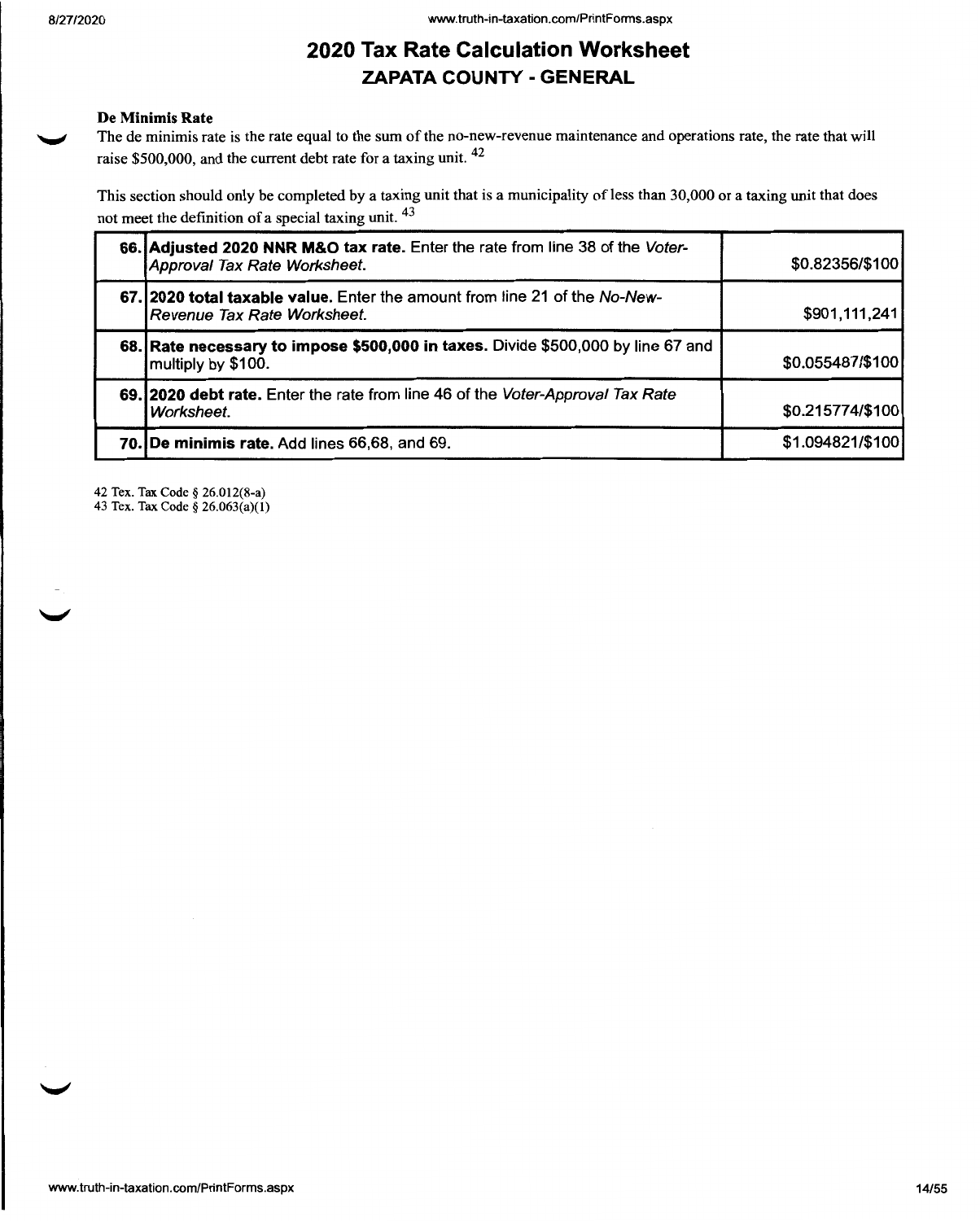**Total Tax Rate** 

Indicate the applicable total tax rates as calculated above.

| No-New-Revenue tax rate. As applicable, enter the 2020 NNR tax rate from: line 26.<br>line 27 (counties), or line 54 (adjusted for sales tax).                                                                                                         | \$1.169214/\$100 |
|--------------------------------------------------------------------------------------------------------------------------------------------------------------------------------------------------------------------------------------------------------|------------------|
| <b>Voter-approval tax rate.</b> As applicable, enter the 2020 voter-approval tax rate from: line<br>47, line 48 (counties), line 56 (adjusted for sales tax), line 60 (adjusted for pollution<br>control), or line 65 (adjusted for unused increment). | \$1.153257/\$100 |
| De minimis rate. If applicable, enter the de minimis rate from line 70.                                                                                                                                                                                | \$1.094821/\$100 |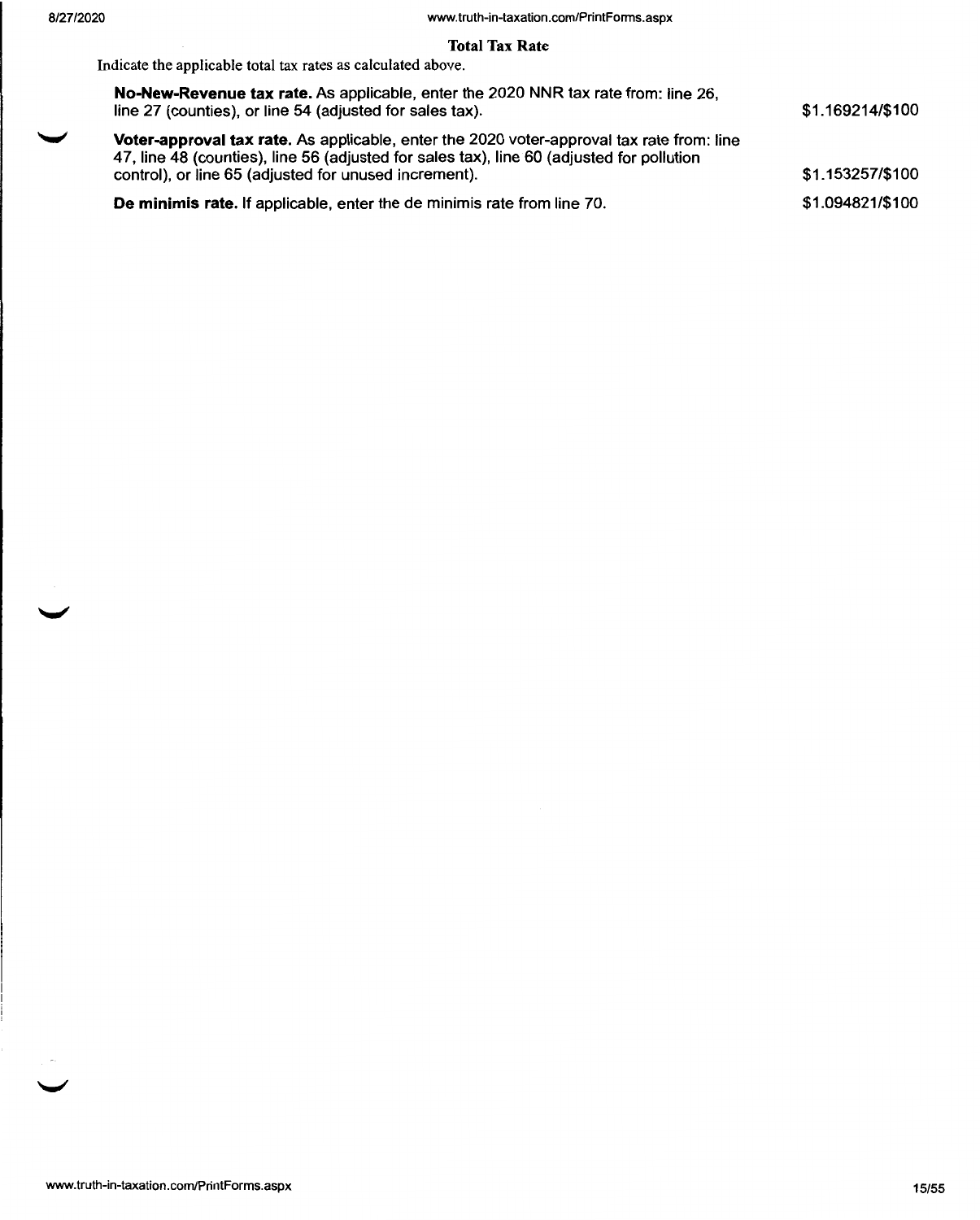#### **Taxing Unit Representative Name and Signature**

Enter the name of the person preparing the tax rate as authorized by the governing body of the taxing unit. By signing below, you certify that you are the designated officer or employee of the taxing unit and have calculated the tax rates in accordance with requirements in Tax Code. <sup>44</sup>

#### **Print Here**

Printed Name of Taxing Unit Representative

#### **Sign Here**

Taxing Unit Representative

**Date** 

44 Tex. Tax Code§ 26.04(c)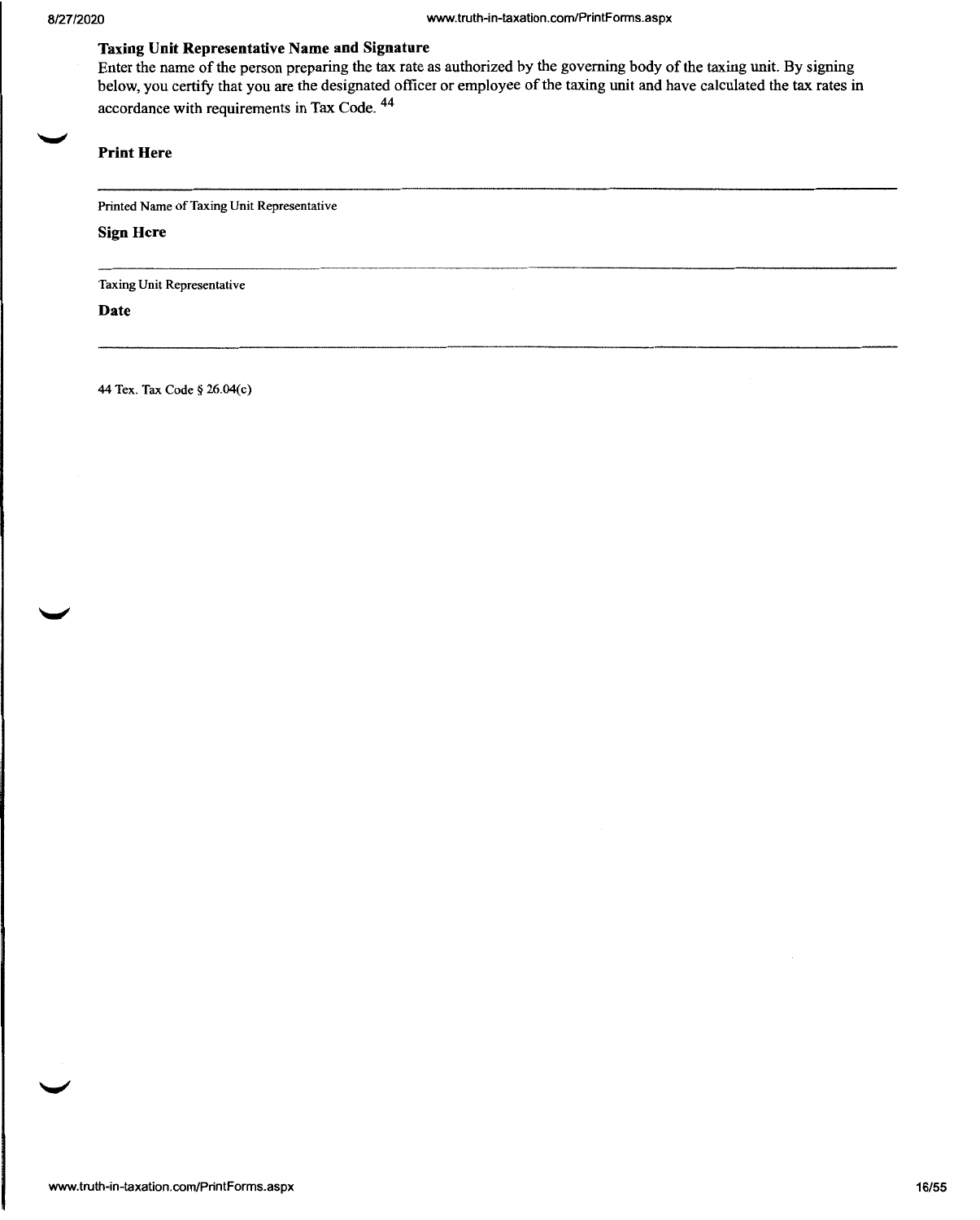#### www.truth-in-taxation.com/PrintForms.aspx

#### **2020 Notice of No-New-Revenue Tax Rate Worksheet for Calculation of Tax Increase/Decrease**

#### **Entity Name:** ZAPATA COUNTY

**Date:** 08/27/2020

|                                                                                      | <b>GENERAL</b>                  | <b>Farm Mkt</b><br>Road | Special Rd &<br><b>Bridge</b> |
|--------------------------------------------------------------------------------------|---------------------------------|-------------------------|-------------------------------|
| 1.2019 taxable value, adjusted for actual and potential court-ordered                |                                 |                         |                               |
| adjustments.                                                                         |                                 |                         |                               |
| Enter line 8 of the No-New-Revenue Tax Rate Worksheet.                               | \$1,056,480,657 \$1,095,608,147 |                         | \$1,057,017,091               |
| 2.2019 total tax rate.                                                               |                                 |                         |                               |
| Enter line 4 of the No-New-Revenue Tax Rate Worksheet.                               | 0.854000                        | 0.000010                | 0.070016                      |
| 3. Taxes refunded for years preceding tax year 2019.                                 |                                 |                         |                               |
| Enter line 15 of the No-New-Revenue Tax Rate Worksheet.                              | \$798,740                       | \$0                     | \$0                           |
| 4. Last year's levy.                                                                 |                                 |                         |                               |
| Multiply Line 1 times Line 2 and divide by 100.                                      |                                 |                         |                               |
| To the result, add Line 3.                                                           | \$9,821,085                     | \$110                   | \$740,081                     |
| 5.2020 total taxable value. Enter Line 21 of                                         |                                 |                         |                               |
| the No-New-Revenue Tax Rate Worksheet.                                               | \$901,111,241                   | \$942,610,105           | \$903,846,183                 |
| $6.2020$ no-new tax rate.                                                            |                                 |                         |                               |
| Enter line 26 of the No-New-Revenue Tax Rate Worksheet or Line 54                    |                                 |                         |                               |
| of the Additional Sales Tax Rate Worksheet.                                          | 1.087544                        | 0.000011                | 0.081659                      |
| 7.2020 taxes if a tax rate equal to the no-new-revenue tax rate is adopted.          |                                 |                         |                               |
| Multiply Line 5 times Line 6 and divide by 100.                                      | \$9,799,981                     | \$104                   | \$738,072                     |
| 8. Last year's total levy.                                                           |                                 |                         |                               |
| Sum of line 4 for all funds.                                                         | \$10,561,276                    |                         |                               |
| 9.2020 total taxes if a tax rate equal to the no-new-revenue tax rate is<br>adopted. |                                 |                         |                               |
| Sum of line 7 for all funds.                                                         | \$10,538,157                    |                         |                               |
| 10. Tax Increase (Decrease).                                                         |                                 |                         |                               |
| Subtract Line 8 from Line 9.                                                         | \$(23,119)                      |                         |                               |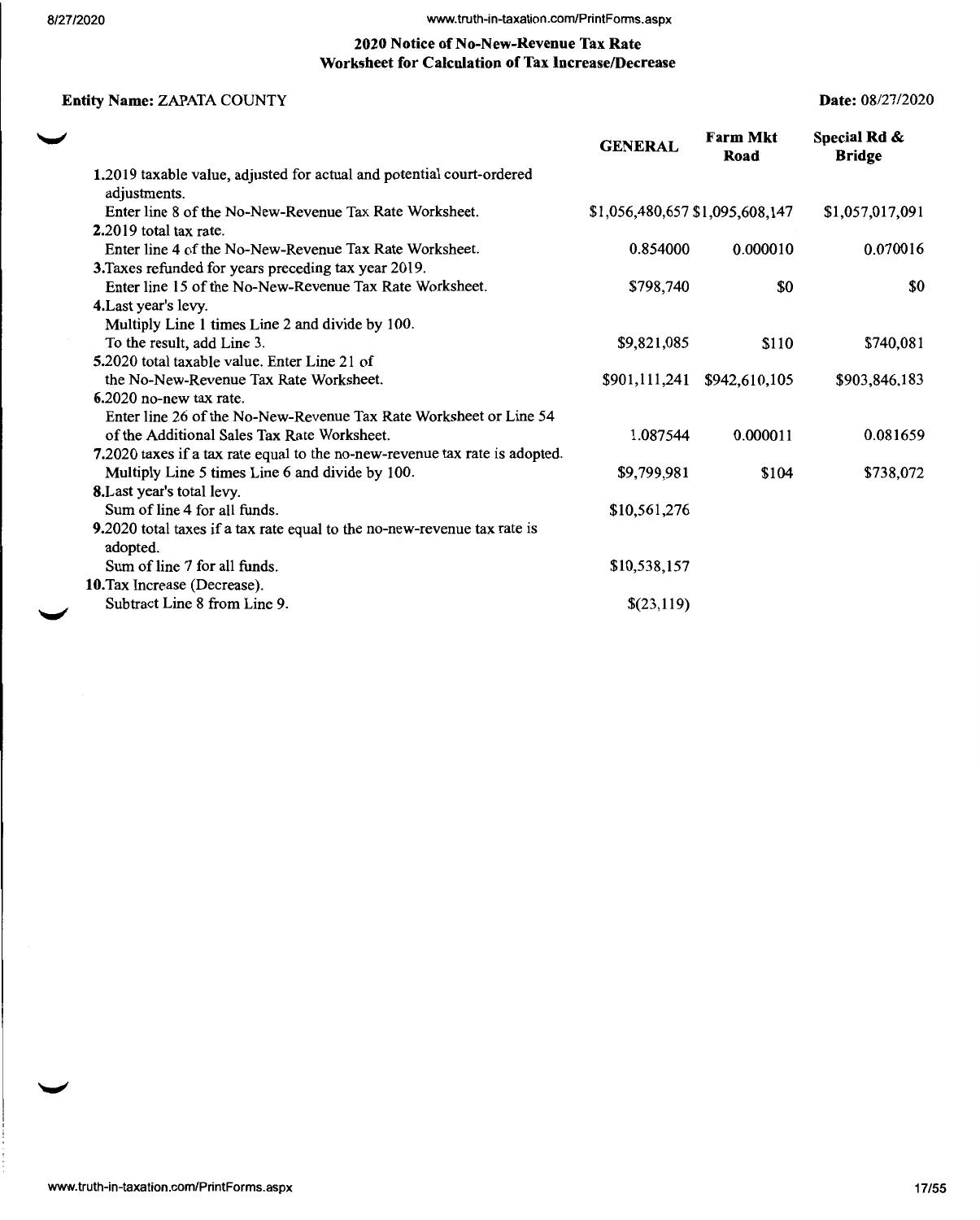## **CERTIFICATION OF 2020 APPRIASAL ROLL FOR ZAPATA COUNTY APPRAISAL DISTRICT**

"11 Amada Gonzalez, Chief Appraiser for Zapata County Appraisal District, solemnly swear that the attached is that portion of the approved appraisal roll of the Zapata County Appraisal District which list property taxable by Zapata County and constitutes the 2020 Appraisal Roll.

## **ZAPATA COUNTY**

|                          | 2020 Certified Values |
|--------------------------|-----------------------|
| <b>MINERALS</b>          | \$213,174,874         |
| <b>REAL</b>              | \$1,200,988,737       |
| <b>PERSONAL</b>          | \$247,287,460         |
|                          | \$1,661,451,071       |
| <b>PRODUCTIVITY LOSS</b> | \$555,151,119         |
| <b>UNDER PROTEST</b>     | \$2,851,450           |
| <b>APPRAISED VALUE</b>   | \$1,103,448,502       |
| <b>HOMESTEAD CAP</b>     | \$5,217,208           |
| <b>ASSESSED VALUE</b>    | \$1,098,231,294       |
| <b>TOTALLY EXEMPT</b>    | \$79,966,900          |
| <b>DISABLED VETERAN</b>  | \$4,377,586           |
| <b>DISABLED PERSON</b>   | \$14,466,931          |
| <b>REG HOMESTEAD</b>     | \$45,845,464          |
| <b>OVER 65</b>           | \$52,671,831          |
| POLLUTION CONTROL        | \$0                   |
| <b>FREEPORT</b>          | \$0                   |
| <b>HISTORICAL</b>        | \$36,151              |
| <b>TOTAL EXEMPTIONS</b>  | \$197,364,863         |
| <b>NET TAXABLE</b>       | \$900,866,431         |

Certified this 16TH day of July, 2020

Amada Gonzalez-Chief Aporaiser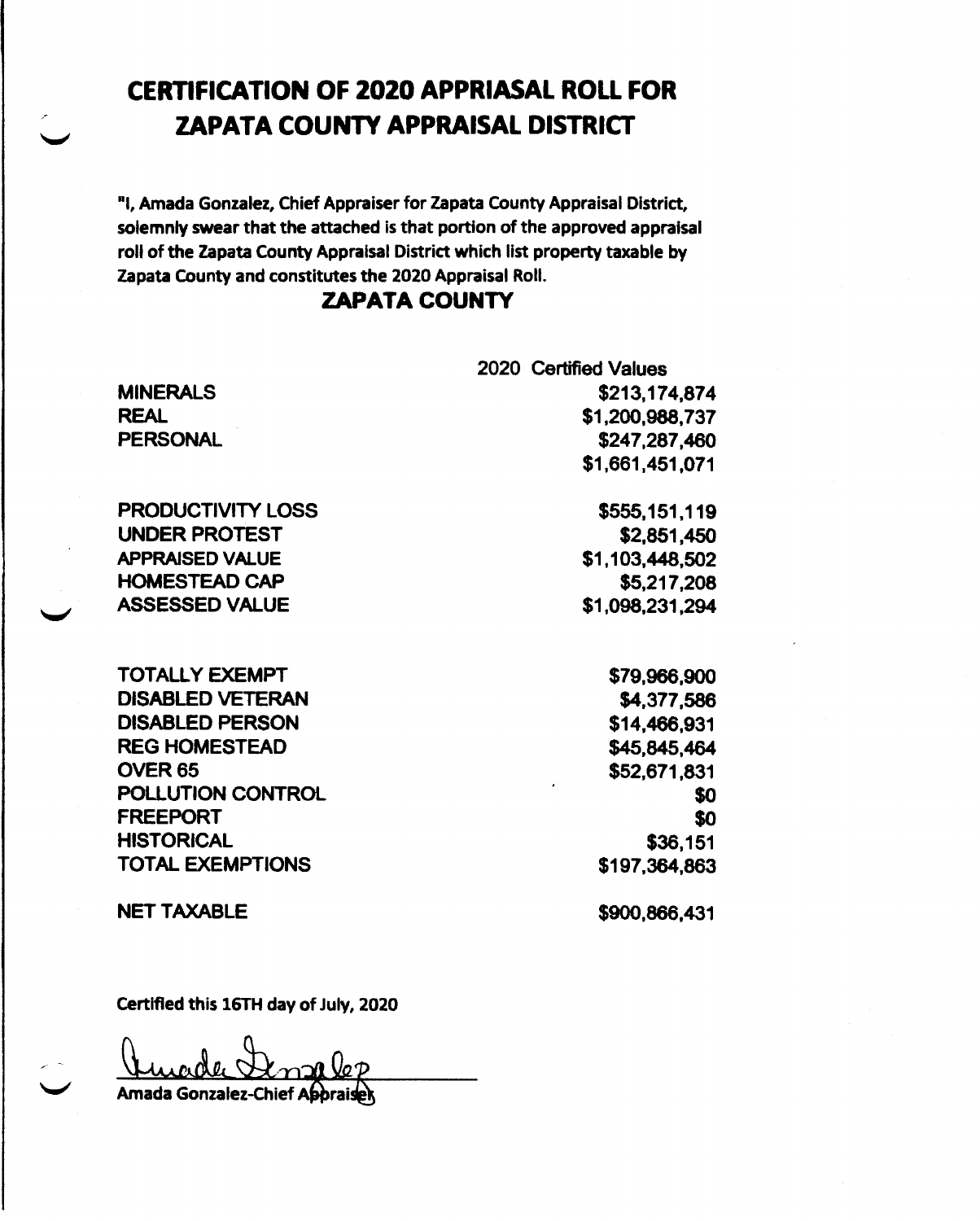# **2020 Tax Rate Calculation Worksheet**

#### **ZAPATA COUNTY-Farm Mkt Road**  200 E **7th AVE, ZAPATA, TX 78076**

#### **956-765-9971**

#### www.co.zapata.tx.us

#### **No-New-Revenue Tax Rate**

The NNR tax rate enables the public to evaluate the relationship between taxes for the prior year and for the current year based on a tax rate that would produce the same amount of taxes (no new taxes) if applied to the same properties that are taxed in both years. When appraisal values increase, the NNR tax rate should decrease.

The NNR tax rate for a county is the sum of the NNR tax rates calculated for each type of tax the county levies.

While uncommon, it is possible for a taxing unit to provide an exemption for only maintenance and operations taxes. In this case, the taxing unit will need to calculate the NNR tax rate separately for the maintenance and operations tax and the debt tax, then add the two components together.

| 1. 2019 total taxable value. Enter the amount of 2019 taxable value on the 2019<br>tax roll today. Include any adjustments since last year's certification; exclude<br>Tax Code Section 25.25(d) one-fourth and one-third over-appraisal corrections<br>from these adjustments. Exclude any property value subject to an appeal under<br>Chapter 42 as of July 25 (will add undisputed value in Line 6). This total<br>includes the taxable value of homesteads with tax ceilings (will deduct in Line 2)<br>and the captured value for tax increment financing (will deduct taxes in Line<br>$17$ ). <sup>1</sup> | \$1,095,608,147  |
|--------------------------------------------------------------------------------------------------------------------------------------------------------------------------------------------------------------------------------------------------------------------------------------------------------------------------------------------------------------------------------------------------------------------------------------------------------------------------------------------------------------------------------------------------------------------------------------------------------------------|------------------|
| 2. 2019 tax ceilings. Counties, Cities and Junior College Districts. Enter 2019<br>total taxable value of homesteads with tax ceilings. These include the<br>homesteads of homeowners age 65 or older or disabled. Other units enter "0" If<br>your taxing units adopted the tax ceiling provision in 2019 or prior year for<br>homeowners age 65 or older or disabled, use this step. <sup>2</sup>                                                                                                                                                                                                                | \$0              |
| 3. Preliminary 2019 adjusted taxable value. Subtract line 2 from line 1.                                                                                                                                                                                                                                                                                                                                                                                                                                                                                                                                           | \$1,095,608,147  |
| 4. 2019 total adopted tax rate.                                                                                                                                                                                                                                                                                                                                                                                                                                                                                                                                                                                    | \$0.000010/\$100 |
| 5. 2019 taxable value lost because court appeals of ARB decisions reduced<br>2019 appraised value.<br>A. Original 2019 ARB values:<br>\$0<br>B. 2019 values resulting from final court<br>decisions:<br>- \$0<br>C. 2019 value loss. Subtract B from A. <sup>3</sup>                                                                                                                                                                                                                                                                                                                                               | \$0              |
| 6. 2019 taxable value subject to an appeal under Chapter 42, as of July 25.<br>A. 2019 ARB certified value:<br>\$0<br>- \$0<br>B. 2019 dispuated value:<br>C. 2019 undisputed value. Subtract B from A. <sup>4</sup>                                                                                                                                                                                                                                                                                                                                                                                               | \$0              |
| 7. 2019 Chapter 42 related adjusted values. Add line 5 and line 6.                                                                                                                                                                                                                                                                                                                                                                                                                                                                                                                                                 | \$0              |
| 8. 2019 taxable value, adjusted for actual and potential court-ordered<br>adjustments.<br>Add line 3 and line 7.                                                                                                                                                                                                                                                                                                                                                                                                                                                                                                   | \$1,095,608,147  |
|                                                                                                                                                                                                                                                                                                                                                                                                                                                                                                                                                                                                                    |                  |

1 Tex. Tax Code§ 26.012(14)

2 Tex. Tax Code§ 26.012(14)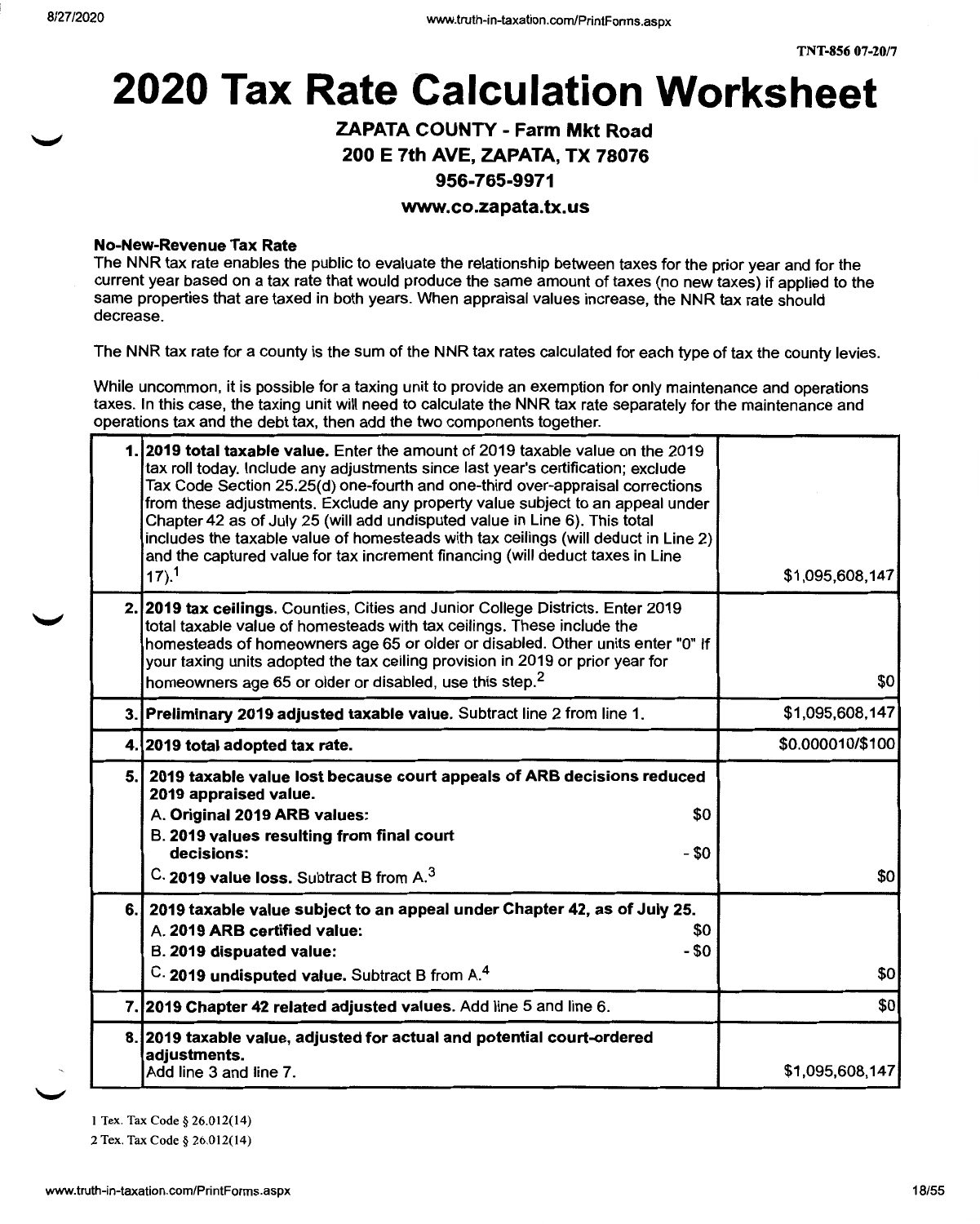3 Tex. Tax Code§ 26.012(13) 4 Tex. Tax Code § 26.012(13) */*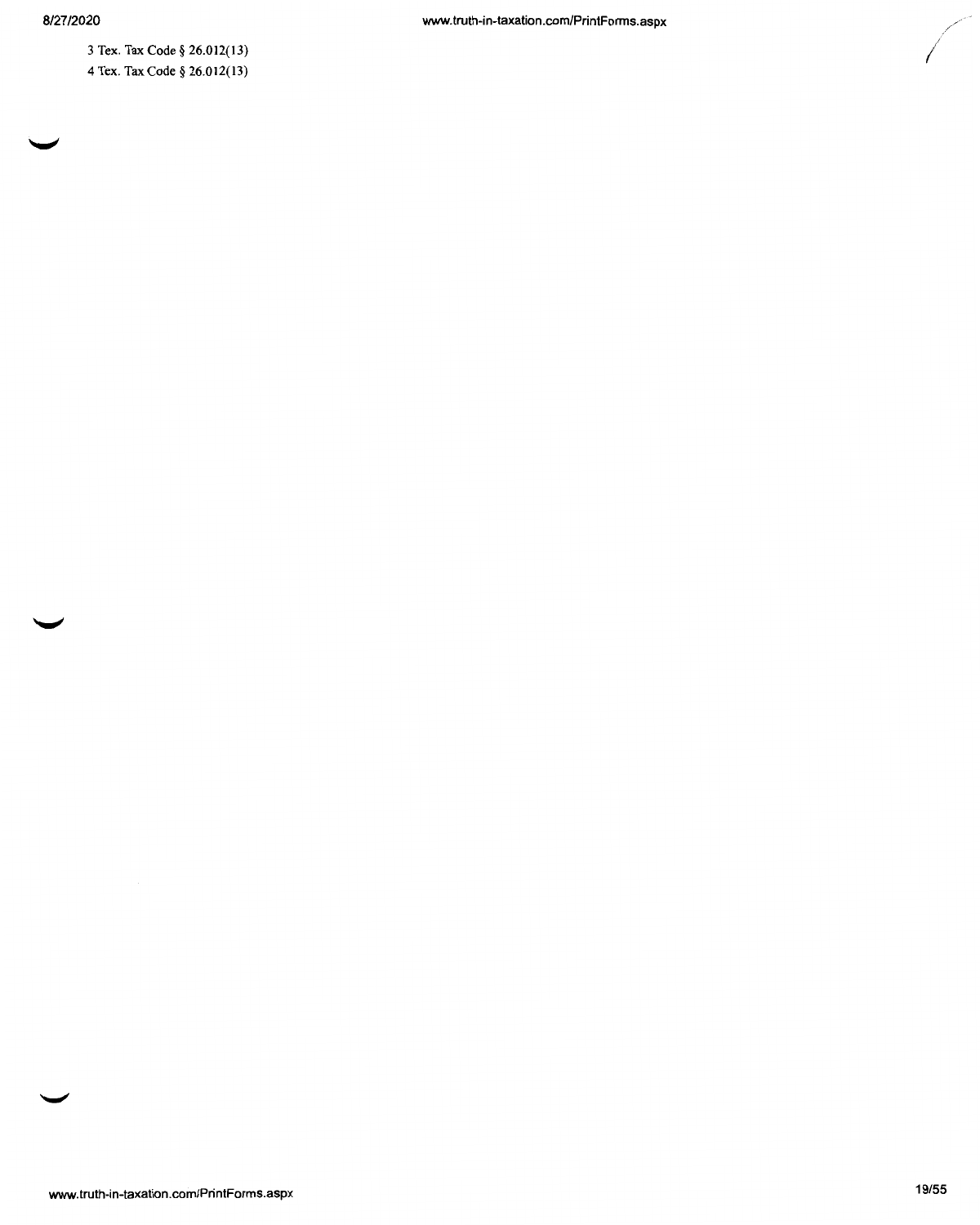#### **No-New-Revenue Tax Rate (continued)**

|      | 9. 2019 taxable value of property in territory the taxing unit deannexed after<br>January 1, 2019. Enter the 2019 value of property in deannexed territory. <sup>5</sup>                                                                                                                                                                                                                                                                                                                                                                                                                                                                                                                                     | \$0             |
|------|--------------------------------------------------------------------------------------------------------------------------------------------------------------------------------------------------------------------------------------------------------------------------------------------------------------------------------------------------------------------------------------------------------------------------------------------------------------------------------------------------------------------------------------------------------------------------------------------------------------------------------------------------------------------------------------------------------------|-----------------|
| 10.1 | 2019 taxable value lost because property first qualified for an exemption<br>in 2020. If the taxing unit increased an original exemption, use the difference<br>between the original exempted amount and the increased exempted amount.<br>Do not include value lost due to freeport, goods-in-transit, temporary disaster<br>exemptions. Note that lowering the amount or percentage of an existing<br>exemption in 2020 does not create a new exemption or reduce taxable value.<br>A. Absolute exemptions. Use 2019 market value:<br>\$1,197,414<br>B. Partial exemptions. 2020 exemption amount or<br>2020 percentage exemption times 2019 value:<br>$+$ \$4,334,455<br>C. Value loss, Add A and $B^{6}$ | \$5,531,869     |
| 11.1 | 2019 taxable value lost because property first qualified for agricultural<br>appraisal (1-d or 1-d-1), timber appraisal, recreational/scenic appraisal or<br>public access airport special appraisal in 2020. Use only those properties<br>that first qualified in 2020; do not use properties that qualified in 2019.<br>\$0<br>A. 2019 market value:<br>- \$0<br>B. 2020 productivity or special appraised value:<br>C. Value loss, Subtract B from A. <sup>7</sup>                                                                                                                                                                                                                                        | \$0             |
|      | 12. Total adjustments for lost value. Add lines 9, 10C and 11C.                                                                                                                                                                                                                                                                                                                                                                                                                                                                                                                                                                                                                                              | \$5,531,869     |
|      | 13. Adjusted 2019 taxable value. Subtract line 12 from line 8.                                                                                                                                                                                                                                                                                                                                                                                                                                                                                                                                                                                                                                               | \$1,090,076,278 |
|      | 14. Adjusted 2019 total levy. Multiply line 4 by line 13 and divide by \$100.                                                                                                                                                                                                                                                                                                                                                                                                                                                                                                                                                                                                                                | \$109           |
|      | 15. Taxes refunded for years preceding tax year 2019. Enter the amount of<br>taxes refunded by the taxing unit for tax years preceding tax year 2019. Types<br>of refunds include court decisions, Tax Code § 25.25(b) and (c) corrections and<br>Tax Code § 31.11 payment errors. Do not include refunds for tax year 2019.<br>This line applies only to tax years preceding tax year 2019. <sup>8</sup>                                                                                                                                                                                                                                                                                                    | \$0             |
|      | 16. Taxes in tax increment financing (TIF) for tax year 2019. Enter the amount of<br>taxes paid into the tax increment fund for a reinvestment zone as agreed by the<br>taxing unit. If the unit has no 2020 captured appraised value in Line 18D, enter<br>"9. "ס                                                                                                                                                                                                                                                                                                                                                                                                                                           | \$0             |
|      | 17. Adjusted 2019 levy with refunds and TIF adjustment. Add lines 14 and 15,<br>subtract line 16. <sup>10</sup>                                                                                                                                                                                                                                                                                                                                                                                                                                                                                                                                                                                              | \$109           |

*5* Tex. Tax Code§ 26.012(15) 6 Tex. Tax Code§ 26.012(15) 7 Tex. Tax Code§ 26.012(15) 8 Tex. Tax Code § 26.012(13) 9 Tex. Tax Code § 26.03(c) 10 Tex. Tax Code§ 26.012(13)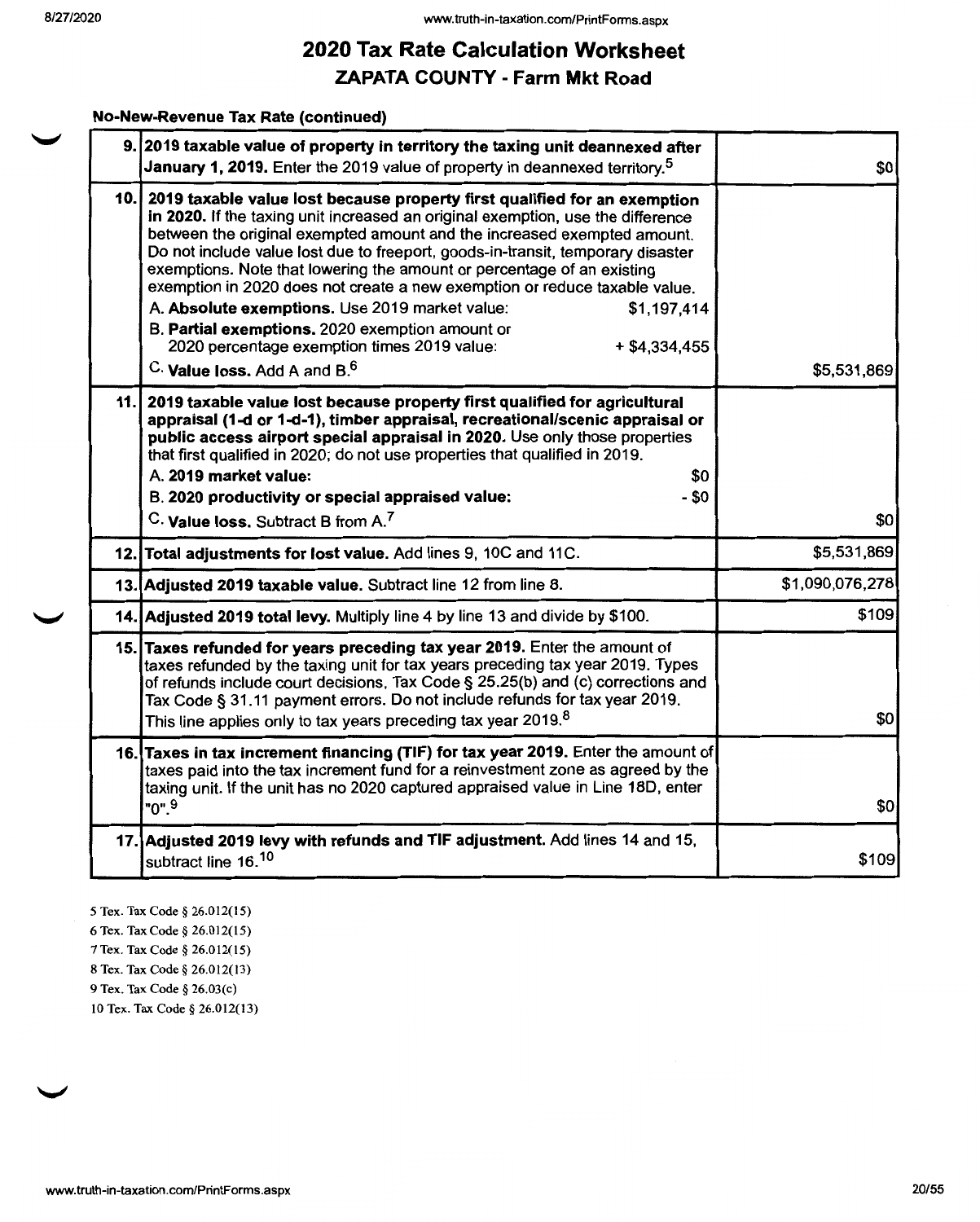#### **No-New-Revenue Tax Rate (continued)**

| 18. | Total 2020 taxable value on the 2020 certified appraisal roll today. This<br>value includes only certified values or certified estimate of values and includes<br>the total taxable value of homesteads with tax ceilings (will deduct in line 20).<br>These homesteads includes homeowners age 65 or older or disabled. <sup>11</sup>                                                                                                                                                                                                                                                                                                                                                                                                                                                                                                                                                                                                                                                                                                                                                                                                                                                                                                                                                                                |                        |               |
|-----|-----------------------------------------------------------------------------------------------------------------------------------------------------------------------------------------------------------------------------------------------------------------------------------------------------------------------------------------------------------------------------------------------------------------------------------------------------------------------------------------------------------------------------------------------------------------------------------------------------------------------------------------------------------------------------------------------------------------------------------------------------------------------------------------------------------------------------------------------------------------------------------------------------------------------------------------------------------------------------------------------------------------------------------------------------------------------------------------------------------------------------------------------------------------------------------------------------------------------------------------------------------------------------------------------------------------------|------------------------|---------------|
|     | A. Certified values:                                                                                                                                                                                                                                                                                                                                                                                                                                                                                                                                                                                                                                                                                                                                                                                                                                                                                                                                                                                                                                                                                                                                                                                                                                                                                                  | \$940,162,095          |               |
|     | B. Counties: Include railroad rolling stock values<br>certified by the Comptroller's office:                                                                                                                                                                                                                                                                                                                                                                                                                                                                                                                                                                                                                                                                                                                                                                                                                                                                                                                                                                                                                                                                                                                                                                                                                          | $+ $0$                 |               |
|     | C. Pollution control and energy storage system<br>exemption: Deduct the value of property<br>exempted for the current tax year for the first time<br>as pollution control or energy storage system<br>property:                                                                                                                                                                                                                                                                                                                                                                                                                                                                                                                                                                                                                                                                                                                                                                                                                                                                                                                                                                                                                                                                                                       | - \$0                  |               |
|     | D. Tax increment financing: Deduct the 2020<br>captured appraised value of property taxable by a<br>taxing unit in a tax increment financing zone for<br>which the 2020 taxes will be deposited into the tax<br>increment fund. Do not include any new property<br>value that will be included in line 23 below. <sup>12</sup>                                                                                                                                                                                                                                                                                                                                                                                                                                                                                                                                                                                                                                                                                                                                                                                                                                                                                                                                                                                        |                        |               |
|     |                                                                                                                                                                                                                                                                                                                                                                                                                                                                                                                                                                                                                                                                                                                                                                                                                                                                                                                                                                                                                                                                                                                                                                                                                                                                                                                       | $- $0$                 |               |
|     | E. Total 2020 value. Add A and B, then subtract C<br>and D.                                                                                                                                                                                                                                                                                                                                                                                                                                                                                                                                                                                                                                                                                                                                                                                                                                                                                                                                                                                                                                                                                                                                                                                                                                                           |                        | \$940,162,095 |
|     | 19. Total value of properties under protest or not included on certified<br>appraisal roll. <sup>13</sup><br>A. 2020 taxable value of properties under protest.<br>The chief appraiser certifies a list of properties still<br>under ARB protest. The list shows the appraisal<br>district's value and the taxpayer's claimed value, if<br>any or an estimate of the value if the taxpayer<br>wins. For each of the properties under protest, use<br>the lowest of these values. Enter the total value<br>under protest. <sup>14</sup><br>B. 2020 value of properties not under protest or<br>included on certified appraisal roll. The chief<br>appraiser gives taxing units a list of those taxable<br>properties that the chief appraiser knows about<br>but are not included at appraisal roll certification.<br>These properties also are not on the list of<br>properties that are still under protest. On this list of<br>properties, the chief appraiser includes the market<br>value, appraised value and exemptions for the<br>preceding year and a reasonable estimate of the<br>market value, appraised value and exemptions for<br>the current year. Use the lower market, appraised<br>or taxable value (as appropriate). Enter the total<br>value of property not on the certified roll. <sup>15</sup> | \$2,448,010<br>$+$ \$0 |               |

11 Tex. Tax Code§ 26.12, 26.04(c-2)

12 Tex. Tax Code§ 26.03(c)

13 Tex. Tax Code§ 26.01(c) and (d)

- 14 Tex. Tax Code§ 26.01(c)
- 15 Tex. Tax Code§ 26.01(d)

 $\checkmark$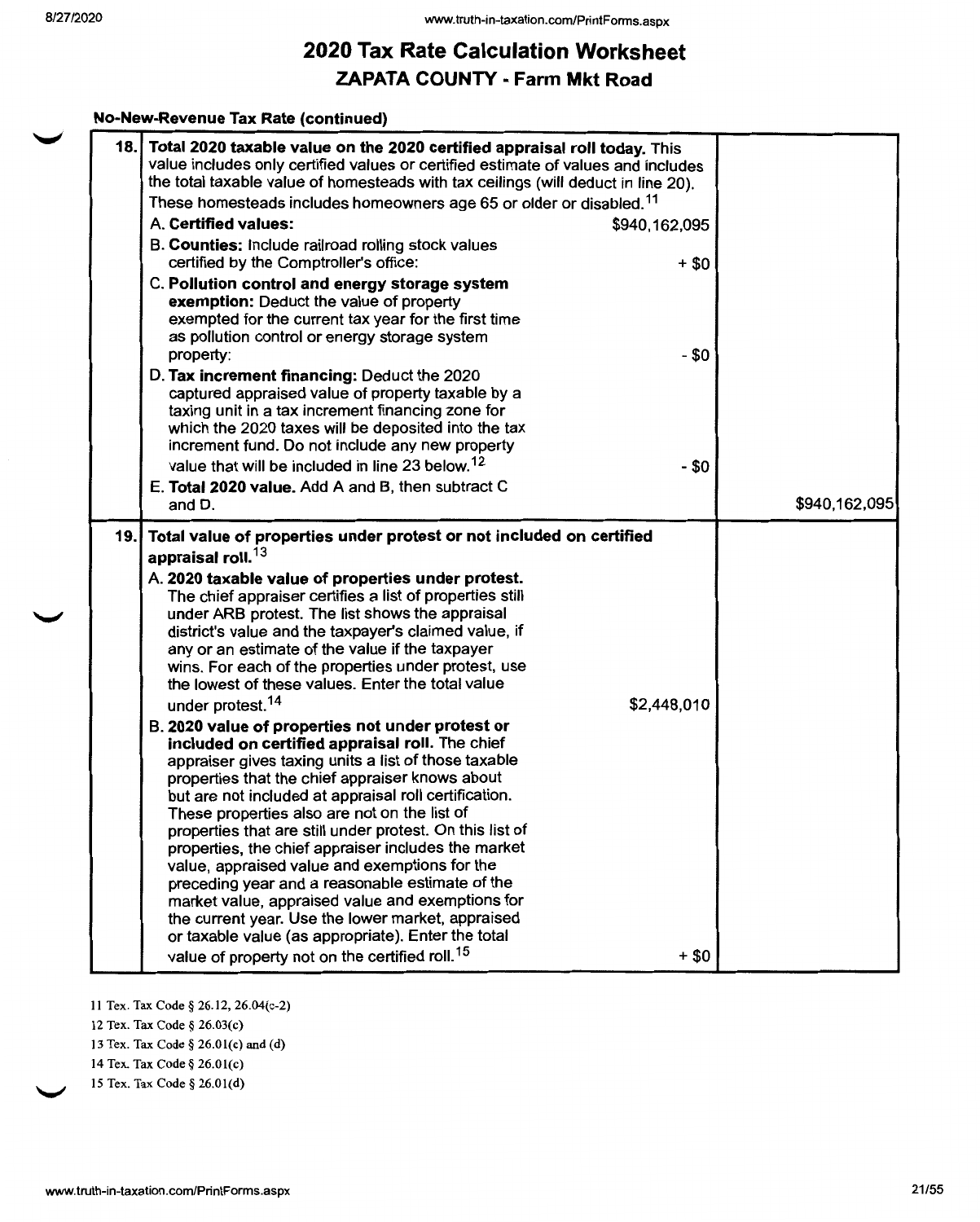**No-New-Revenue Tax Rate (concluded)** 

| (cont.) | 19. C. Total value under protest or not certified. Add<br>A and B.                                                                                                                                                                                                                                                                                                                                                                                                                                                                                                                                                                             | \$2,448,010      |
|---------|------------------------------------------------------------------------------------------------------------------------------------------------------------------------------------------------------------------------------------------------------------------------------------------------------------------------------------------------------------------------------------------------------------------------------------------------------------------------------------------------------------------------------------------------------------------------------------------------------------------------------------------------|------------------|
|         | 20. 2020 tax ceilings. Counties, cities and junior colleges enter 2020 total taxable<br>value of homesteads with tax ceilings. These include the homesteads of<br>homeowners age 65 or older or disabled. Other taxing units enter "0". If your<br>taxing units adopted the tax ceiling provision in 2019 or a prior year for<br>homeowners age 65 or older or disabled, use this step. <sup>16</sup>                                                                                                                                                                                                                                          | \$0              |
|         | 21. 2020 total taxable value. Add lines 18E and 19C. Subtract line 20. <sup>17</sup>                                                                                                                                                                                                                                                                                                                                                                                                                                                                                                                                                           | \$942,610,105    |
|         | 22. Total 2020 taxable value of properties in territory annexed after January<br>1, 2019. Include both real and personal property. Enter the 2020 value of<br>property in territory annexed. <sup>18</sup>                                                                                                                                                                                                                                                                                                                                                                                                                                     | \$0              |
|         | 23. Total 2020 taxable value of new improvements and new personal property<br>located in new improvements. New means the item was not on the appraisal<br>roll in 2019. An improvement is a building, structure, fixture or fence erected on<br>or affixed to land. New additions to existing improvements may be included if<br>the appraised value can be determined. New personal property in a new<br>improvement must have been brought into the taxing unit after January 1, 2019<br>and be located in a new improvement. New improvements do include property<br>on which a tax abatement agreement has expired for 2020. <sup>19</sup> | \$3,865,048      |
|         | 24. Total adjustments to the 2020 taxable value. Add lines 22 and 23.                                                                                                                                                                                                                                                                                                                                                                                                                                                                                                                                                                          | \$3,865,048      |
|         | 25. Adjusted 2020 taxable value. Subtract line 24 from line 21.                                                                                                                                                                                                                                                                                                                                                                                                                                                                                                                                                                                | \$938,745,057    |
|         | 26. 2020 NNR tax rate. Divide line 17 by line 25 and multiply by \$100. <sup>20</sup>                                                                                                                                                                                                                                                                                                                                                                                                                                                                                                                                                          | \$0.000011/\$100 |
|         | 27. COUNTIES ONLY. Add together the NNR tax rates for each type of tax the<br>county levies. The total is the 2020 county NNR tax rate. <sup>21</sup>                                                                                                                                                                                                                                                                                                                                                                                                                                                                                          | \$1.169214/\$100 |

16 Tex. Tax Code§ 26.0l2(6)(B)

17 Tex. Tax Code§ 26.012(6)

18 Tex. Tax Code§ 26.012(17)

19 Tex. Tax Code § 26.012(17)

20 Tex. Tax Code§ 26.04(c)

21 Tex. Tax Code§ 26.04(d)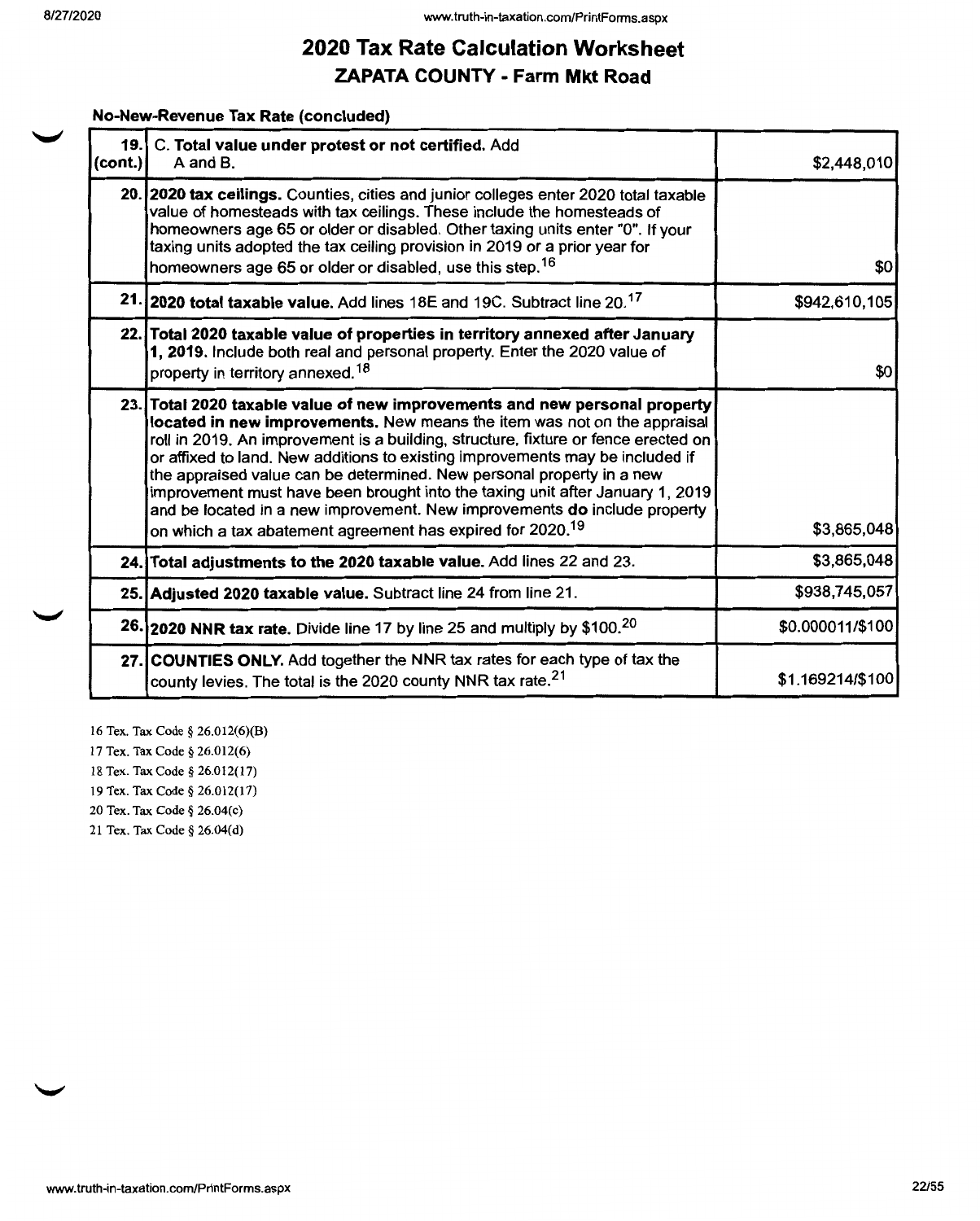#### **Voter-Approval Tax Rate**

The voter-approval tax rate is the highest tax rate that a taxing unit may adopt without holding an election to seek voter approval of the rate. The voter-approval tax rate is split into two separate rates:

- I. **Maintenance and Operations (M&O) Tax Rate:** The M&O portion is the tax rate that is needed to raise the same amount of taxes that the taxing unit levied in the prior year plus the applicable percentage allowed by law. This rate accounts for such things as salaries, utilities and day-to-day operations.
- 2. **Debt Rate:** The debt rate includes the debt service necessary to pay the taxing unit's debt payments in the coming year. This rate accounts for principal and interest on bonds and other debt secured by property tax revenue.

The voter-approval tax rate for a county is the sum of the voter-approval tax rates calculated for each type of tax the county levies. In most cases the voter-approval tax rate exceeds the no-new-revenue tax rate, but occasionally decreases in a taxing unit's debt service will cause the NNR tax rate to be higher than the voter-approval tax rate.

| 28.12019 M&O tax rate. Enter the 2019 M&O tax rate.                                                                                                                                                                                                                                                                                                                                                                                                                                                                                                                                                                                                                                                                                                                                                                                                                                                                                                                                                                                                                                                                       | \$0.000010/\$100 |
|---------------------------------------------------------------------------------------------------------------------------------------------------------------------------------------------------------------------------------------------------------------------------------------------------------------------------------------------------------------------------------------------------------------------------------------------------------------------------------------------------------------------------------------------------------------------------------------------------------------------------------------------------------------------------------------------------------------------------------------------------------------------------------------------------------------------------------------------------------------------------------------------------------------------------------------------------------------------------------------------------------------------------------------------------------------------------------------------------------------------------|------------------|
| 29. 2019 taxable value, adjusted for actual and potential court-ordered<br>adjustments. Enter the amount in line 8 of the No-New-Revenue Tax Rate<br>Worksheet.                                                                                                                                                                                                                                                                                                                                                                                                                                                                                                                                                                                                                                                                                                                                                                                                                                                                                                                                                           | \$1,095,608,147  |
| 30. Total 2019 M&O levy. Multiply line 28 by line 29 and divide by \$100.                                                                                                                                                                                                                                                                                                                                                                                                                                                                                                                                                                                                                                                                                                                                                                                                                                                                                                                                                                                                                                                 | \$109            |
| 31. Adjusted 2019 levy for calculating NNR M&O taxes.<br>A. 2019 sales tax specifically to reduce property<br>taxes. For cities, counties and hospital districts,<br>enter the amount of additional sales tax collected<br>and spent on M&O expenses in 2019, if any.<br>Other taxing units, enter 0. Counties must exclude<br>any amount that was spent for economic<br>development grants from the amount of sales tax<br>\$0<br>spent.<br>B. M&O taxes refunded for years preceding tax<br>year 2019: Enter the amount of M&O taxes<br>refunded in the preceding year for taxes before<br>that year. Types of refunds include court<br>decisions, Tax Code Section 25.25(b) and (c)<br>corrections and Tax Code Section 31.11 payment<br>errors. Do not include refunds for tax year 2019.<br>This line applies only to tax years preceding tax<br>$+$ \$0<br>vear 2019.<br>C. 2019 taxes in TIF.: Enter the amount of taxes<br>paid into the tax increment fund for a reinvestment<br>zone as agreed by the taxing unit. If the taxing<br>unit has no 2020 captured appraised value in Line<br>- \$0<br>18D, enter 0. |                  |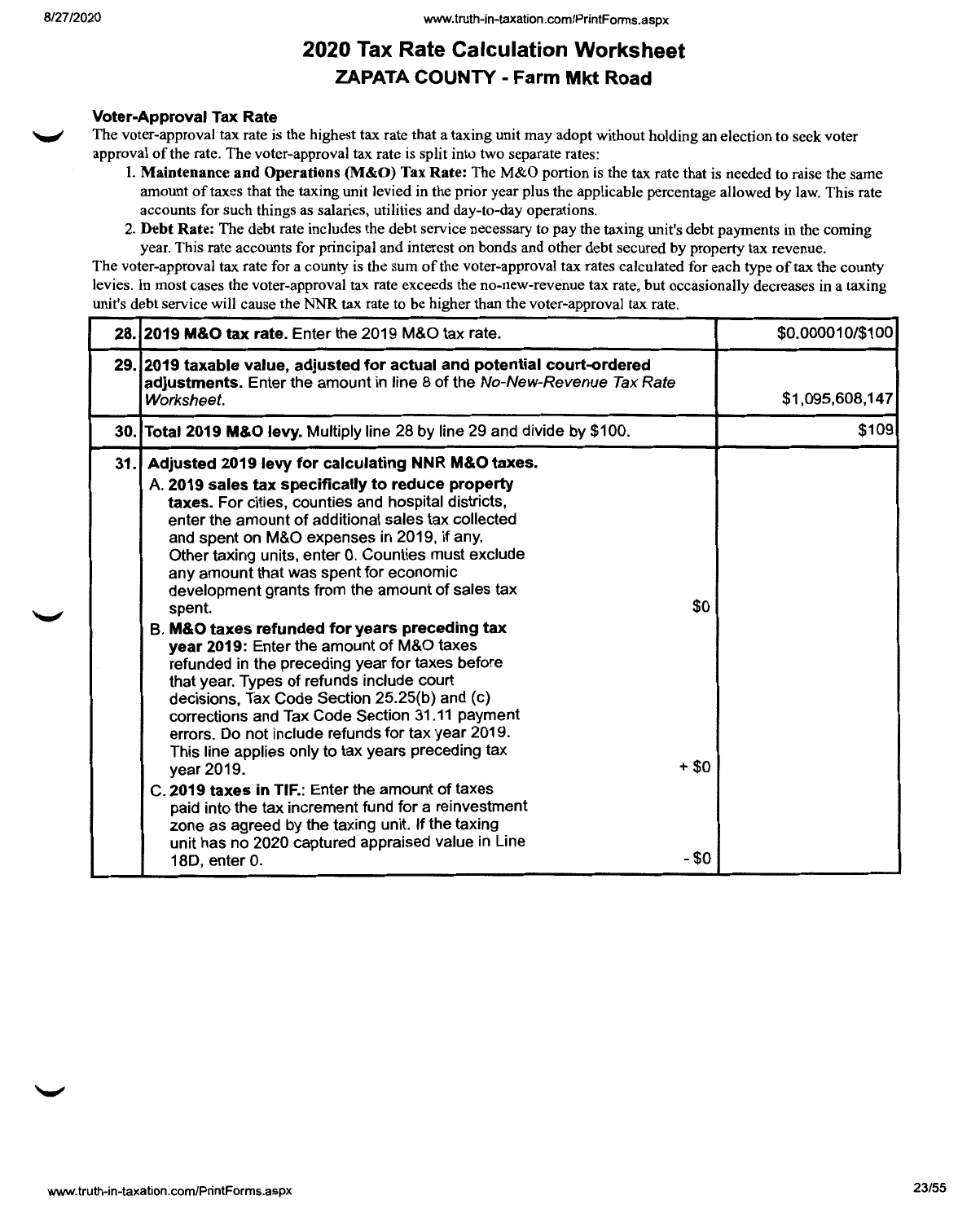#### **Voter-Approval Tax Rate (continued}**

| 31.<br>$($ cont. $) $ | D. 2019 transferred function.: If discontinuing all of<br>a department, function or activity and transferring<br>it to another taxing unit by written contract, enter<br>the amount spent by the taxing unit discontinuing<br>the function in the 12 months preceding the<br>month of this calculation. If the taxing unit did not<br>operate this function for this 12-month period, use<br>the amount spent in the last full fiscal year in<br>which the taxing unit operated the function. The<br>taxing unit discontinuing the function will subtract<br>this amount in E below. The taxing unit receiving<br>the function will add this amount in E below.<br>Other taxing units enter 0.<br>$+/-$ \$0<br>E. 2019 M&O levy adjustments.: Add A and B,<br>then subtract C. For taxing unit with D, subtract if<br>discontinuing function and add if receiving<br>function.<br>F. Add line 30 to line 31E.                                                                           | \$0<br>\$109     |
|-----------------------|-----------------------------------------------------------------------------------------------------------------------------------------------------------------------------------------------------------------------------------------------------------------------------------------------------------------------------------------------------------------------------------------------------------------------------------------------------------------------------------------------------------------------------------------------------------------------------------------------------------------------------------------------------------------------------------------------------------------------------------------------------------------------------------------------------------------------------------------------------------------------------------------------------------------------------------------------------------------------------------------|------------------|
|                       | 32. Adjusted 2020 taxable value.<br>Enter the amount in line 25 of the No-New-Revenue Tax Rate Worksheet.                                                                                                                                                                                                                                                                                                                                                                                                                                                                                                                                                                                                                                                                                                                                                                                                                                                                               | \$938,745,057    |
|                       | 33. 2020 NNR M&O rate. (unadjusted)<br>Divide line 31 by line 32 and multiply by \$100.                                                                                                                                                                                                                                                                                                                                                                                                                                                                                                                                                                                                                                                                                                                                                                                                                                                                                                 | \$0.000011/\$100 |
|                       | 34. [Rate adjustment for state criminal justice mandate. $^{23}$<br>A. 2020 state criminal justice mandate. Enter the<br>amount spent by a county in the previous 12<br>months providing for the maintenance and<br>operation cost of keeping inmates in county-paid<br>facilities after they have been sentenced. Do not<br>include any state reimbursement received by the<br>county for the same purpose.<br>B. 2019 criminal justice mandate. Enter the<br>amount spent by a county in the 12 months prior<br>to the previous 12 months providing for the<br>maintenance and operation cost of keeping<br>inmates in county-paid facilities after they have<br>been sentenced. Do not include any state<br>reimbursement received by the county for the<br>same purpose. Enter zero if this is the first time<br>the mandate applies.<br>C. Subtract B from A and divide by line 32 and<br>\$0/\$100<br>multiply by \$100.<br>D. Enter the rate calculated in C. If not applicable, | \$0<br>\$0       |
|                       | enter 0.                                                                                                                                                                                                                                                                                                                                                                                                                                                                                                                                                                                                                                                                                                                                                                                                                                                                                                                                                                                | \$0/\$100        |

22 [Reserved for expansion] 23 Tex. Tax Code § 26.044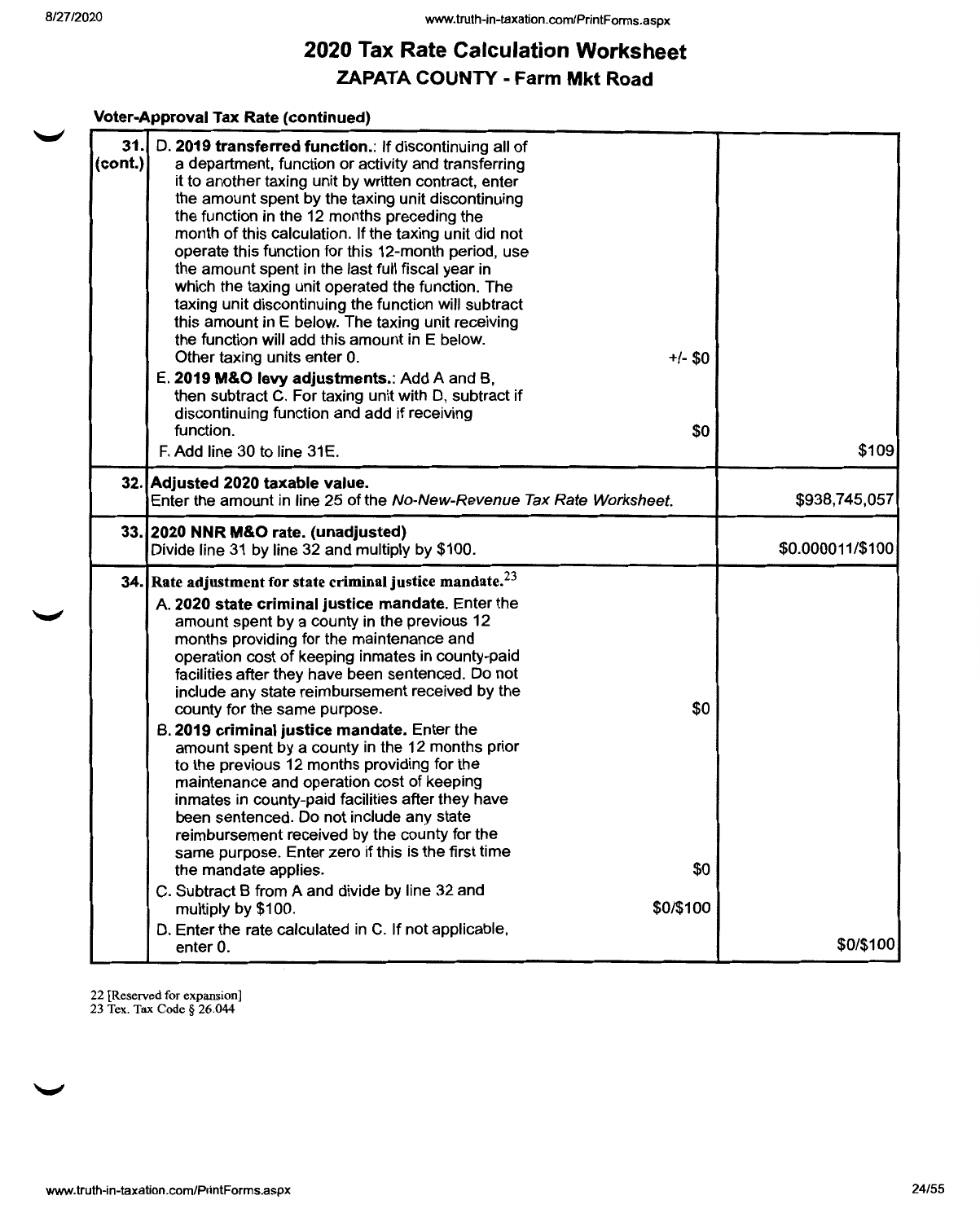#### **Voter-Approval Tax Rate {continued)**

| 35. Rate adjustment for indigent health care expenditures. $^{24}$                                                                                                                                                                                                                                                                                                                                                                                                                                                                                                                                                                                                                  |           |           |
|-------------------------------------------------------------------------------------------------------------------------------------------------------------------------------------------------------------------------------------------------------------------------------------------------------------------------------------------------------------------------------------------------------------------------------------------------------------------------------------------------------------------------------------------------------------------------------------------------------------------------------------------------------------------------------------|-----------|-----------|
| A. 2020 indigent health care expenditures. Enter<br>the amount paid by a taxing unit providing for the<br>maintenance and operation cost of providing<br>indigent health care for the period beginning on<br>July 1, 2019 and ending on June 30, 2020, less<br>any state assistance received for the same<br>purpose.<br>B. 2019 indigent health care expenditures. Enter<br>the amount paid by a taxing unit providing for the<br>maintenance and operation cost of providing<br>indigent health care for the period beginning on                                                                                                                                                  | \$0       |           |
| July 1, 2018 and ending on June 30, 2019, less                                                                                                                                                                                                                                                                                                                                                                                                                                                                                                                                                                                                                                      |           |           |
| any state assistance received for the same<br>purpose.                                                                                                                                                                                                                                                                                                                                                                                                                                                                                                                                                                                                                              | \$0       |           |
| C. Subtract B from A and divide by line 32 and<br>multiply by \$100.                                                                                                                                                                                                                                                                                                                                                                                                                                                                                                                                                                                                                | \$0/\$100 |           |
| D. Enter the rate calculated in C. If not applicable,<br>enter 0.                                                                                                                                                                                                                                                                                                                                                                                                                                                                                                                                                                                                                   |           | \$0/\$100 |
| 36. Rate adjustment for county indigent defense compensation. <sup>25</sup><br>A. 2020 indigent defense compensation<br>expenditures. Enter the amount paid by a county<br>to provide appointed counsel for indigent<br>individuals for the period beginning on July 1,<br>2019 and ending on June 30, 2020, less any state<br>grants received by the county for the same<br>purpose.<br>B. 2019 indigent defense compensation<br>expenditures. Enter the amount paid by a county<br>to provide appointed counsel for indigent<br>individuals for the period beginning on July 1,<br>2018 and ending on June 30, 2019, less any state<br>grants received by the county for the same | \$0       |           |
| purpose.<br>C. Subtract B from A and divide by line 32 and                                                                                                                                                                                                                                                                                                                                                                                                                                                                                                                                                                                                                          | \$0       |           |
| multiply by \$100.                                                                                                                                                                                                                                                                                                                                                                                                                                                                                                                                                                                                                                                                  | \$0/\$100 |           |
| D. Multiply B by 0.05 and divide by line 32 and<br>multiply by \$100.                                                                                                                                                                                                                                                                                                                                                                                                                                                                                                                                                                                                               | \$0/\$100 |           |
| E. Enter the lessor of C and D. If not applicable,<br>enter 0.                                                                                                                                                                                                                                                                                                                                                                                                                                                                                                                                                                                                                      |           | \$0/\$100 |

24 Tex. Tax Code § 26.0442 25 Tex. Tax Code § 26.0442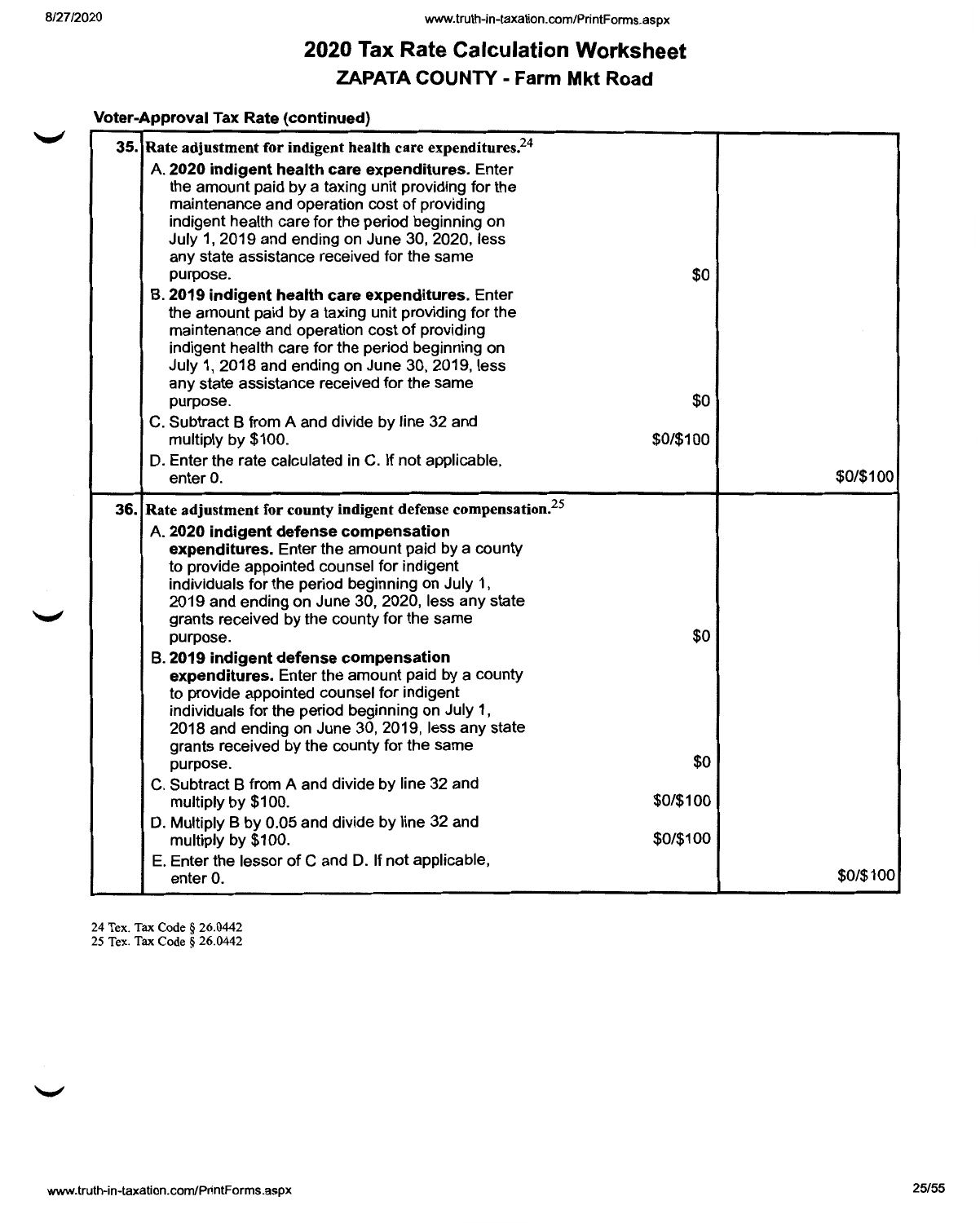#### **Voter-Approval Tax Rate (continued)**

|                  |           | 37. Rate adjustment for county hospital expenditures. $26$                                                                                                                                                                                                   |
|------------------|-----------|--------------------------------------------------------------------------------------------------------------------------------------------------------------------------------------------------------------------------------------------------------------|
|                  | \$0       | A. 2020 eligible county hospital expenditures.<br>Enter the amount paid by the county or<br>municipality to maintain and operate an eligible<br>county hospital for the period beginning on July 1,<br>2019 and ending on June 30, 2020                      |
|                  | \$0       | B. 2019 eligible county hospital expenditures.<br>Enter the amount paid by the county or<br>municipality to maintain and operate an eligible<br>county hospital for the period beginning on July 1,<br>2018 and ending on June 30, 2019.                     |
|                  | \$0/\$100 | C. Subtract B from A and divide by line 32 and<br>multiply by \$100.                                                                                                                                                                                         |
|                  | \$0/\$100 | D. Multiply B by 0.08 and divide by line 32 and<br>multiply by \$100.                                                                                                                                                                                        |
| \$0/\$100        |           | E. Enter the lessor of C and D, if applicable. If not<br>applicable, enter 0.                                                                                                                                                                                |
| \$0.000011/\$100 |           | 38. Adjusted 2020 NNR M&O rate.<br>Add lines 33, 34D, 35D, 36E, and 37E.                                                                                                                                                                                     |
|                  |           |                                                                                                                                                                                                                                                              |
|                  |           | 39. 2020 voter-approval M&O rate. Enter the rate as calculated by the appropriate<br>scenario below.                                                                                                                                                         |
|                  |           | Special Taxing Unit. If the taxing unit qualifies as<br>a special taxing unit, multiply line 38 by 1.08.                                                                                                                                                     |
|                  |           | Other Taxing Unit. If the taxing unit does not<br>qualify as a special taxing unit, multiply Line 38 by<br>1.035                                                                                                                                             |
|                  |           | Taxing unit affected by disaster declaration. If<br>the taxing unit is located in an area declared as<br>disaster area, the governing body may direct the<br>person calculating the voter-approval rate to<br>calculate in the manner provided for a special |
|                  |           | taxing unit. The taxing unit shall continue to<br>calculate the voter-approval rate in this manner<br>until the earlier of 1) the second year in which total<br>taxable value on the certified appraisal roll                                                |
|                  |           | exceeds the total taxable value of the tax year in<br>which the disaster occurred, and 2) the third tax<br>year after the tax year in which the disaster<br>occurred. If the taxing unit qualifies under this                                                |

26 Tex. Tax Code § 26.0443 27 Tex. Tax Code§ 26.04(c-l)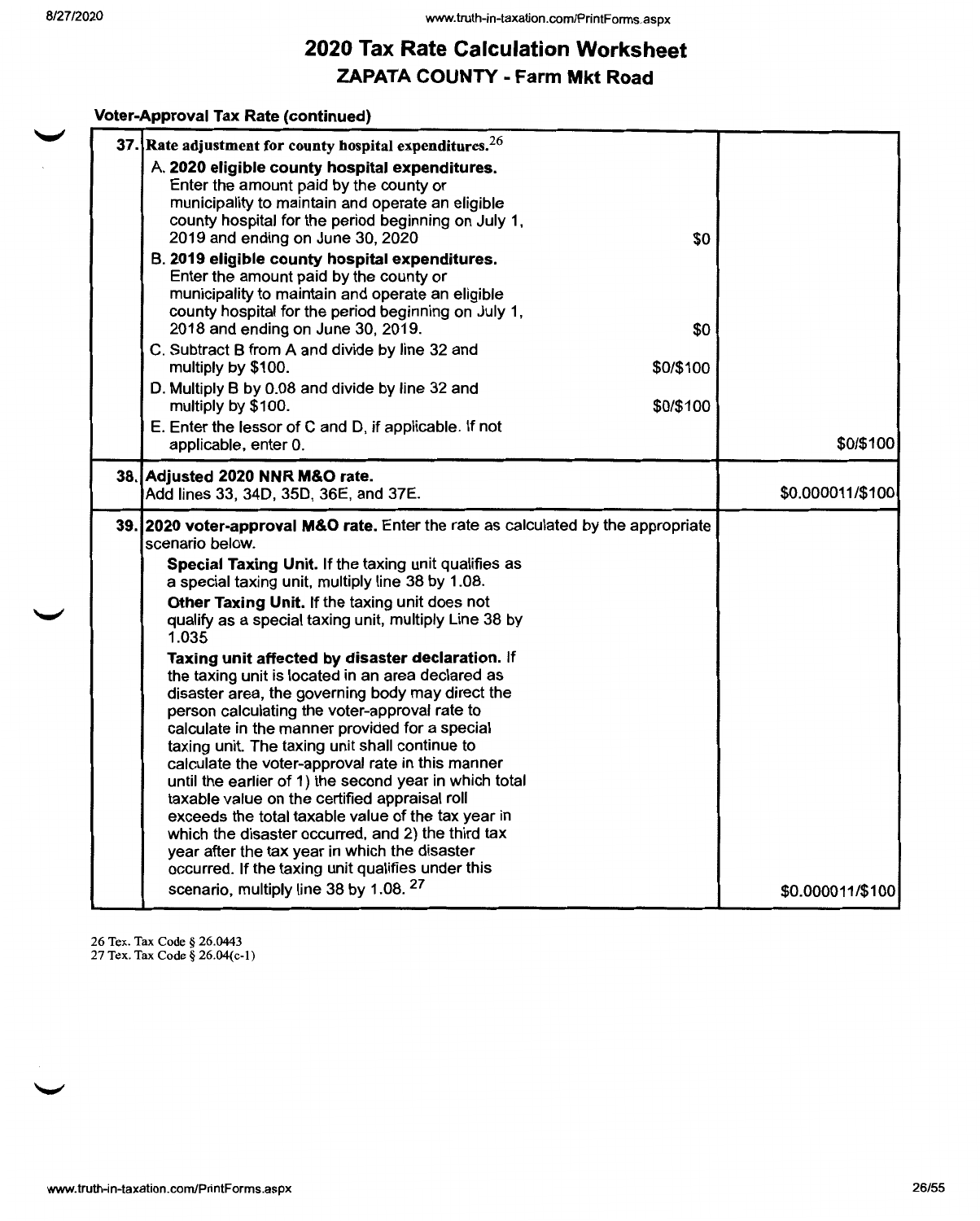# **2020 Tax Rate Calculation Worksheet**

**ZAPATA COUNTY-Farm Mkt Road** 

**Voter-Approval Tax Rate (concluded)** 

|      | 48. COUNTIES ONLY. Add together the voter-approval tax rates for each type of<br>tax the county levies. The total is the 2020 county voter-approval tax rate.                                                                                                                                                                                                                                                                                                                                                                                                                                                                                                                                                                                                                                                                                                                                    | \$1.153257/\$100  |
|------|--------------------------------------------------------------------------------------------------------------------------------------------------------------------------------------------------------------------------------------------------------------------------------------------------------------------------------------------------------------------------------------------------------------------------------------------------------------------------------------------------------------------------------------------------------------------------------------------------------------------------------------------------------------------------------------------------------------------------------------------------------------------------------------------------------------------------------------------------------------------------------------------------|-------------------|
|      | 47. 2020 voter-approval tax rate. Add lines 39 and 46.                                                                                                                                                                                                                                                                                                                                                                                                                                                                                                                                                                                                                                                                                                                                                                                                                                           | \$0.000011/\$100  |
|      | 46. 2020 debt rate. Divide line 44 by line 45 and multiply by \$100.                                                                                                                                                                                                                                                                                                                                                                                                                                                                                                                                                                                                                                                                                                                                                                                                                             | \$0/\$100         |
|      | 45. 2020 total taxable value. Enter the amount on line 21 of the No-New-<br>Revenue Tax Rate Worksheet.                                                                                                                                                                                                                                                                                                                                                                                                                                                                                                                                                                                                                                                                                                                                                                                          | \$942,610,105     |
|      | 44. 2020 debt adjusted for collections. Divide line 42 by line 43E.                                                                                                                                                                                                                                                                                                                                                                                                                                                                                                                                                                                                                                                                                                                                                                                                                              | \$0               |
|      | 42. Adjusted 2020 debt. Subtract line 41 from line 40E.<br>43. 2020 anticipated collection rate.<br>A. Enter the 2020 anticipated collection rate<br>certified by the collector. <sup>29</sup><br>92.000000%<br>92.040000%<br>B. Enter the 2019 actual collection rate.<br>90.590000%<br>C. Enter the 2018 actual collection rate.<br>89.560000%<br>D. Enter the 2017 actual collection rate.<br>E. If the anticipated collection rate in A is lower than<br>actual collection rates in B, C and D, enter the<br>lowest collection rate from B, C and D. If the<br>anticipated rate in A is higher than at least one of<br>the rates in the prior three years, enter the rate<br>from A. Note that the rate can be greater than<br>100%. 30                                                                                                                                                      | \$0<br>92.000000% |
| 41.I | (3) are scheduled for payment over a period longer than one year, and<br>(4) are not classified in the taxing unit's budget as M&O expenses.<br>A: Debt also includes contractual payments to other<br>taxing units that have incurred debts on behalf of this<br>taxing unit, if those debts meet the four conditions<br>above. Include only amounts that will be paid from<br>property tax revenue. Do not include appraisal<br>district budget payments.<br>Enter debt amount.<br>\$0<br>B: Subtract unencumbered fund amount used to<br>reduce total debt.<br>-\$0<br>C: Subtract certified amount spent from sales tax to<br>reduce debt (enter zero if none).<br>$-50$<br>D: Subtract amount paid from other resources.<br>$-50$<br>E: Adjusted debt. Subtract B, C and D from A.<br>Certified 2019 excess debt collections. Enter the amount certified by the<br>collector. <sup>28</sup> | \$0<br>\$0        |
| 40.  | Total 2020 debt to be paid with property taxes and additional sales tax<br>revenue. Debt means the interest and principal that will be paid on debts<br>that:<br>(1) are paid by property taxes,<br>(2) are secured by property taxes,                                                                                                                                                                                                                                                                                                                                                                                                                                                                                                                                                                                                                                                           |                   |

28 Tex. Tax Code § 26.012(10) and 16.04(b) 29 Tex. Tax Code§ 26.04(b) 30 Tex. Tax Code§ 26.04(h),(h-l} and (h-2)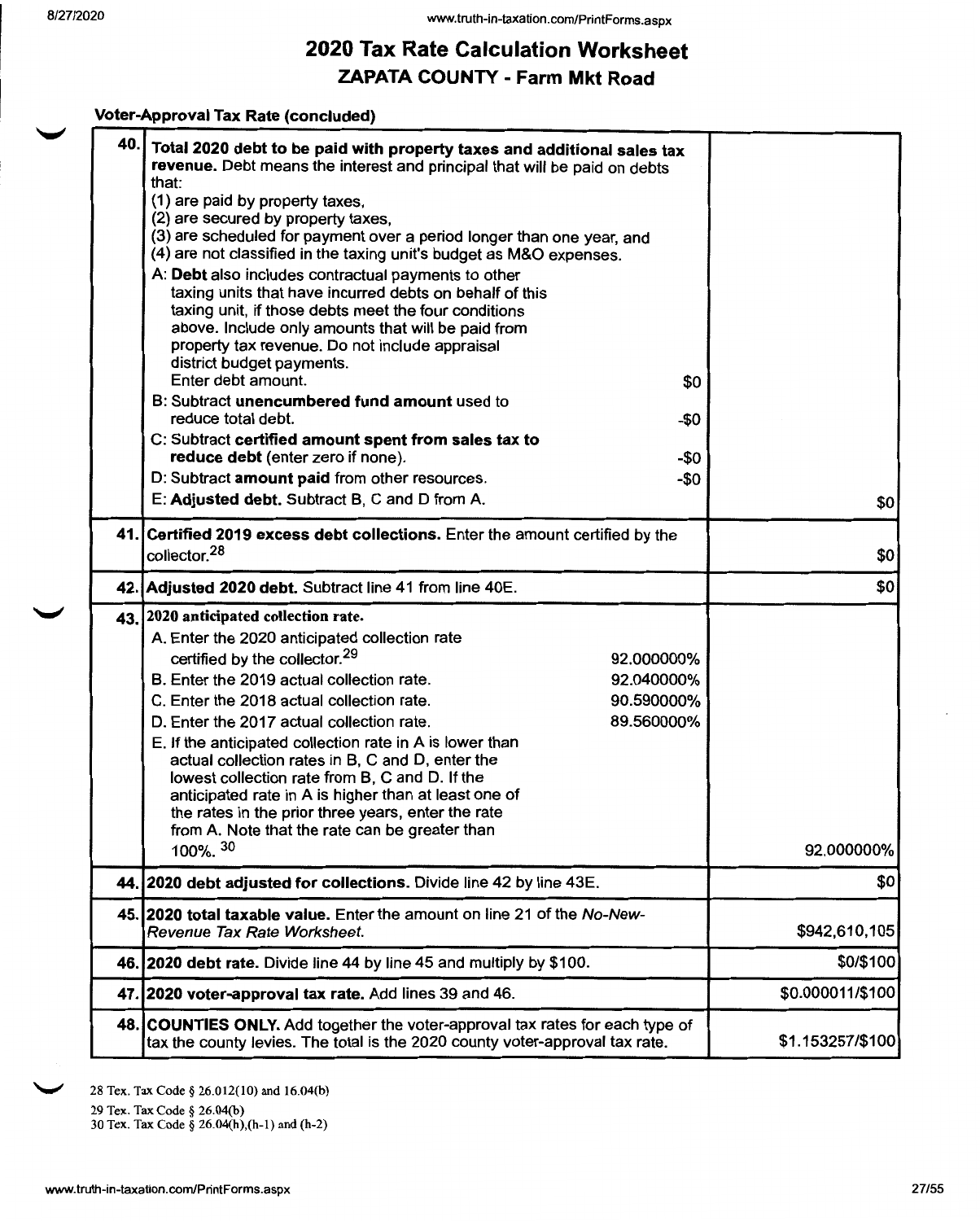#### **NNR Tax Rate and Voter-Approval Tax Rate Adjustments for Additional Sales Tax to Reduce Property Taxes**

Cities, counties and hospital districts may levy a sales tax specifically to reduce property taxes. Local voters by election must approve imposing or abolishing the additional sales tax. If approved, the taxing unit must reduce its NNR and voterapproval tax rates to offset the expected sales tax revenue.

This section should only be completed by a county, city or hospital district that is required to adjust its NNR tax rate and/or voter-approval tax rate because it adopted the additional sales tax.

| 49. Taxable Sales. For taxing units that adopted the sales tax in November 2019 or<br>May 2020, enter the Comptroller's estimate of taxable sales for the previous<br>four quarters. <sup>32</sup> Estimates of taxable sales may be obtained through the<br>Comptroller's Allocation Historical Summary webpage. Taxing units that<br>adopted the sales tax before November 2019, skip this line. | \$0              |
|----------------------------------------------------------------------------------------------------------------------------------------------------------------------------------------------------------------------------------------------------------------------------------------------------------------------------------------------------------------------------------------------------|------------------|
| 50. Estimated sales tax revenue. Counties exclude any amount that is or will be<br>spent for economic development grants from the amount of estimated sales tax<br>revenue. <sup>33</sup>                                                                                                                                                                                                          |                  |
| Taxing units that adopted the sales tax in November 2019 or in May 2020.<br>Multiply the amount on Line 49 by the sales tax rate (.01, .005, or .0025, as<br>applicable) and multiply the result by .95.34                                                                                                                                                                                         |                  |
| $-OR-$                                                                                                                                                                                                                                                                                                                                                                                             |                  |
| Taxing units that adopted the sales tax before November 2019. Enter the<br>sales tax revenue for the previous four quarters. Do not multiply by .95.                                                                                                                                                                                                                                               | \$0              |
| 51.12020 total taxable value. Enter the amount from line 21 of the No-New-<br>Revenue Tax Rate Worksheet.                                                                                                                                                                                                                                                                                          | \$942,610,105    |
| 52. Sales tax adjustment rate. Divide line 50 by line 51 and multiply by \$100.                                                                                                                                                                                                                                                                                                                    | \$0/\$100        |
| 53. 2020 NNR tax rate, unadjusted for sales tax. <sup>35</sup> Enter the rate from line 26 or<br>27, as applicable, on the No-New-Revenue Tax Rate Worksheet.                                                                                                                                                                                                                                      | \$1.169214/\$100 |
| 54. 2020 NNR tax rate, adjusted for sales tax.                                                                                                                                                                                                                                                                                                                                                     |                  |
| Taxing units that adopted the sales tax in November 2019 or in May 2020.<br>Subtract line 52 from line 53. Skip to line 55 if you adopted the additional<br>sales tax before November 2019.                                                                                                                                                                                                        | \$1.087555/\$100 |
| 55. 2020 voter-approval tax rate, unadjusted for sales tax. <sup>36</sup> Enter the rate from<br>line 47 or 48, as applicable, of the Voter-Approval Tax Rate Worksheet.                                                                                                                                                                                                                           | \$1.153257/\$100 |
| 56. 2020 voter-approval tax rate, adjusted for sales tax. Subtract line 52 from<br>line 55.                                                                                                                                                                                                                                                                                                        | \$0.863831/\$100 |

31 [Reserved for expansion]

32 Tex. Tax Code§ 26.041(d)

33 Tex. Tax Code§ 26.041(i)

34 Tex. Tax Code§ 26.04l(d)

35 Tex. Tax Code§ 26.04(c)

36 Tex. Tax Code§ 26.04(c)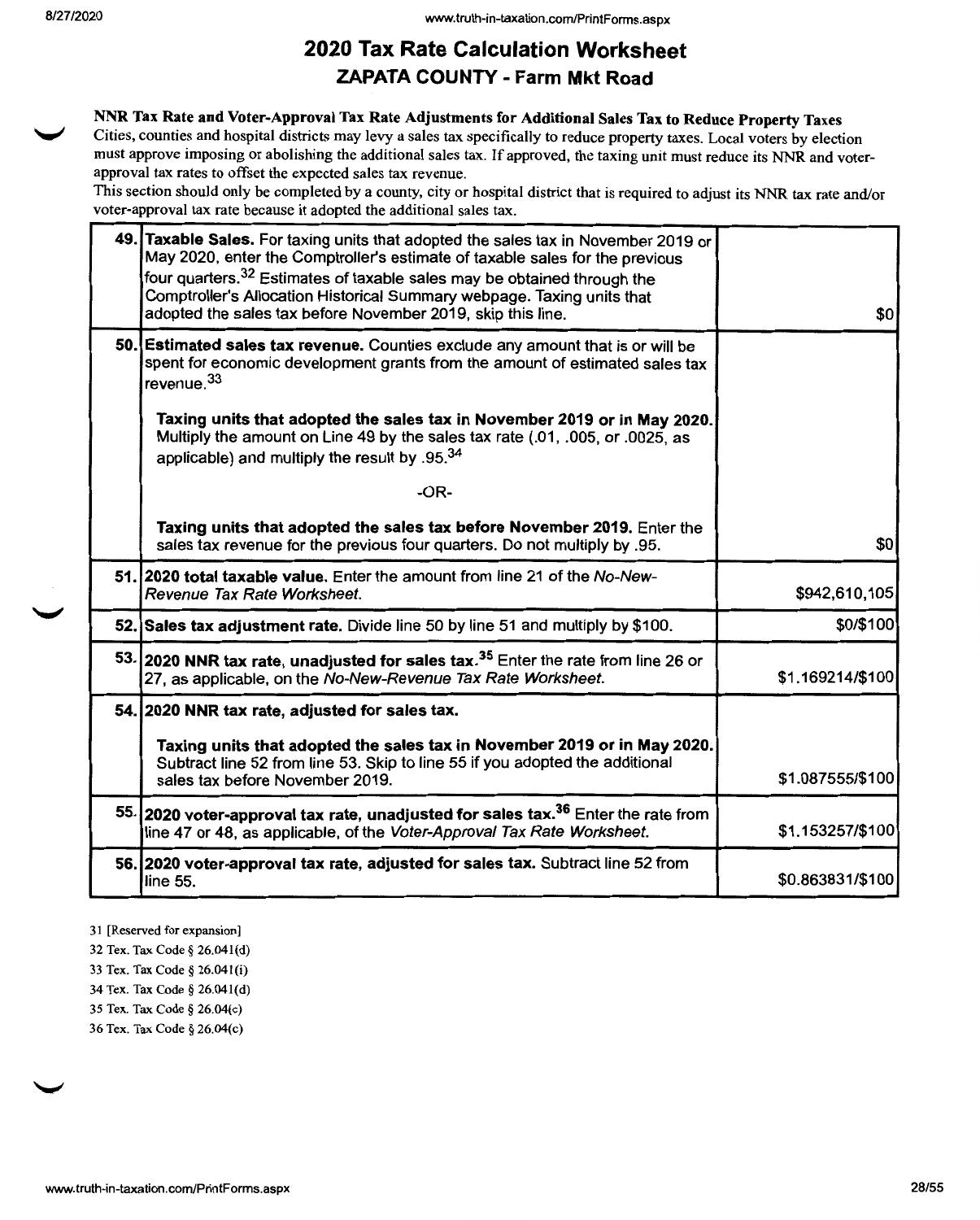#### **Voter-Approval Rate Adjustment for Pollution Control**

*"-1,I* A taxing unit may raise its rate for M&O funds used to pay for a facility, device or method for the control of air, water or land pollution. This includes any land, structure, building, installation, excavation, machinery, equipment or device that is used, constructed, acquired or installed wholly or partly to meet or exceed pollution control requirements. The taxing unit's expenses are those necessary to meet the requirements of a permit issued by the Texas Commission on Environmental Quality (TCEQ). The taxing unit must provide the tax assessor with a copy of the TCEQ letter of determination that states the portion of the cost of the installation for pollution control.

This section should only be completed by a taxing unit that uses M&O funds to pay for a facility, device or method for the control of air, water or land pollution.

| 57. Certified expenses from the Texas Commission on Environmental Quality<br>(TCEQ). Enter the amount certified in the determination letter from TCEQ. <sup>37</sup><br>The taxing unit shall provide its tax assessor-collector with a copy of the letter. <sup>38</sup> | \$0              |
|---------------------------------------------------------------------------------------------------------------------------------------------------------------------------------------------------------------------------------------------------------------------------|------------------|
| 58.12020 total taxable value. Enter the amount from line 21 of the No-New-<br>Revenue Tax Rate Worksheet.                                                                                                                                                                 | \$942,610,105    |
| 59. Additional rate for pollution control. Divide line 57 by line 58 and multiply by<br>100.                                                                                                                                                                              | \$0/\$100        |
| 60. 2020 voter-approval tax rate, adjusted for pollution control. Add line 59 to<br>one of the following lines (as applicable): line 47, line 48 (counties) or line 56<br>(units with the additional sales tax).                                                          | \$0.863831/\$100 |

37 Tex. Tax Code§ 26.045(d) 38 Tex. Tax Code § 26.045(i)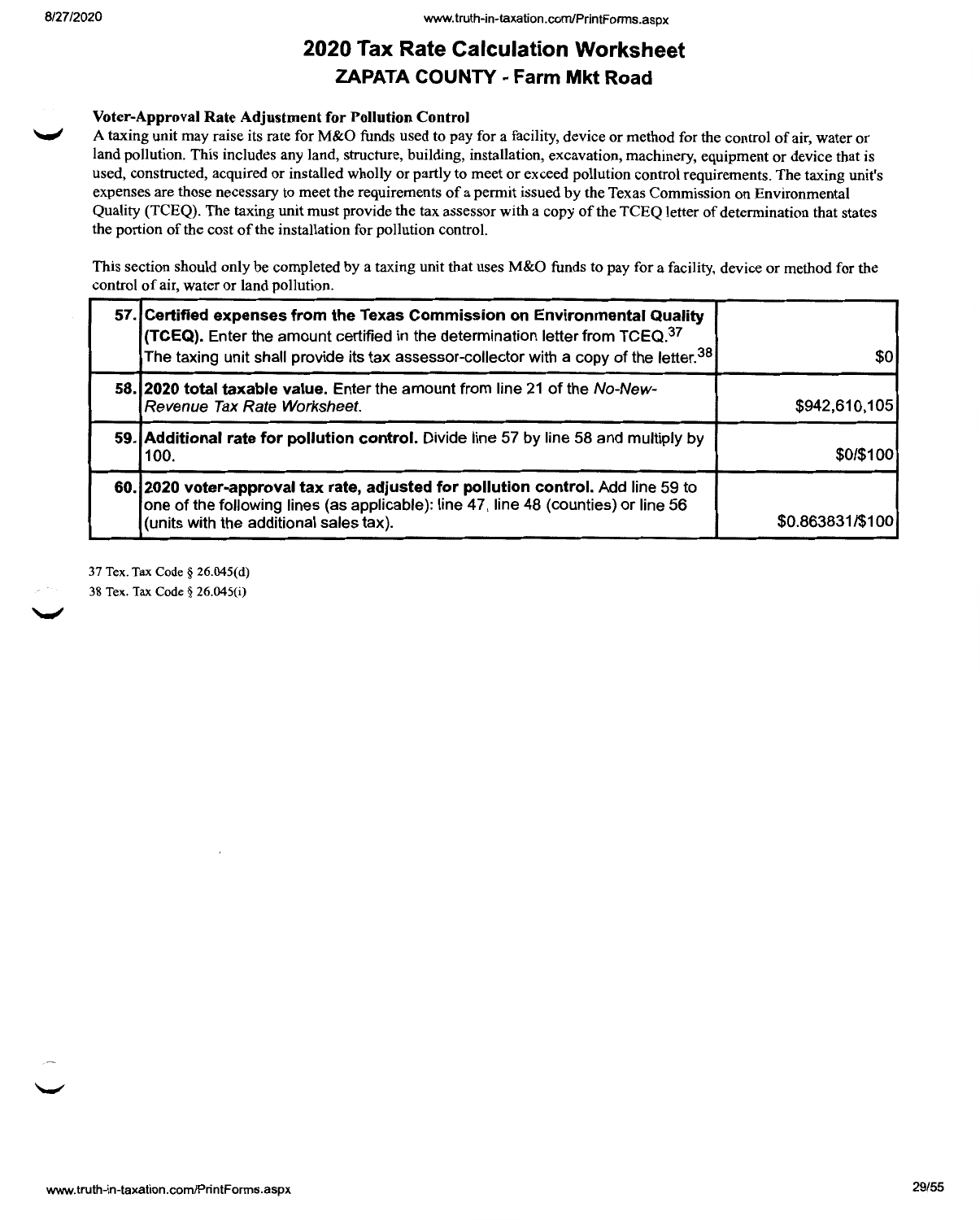#### **Voter-Approval Tax Rate Adjustment for Unused Increment Rate**

The unused increment rate is the rate equal to the difference between the adopted tax rate and voter-approval tax rate before the unused increment rate for the prior three years. 39 In a year where a taxing unit adopts a rate by applying any portion of the unused increment rate, the unused increment rate for that year would be zero.

For each tax year before 2020, the difference between the adopted tax rate and voter-approval rate is considered zero, therefore the unused increment rate for 2020 is zero. <sup>40</sup>

This section should only be completed by a taxing unit that does not meet the definition of a special taxing unit. <sup>41</sup>

| 61.2019 unused increment rate. Subtract the 2019 actual tax rate and the 2019<br>unused increment rate from the 2019 voter-approval tax rate. If the number is<br>less than zero, enter zero. If the year is prior to 2020, enter zero.                                       | \$0/\$100        |
|-------------------------------------------------------------------------------------------------------------------------------------------------------------------------------------------------------------------------------------------------------------------------------|------------------|
| 62.2018 unused increment rate. Subtract the 2018 actual tax rate and the 2018<br>unused increment rate from the 2018 voter-approval tax rate. If the number is<br>less than zero, enter zero. If the year is prior to 2020, enter zero.                                       | \$0/\$100        |
| 63.12017 unused increment rate. Subtract the 2017 actual tax rate and the 2017<br>unused increment rate from the 2017 voter-approval tax rate. If the number is<br>less than zero, enter zero. If the year is prior to 2020, enter zero.                                      | \$0/\$100        |
| 64. 2020 unused increment rate. Add lines 61, 62, and 63.                                                                                                                                                                                                                     | \$0/\$100        |
| 65. 2020 voter-approval tax rate, adjusted for unused increment rate. Add line<br>64 to one of the following lines (as applicable): line 47, line 48 (counties), line 56<br>(taxing units with the additional sales tax) or line 60 (taxing units with pollution<br>control). | \$0.863831/\$100 |

39 Tex. Tax Code§ 26.013(a) 40 Tex. Tax Code§ 26.013(c) 41 Tex. Tax Code§ 26.063(a)(1)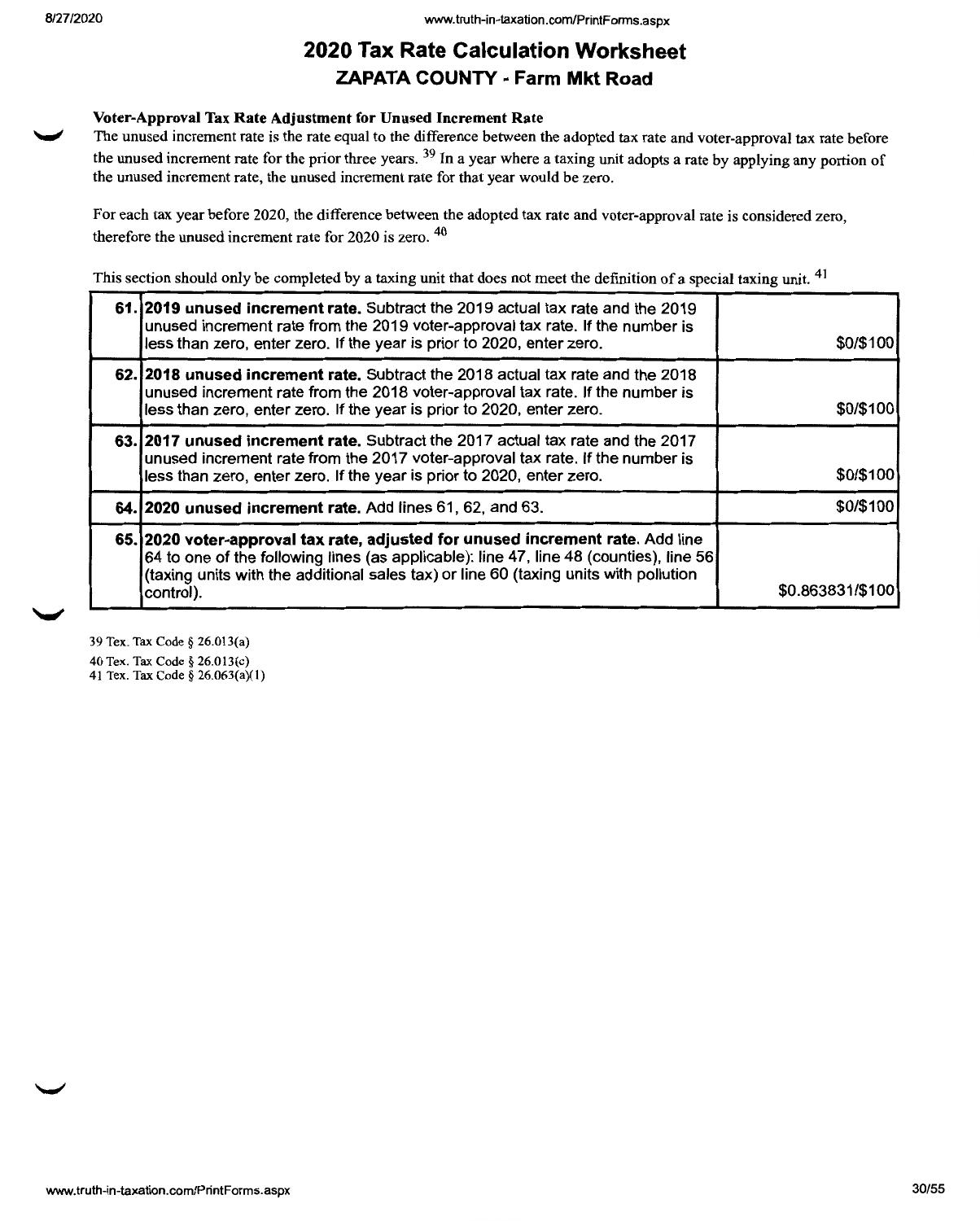#### **De Minimis Rate**

The de minimis rate is the rate equal to the sum of the no-new-revenue maintenance and operations rate, the rate that will raise \$500,000, and the current debt rate for a taxing unit. <sup>42</sup>

This section should only be completed by a taxing unit that is a municipality of less than 30,000 or a taxing unit that does not meet the definition of a special taxing unit. <sup>43</sup>

| 66. Adjusted 2020 NNR M&O tax rate. Enter the rate from line 38 of the Voter-<br>Approval Tax Rate Worksheet. | \$0.000011/\$100 |
|---------------------------------------------------------------------------------------------------------------|------------------|
| 67.12020 total taxable value. Enter the amount from line 21 of the No-New-<br>Revenue Tax Rate Worksheet.     | \$942,610,105    |
| 68. Rate necessary to impose \$500,000 in taxes. Divide \$500,000 by line 67 and<br>multiply by \$100.        | \$0.053044/\$100 |
| 69. 2020 debt rate. Enter the rate from line 46 of the Voter-Approval Tax Rate<br>Worksheet.                  | \$0/\$100        |
| 70. De minimis rate. Add lines 66,68, and 69.                                                                 | \$0.053055/\$100 |

42 Tex. Tax Code§ 26.012(8-a) 43 Tex. Tax Code§ 26.063(a)(l)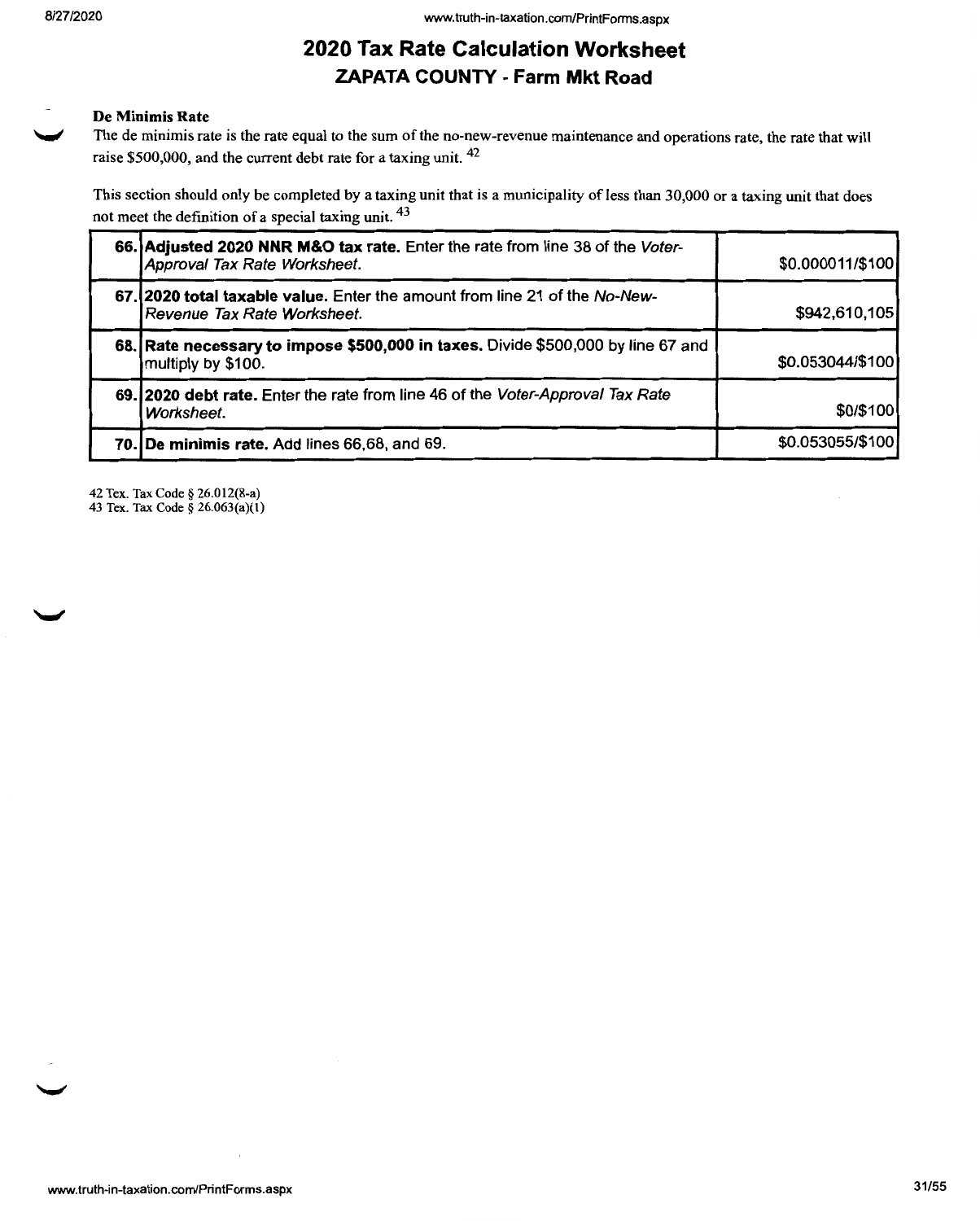**Total Tax Rate** 

Indicate the applicable total tax rates as calculated above.

| No-New-Revenue tax rate. As applicable, enter the 2020 NNR tax rate from: line 26,<br>line 27 (counties), or line 54 (adjusted for sales tax).                                                                                                         | \$1.087555/\$100 |
|--------------------------------------------------------------------------------------------------------------------------------------------------------------------------------------------------------------------------------------------------------|------------------|
| <b>Voter-approval tax rate.</b> As applicable, enter the 2020 voter-approval tax rate from: line<br>47, line 48 (counties), line 56 (adjusted for sales tax), line 60 (adjusted for pollution<br>control), or line 65 (adjusted for unused increment). | \$0.863831/\$100 |
| De minimis rate. If applicable, enter the de minimis rate from line 70.                                                                                                                                                                                | \$0.053055/\$100 |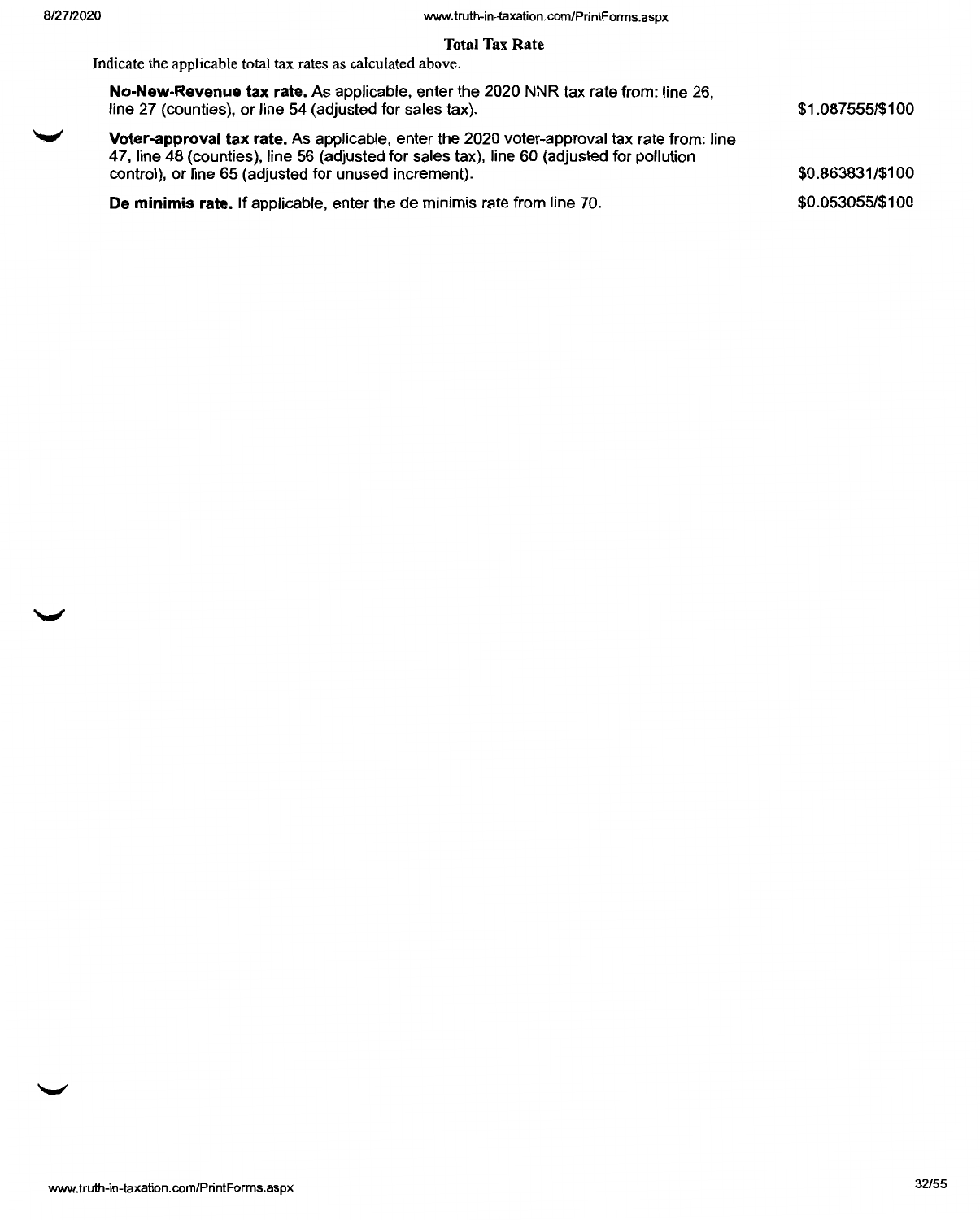#### **Taxing Unit Representative Name and Signature**

Enter the name of the person preparing the tax rate as authorized by the governing body of the taxing unit. By signing below, you certify that you are the designated officer or employee of the taxing unit and have calculated the tax rates in accordance with requirements in Tax Code. <sup>44</sup>

#### **Print Here**

Printed Name of Taxing Unit Representative

#### **Sign Here**

Taxing Unit Representative

**Date** 

44 Tex. Tax Code§ 26.04(c)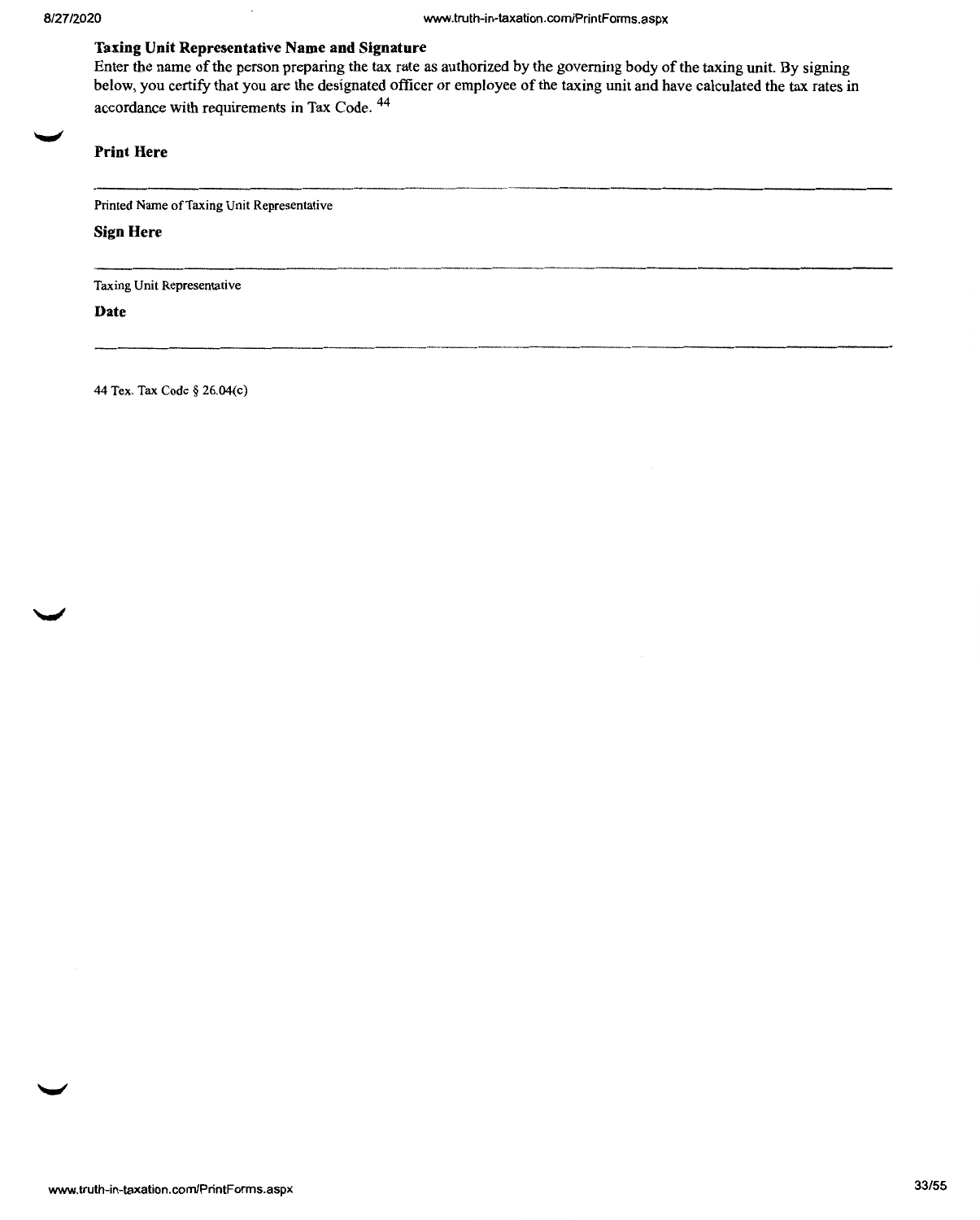#### www.truth-in-taxation.com/PrintForms.aspx

#### **2020 Notice of No-New-Revenue Tax Rate Worksheet for Calculation of Tax Increase/Decrease**

### **Entity Name:** ZAPATA COUNTY

**Date:** 08/27/2020

|                                                                                       | <b>GENERAL</b>                  | <b>Farm Mkt</b><br>Road | Special Rd &<br><b>Bridge</b> |
|---------------------------------------------------------------------------------------|---------------------------------|-------------------------|-------------------------------|
| 1.2019 taxable value, adjusted for actual and potential court-ordered<br>adjustments. |                                 |                         |                               |
| Enter line 8 of the No-New-Revenue Tax Rate Worksheet.                                | \$1,056,480,657 \$1,095,608,147 |                         | \$1,057,017,091               |
| 2.2019 total tax rate.                                                                |                                 |                         |                               |
| Enter line 4 of the No-New-Revenue Tax Rate Worksheet.                                | 0.854000                        | 0.000010                | 0.070016                      |
| 3. Taxes refunded for years preceding tax year 2019.                                  |                                 |                         |                               |
| Enter line 15 of the No-New-Revenue Tax Rate Worksheet.                               | \$798,740                       | \$0                     | \$0                           |
| 4. Last year's levy.                                                                  |                                 |                         |                               |
| Multiply Line 1 times Line 2 and divide by 100.                                       |                                 |                         |                               |
| To the result, add Line 3.                                                            | \$9,821,085                     | \$110                   | \$740,081                     |
| 5.2020 total taxable value. Enter Line 21 of                                          |                                 |                         |                               |
| the No-New-Revenue Tax Rate Worksheet.                                                | \$901,111,241                   | \$942,610,105           | \$903,846,183                 |
| 6.2020 no-new tax rate.                                                               |                                 |                         |                               |
| Enter line 26 of the No-New-Revenue Tax Rate Worksheet or Line 54                     |                                 |                         |                               |
| of the Additional Sales Tax Rate Worksheet.                                           | 1.087544                        | 0.000011                | 0.081659                      |
| 7.2020 taxes if a tax rate equal to the no-new-revenue tax rate is adopted.           |                                 |                         |                               |
| Multiply Line 5 times Line 6 and divide by 100.                                       | \$9,799,981                     | \$104                   | \$738,072                     |
| 8. Last year's total levy.                                                            |                                 |                         |                               |
| Sum of line 4 for all funds.                                                          | \$10,561,276                    |                         |                               |
| 9.2020 total taxes if a tax rate equal to the no-new-revenue tax rate is<br>adopted.  |                                 |                         |                               |
| Sum of line 7 for all funds.                                                          | \$10,538,157                    |                         |                               |
| 10. Tax Increase (Decrease).                                                          |                                 |                         |                               |
| Subtract Line 8 from Line 9.                                                          | \$(23,119)                      |                         |                               |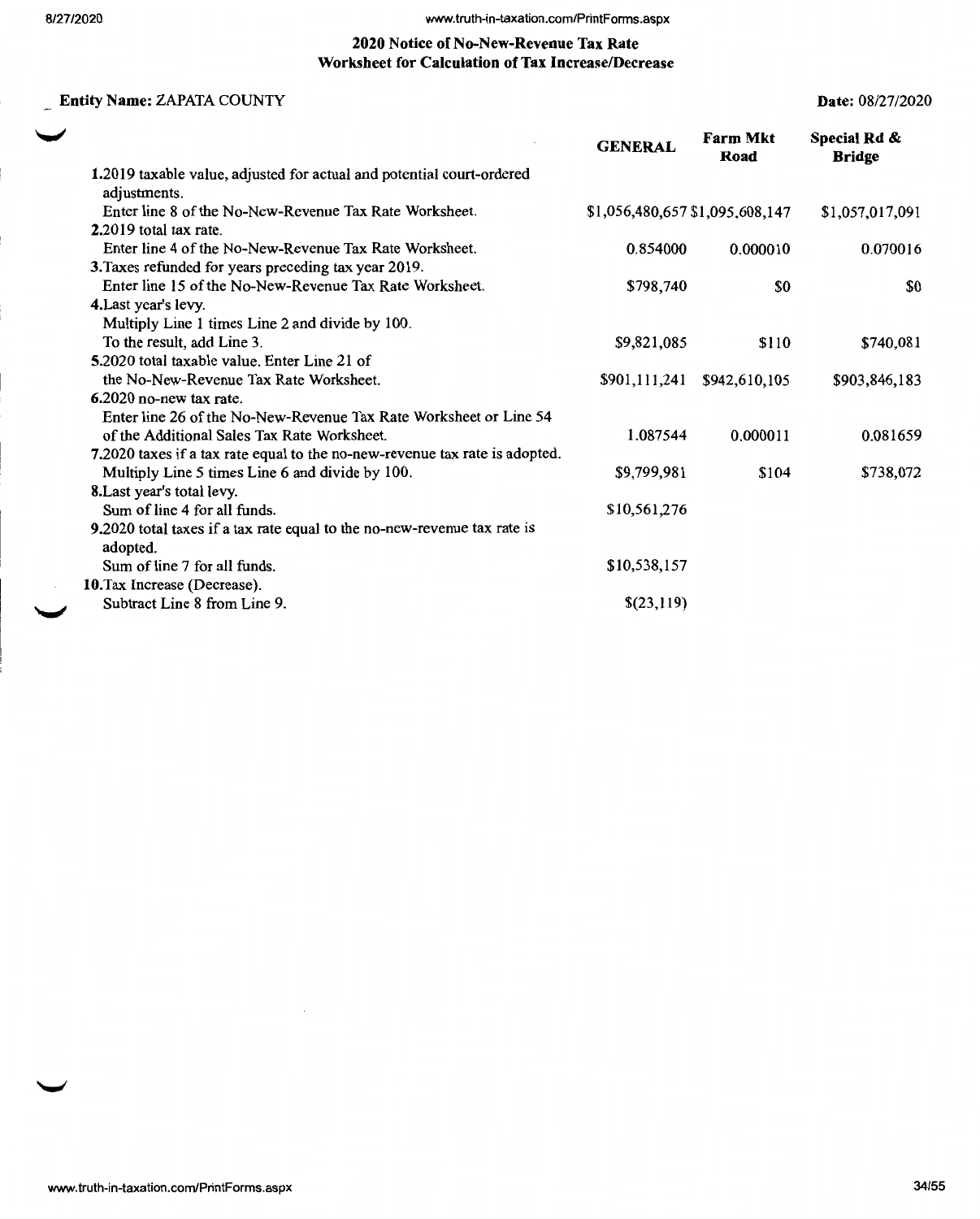## **CERTIFICATION OF 2020 APPRIASAL ROLL FOR ZAPATA COUNTY APPRAISAL DISTRICT**

### **ZAPATA FARM** TO **MARKET**

—<br>↓ → PRODUCTIVITY LOSS \$555,151,119 UNDER REVIEW \$2,851,450 APPRAISED VALUE \$1,102,995,282 HOMESTEAD CAP \$5,217,208 ASSESSED VALUE \$1,097,778,074

TOTALLY EXEMPT \$79,966,900 DISABLED VETERAN \$3,987,171 DISABLED PERSON \$14,505,291 REG HOMESTEAD \$6,107,389 OVER 65 \$53,013,077 POLLUTION CONTROL 50 FREEPORT SO HISTORICAL \$36,151 TOTAL EXEMPTIONS \$157,615,979

2020 Certified Values MINERALS \$212,798,194 REAL \$1,200,945,197 PERSONAL \$247,254,460 \$1,660,997,851

NET TAXABLE \$940,162,095

 $(1.5)$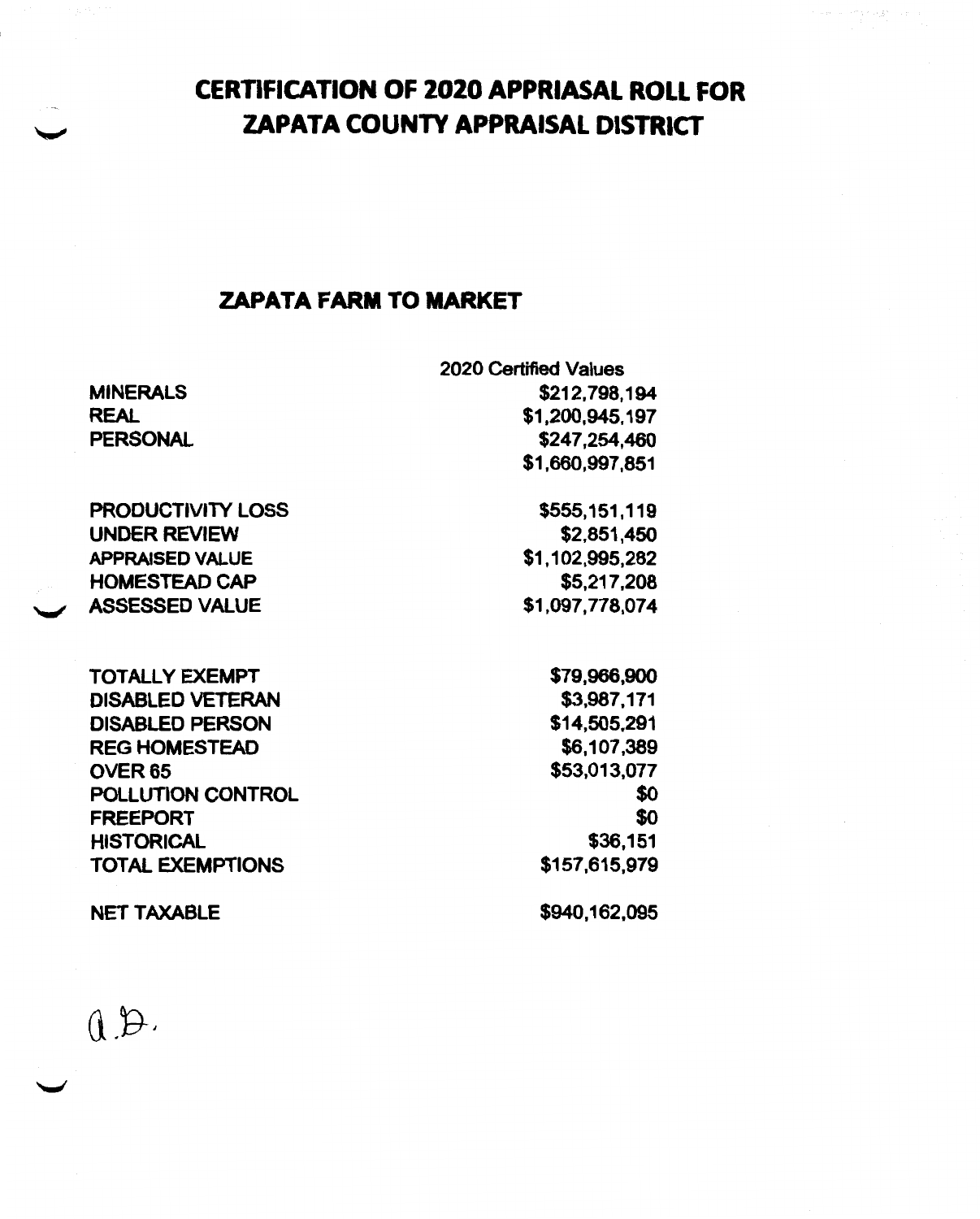# **2020 Tax Rate Calculation Worksheet**

## **ZAPATA COUNTY** - **Special Rd** & **Bridge**

### **200 E 7th AVE, ZAPATA, TX 78076**

#### **956-765-9971**

#### **www.co.zapata.tx.us**

#### **No-New-Revenue Tax Rate**

The NNR tax rate enables the public to evaluate the relationship between taxes for the prior year and for the current year based on a tax rate that would produce the same amount of taxes (no new taxes) if applied to the same properties that are taxed in both years. When appraisal values increase, the NNR tax rate should decrease.

The NNR tax rate for a county is the sum of the NNR tax rates calculated for each type of tax the county levies.

While uncommon, it is possible for a taxing unit to provide an exemption for only maintenance and operations taxes. In this case, the taxing unit will need to calculate the NNR tax rate separately for the maintenance and operations tax and the debt tax, then add the two components together.

| 1.12019 total taxable value. Enter the amount of 2019 taxable value on the 2019<br>tax roll today. Include any adjustments since last year's certification; exclude<br>Tax Code Section 25.25(d) one-fourth and one-third over-appraisal corrections<br>from these adjustments. Exclude any property value subject to an appeal under<br>Chapter 42 as of July 25 (will add undisputed value in Line 6). This total<br>includes the taxable value of homesteads with tax ceilings (will deduct in Line 2)<br>and the captured value for tax increment financing (will deduct taxes in Line<br>$17)$ , $1$ | \$1,057,017,091  |
|-----------------------------------------------------------------------------------------------------------------------------------------------------------------------------------------------------------------------------------------------------------------------------------------------------------------------------------------------------------------------------------------------------------------------------------------------------------------------------------------------------------------------------------------------------------------------------------------------------------|------------------|
| 2. 2019 tax ceilings. Counties, Cities and Junior College Districts. Enter 2019<br>total taxable value of homesteads with tax ceilings. These include the<br>homesteads of homeowners age 65 or older or disabled. Other units enter "0" If                                                                                                                                                                                                                                                                                                                                                               |                  |
| your taxing units adopted the tax ceiling provision in 2019 or prior year for<br>homeowners age 65 or older or disabled, use this step. <sup>2</sup>                                                                                                                                                                                                                                                                                                                                                                                                                                                      | \$0              |
| 3. Preliminary 2019 adjusted taxable value. Subtract line 2 from line 1.                                                                                                                                                                                                                                                                                                                                                                                                                                                                                                                                  | \$1,057,017,091  |
| 4. 2019 total adopted tax rate.                                                                                                                                                                                                                                                                                                                                                                                                                                                                                                                                                                           | \$0.070016/\$100 |
| 5.] 2019 taxable value lost because court appeals of ARB decisions reduced<br>2019 appraised value.<br>\$0<br>A. Original 2019 ARB values:<br>B. 2019 values resulting from final court<br>- \$0<br>decisions:<br>C. 2019 value loss. Subtract B from A. <sup>3</sup>                                                                                                                                                                                                                                                                                                                                     | \$0              |
| 6. 2019 taxable value subject to an appeal under Chapter 42, as of July 25.<br>\$0<br>A. 2019 ARB certified value:<br>$-$ \$0<br>B. 2019 dispuated value:<br>C. 2019 undisputed value. Subtract B from A. <sup>4</sup>                                                                                                                                                                                                                                                                                                                                                                                    | \$0              |
| 7. 2019 Chapter 42 related adjusted values. Add line 5 and line 6.                                                                                                                                                                                                                                                                                                                                                                                                                                                                                                                                        | \$0              |
| 8. 2019 taxable value, adjusted for actual and potential court-ordered<br>adjustments.<br>Add line 3 and line 7.                                                                                                                                                                                                                                                                                                                                                                                                                                                                                          | \$1,057,017,091  |

I Tex. Tax Code§ 26.012(14)

2 Tex. Tax Code§ 26.012(14)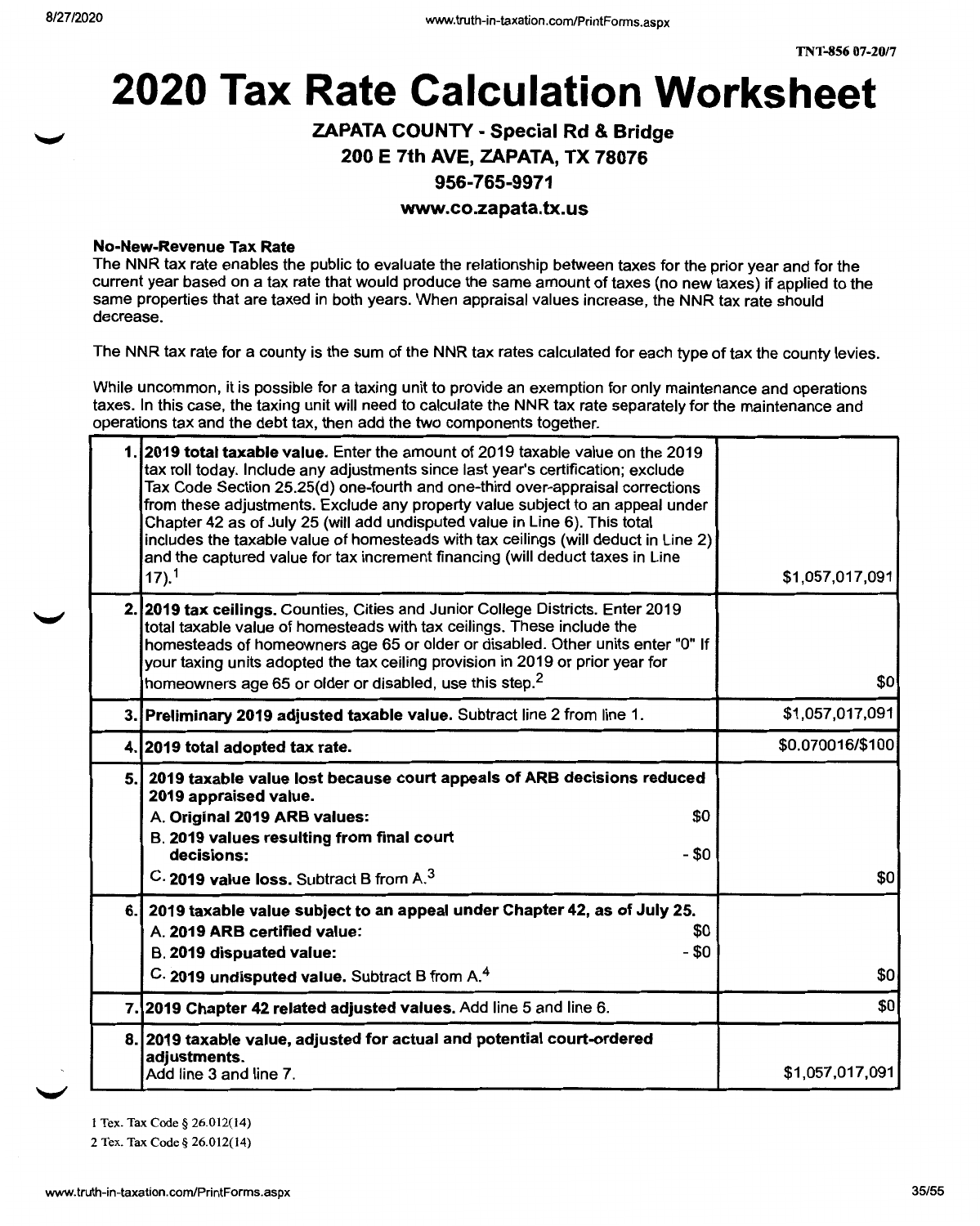www.truth-in-taxation.com/PrintForms.aspx

3 Tex. Tax Code§ 26.012(13) 4 Tex. Tax Code§ 26.012(13)

 $\sim$ 

 $\cdot$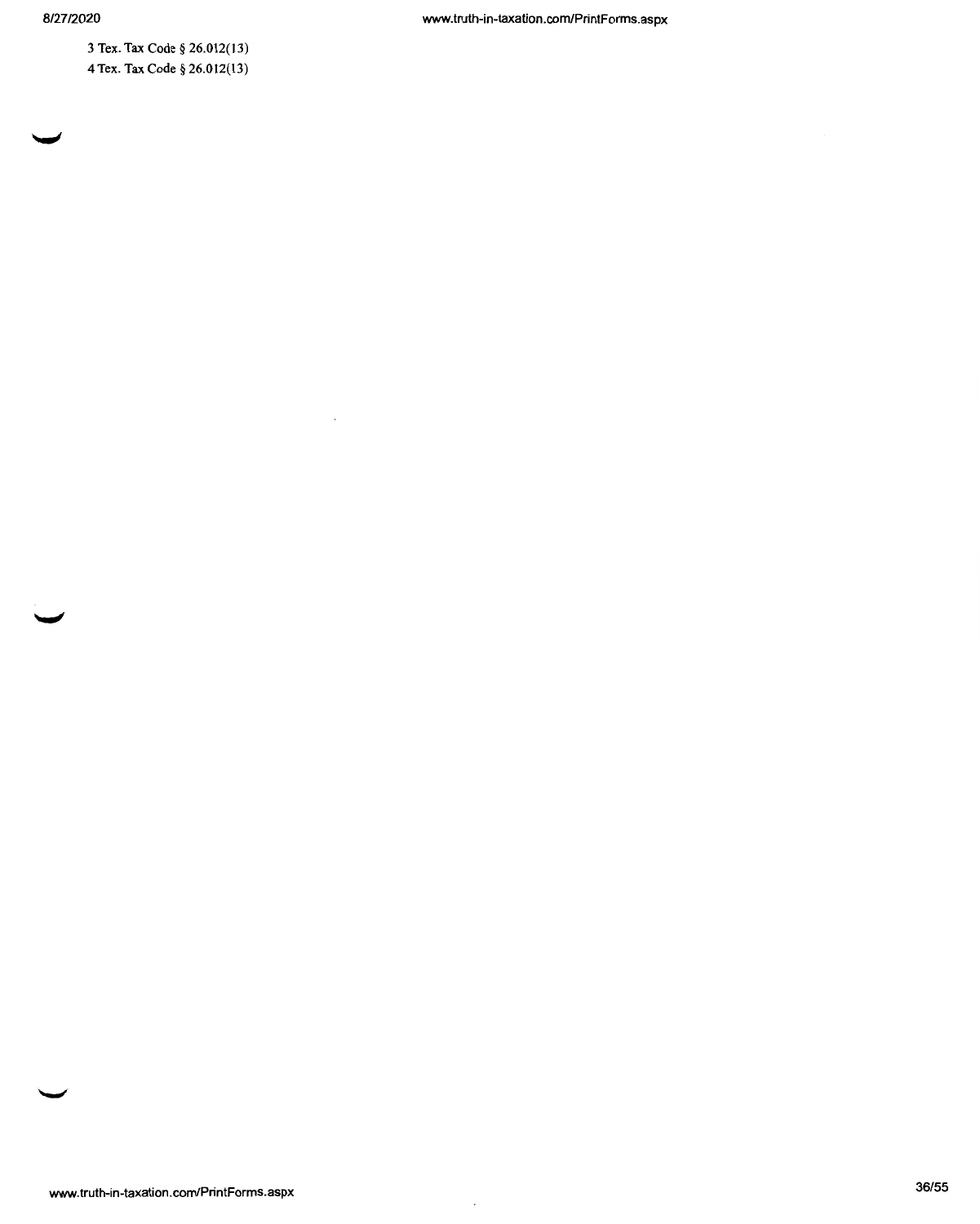### **No-New-Revenue Tax Rate (continued}**

|     | 9. 2019 taxable value of property in territory the taxing unit deannexed after<br>January 1, 2019. Enter the 2019 value of property in deannexed territory. <sup>5</sup>                                                                                                                                                                                                                                                                                                                                                                                                                                                                                                                                                 | \$0             |
|-----|--------------------------------------------------------------------------------------------------------------------------------------------------------------------------------------------------------------------------------------------------------------------------------------------------------------------------------------------------------------------------------------------------------------------------------------------------------------------------------------------------------------------------------------------------------------------------------------------------------------------------------------------------------------------------------------------------------------------------|-----------------|
|     | 10. 2019 taxable value lost because property first qualified for an exemption<br>in 2020. If the taxing unit increased an original exemption, use the difference<br>between the original exempted amount and the increased exempted amount.<br>Do not include value lost due to freeport, goods-in-transit, temporary disaster<br>exemptions. Note that lowering the amount or percentage of an existing<br>exemption in 2020 does not create a new exemption or reduce taxable value.<br>A. Absolute exemptions. Use 2019 market value:<br>\$1,197,414<br>B. Partial exemptions. 2020 exemption amount or<br>2020 percentage exemption times 2019 value:<br>$+$ \$5,891,494<br>C. Value loss. Add A and B. <sup>6</sup> | \$7,088,908     |
| 11. | 2019 taxable value lost because property first qualified for agricultural<br>appraisal (1-d or 1-d-1), timber appraisal, recreational/scenic appraisal or<br>public access airport special appraisal in 2020. Use only those properties<br>that first qualified in 2020; do not use properties that qualified in 2019.<br>A. 2019 market value:<br>\$0<br>B. 2020 productivity or special appraised value:<br>$- $0$<br>C. Value loss. Subtract B from A. <sup>7</sup>                                                                                                                                                                                                                                                   | \$0             |
|     | 12. Total adjustments for lost value. Add lines 9, 10C and 11C.                                                                                                                                                                                                                                                                                                                                                                                                                                                                                                                                                                                                                                                          | \$7,088,908     |
|     | 13. Adjusted 2019 taxable value. Subtract line 12 from line 8.                                                                                                                                                                                                                                                                                                                                                                                                                                                                                                                                                                                                                                                           | \$1,049,928,183 |
|     | 14. Adjusted 2019 total levy. Multiply line 4 by line 13 and divide by \$100.                                                                                                                                                                                                                                                                                                                                                                                                                                                                                                                                                                                                                                            | \$735,117       |
|     | 15. Taxes refunded for years preceding tax year 2019. Enter the amount of<br>taxes refunded by the taxing unit for tax years preceding tax year 2019. Types<br>of refunds include court decisions, Tax Code § 25.25(b) and (c) corrections and<br>Tax Code § 31.11 payment errors. Do not include refunds for tax year 2019.<br>This line applies only to tax years preceding tax year 2019. <sup>8</sup>                                                                                                                                                                                                                                                                                                                | \$0             |
|     | 16. Taxes in tax increment financing (TIF) for tax year 2019. Enter the amount of<br>taxes paid into the tax increment fund for a reinvestment zone as agreed by the<br>taxing unit. If the unit has no 2020 captured appraised value in Line 18D, enter<br>"0". <sup>9</sup>                                                                                                                                                                                                                                                                                                                                                                                                                                            | \$0             |
|     | 17. Adjusted 2019 levy with refunds and TIF adjustment. Add lines 14 and 15,<br>subtract line 16.10                                                                                                                                                                                                                                                                                                                                                                                                                                                                                                                                                                                                                      | \$735,117       |

5 Tex. Tax Code§ 26.012(15)

6 Tex. Tax Code§ 26.012(15)

7 Tex. Tax Code§ 26.012(15) 8 Tex. Tax Code§ 26.012(13)

9 Tex. Tax Code § 26.03(c)

IO Tex. Tax Code§ 26.012(13)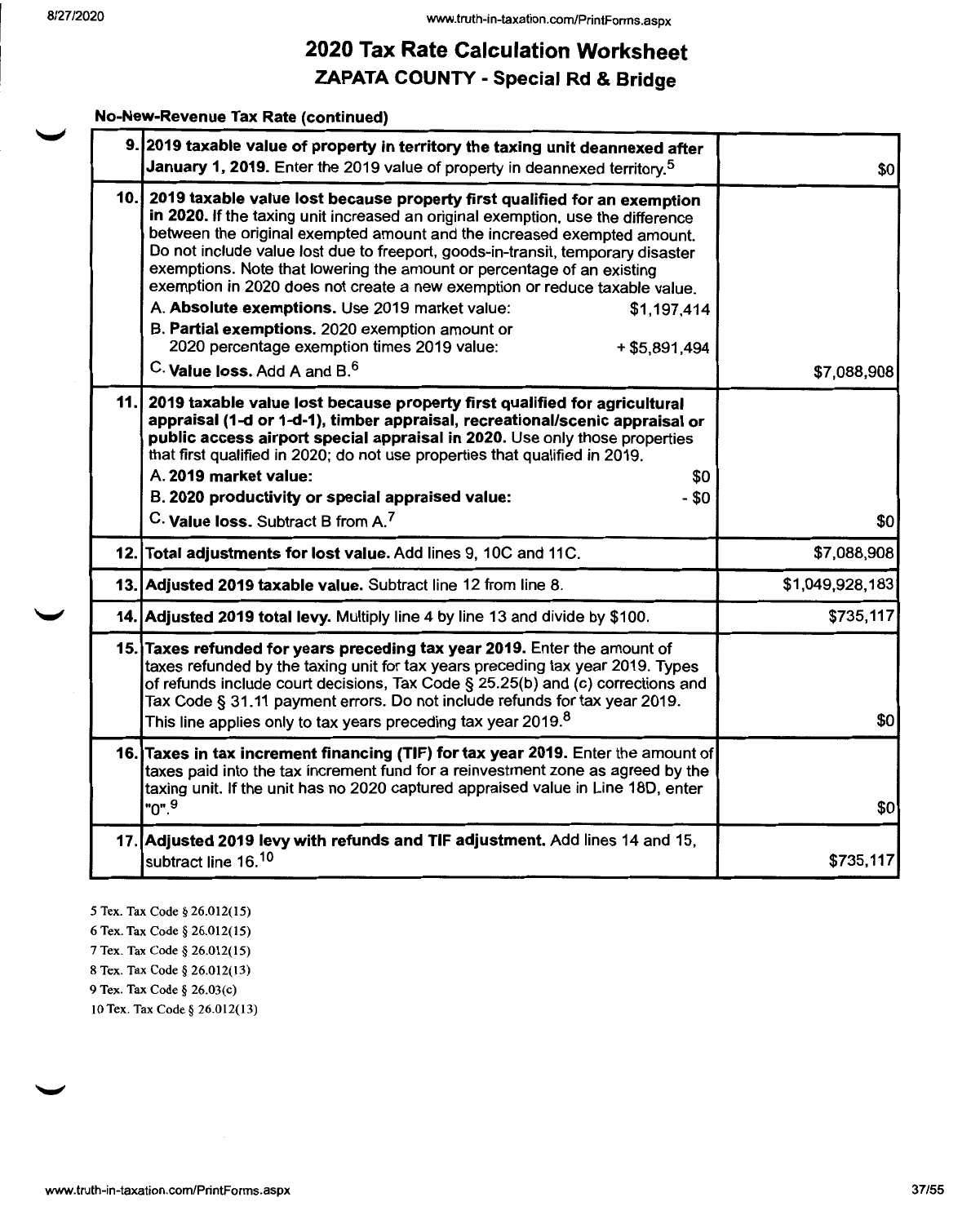**No-New-Revenue Tax Rate (continued)** 

| 18.  | Total 2020 taxable value on the 2020 certified appraisal roll today. This<br>value includes only certified values or certified estimate of values and includes<br>the total taxable value of homesteads with tax ceilings (will deduct in line 20).<br>These homesteads includes homeowners age 65 or older or disabled. <sup>11</sup><br>A. Certified values:<br>B. Counties: Include railroad rolling stock values<br>certified by the Comptroller's office:<br>C. Pollution control and energy storage system<br>exemption: Deduct the value of property<br>exempted for the current tax year for the first time<br>as pollution control or energy storage system<br>property:<br>D. Tax increment financing: Deduct the 2020<br>captured appraised value of property taxable by a<br>taxing unit in a tax increment financing zone for<br>which the 2020 taxes will be deposited into the tax<br>increment fund. Do not include any new property<br>value that will be included in line 23 below. <sup>12</sup><br>E. Total 2020 value. Add A and B, then subtract C<br>and D.                                                                                                                                                                                                                                | \$901,398,173<br>$+$ \$0<br>$- $0$<br>- \$0 | \$901,398,173 |
|------|-------------------------------------------------------------------------------------------------------------------------------------------------------------------------------------------------------------------------------------------------------------------------------------------------------------------------------------------------------------------------------------------------------------------------------------------------------------------------------------------------------------------------------------------------------------------------------------------------------------------------------------------------------------------------------------------------------------------------------------------------------------------------------------------------------------------------------------------------------------------------------------------------------------------------------------------------------------------------------------------------------------------------------------------------------------------------------------------------------------------------------------------------------------------------------------------------------------------------------------------------------------------------------------------------------------------|---------------------------------------------|---------------|
| 19.I | Total value of properties under protest or not included on certified<br>appraisal roll. <sup>13</sup><br>A. 2020 taxable value of properties under protest.<br>The chief appraiser certifies a list of properties still<br>under ARB protest. The list shows the appraisal<br>district's value and the taxpayer's claimed value, if<br>any or an estimate of the value if the taxpayer<br>wins. For each of the properties under protest, use<br>the lowest of these values. Enter the total value<br>under protest. <sup>14</sup><br>B. 2020 value of properties not under protest or<br>included on certified appraisal roll. The chief<br>appraiser gives taxing units a list of those taxable<br>properties that the chief appraiser knows about<br>but are not included at appraisal roll certification.<br>These properties also are not on the list of<br>properties that are still under protest. On this list of<br>properties, the chief appraiser includes the market<br>value, appraised value and exemptions for the<br>preceding year and a reasonable estimate of the<br>market value, appraised value and exemptions for<br>the current year. Use the lower market, appraised<br>or taxable value (as appropriate). Enter the total<br>value of property not on the certified roll. <sup>15</sup> | \$2,448,010<br>$+$ \$0                      |               |

11 Tex. Tax Code§ 26.12, 26.04(c-2)

- 12 Tex. Tax Code§ 26.03(c)
- 13 Tex. Tax Code§ 26.0l(c) and (d)
- 14 Tex. Tax Code§ 26.0l(c)
- 15 Tex. Tax Code§ 26.0l(d)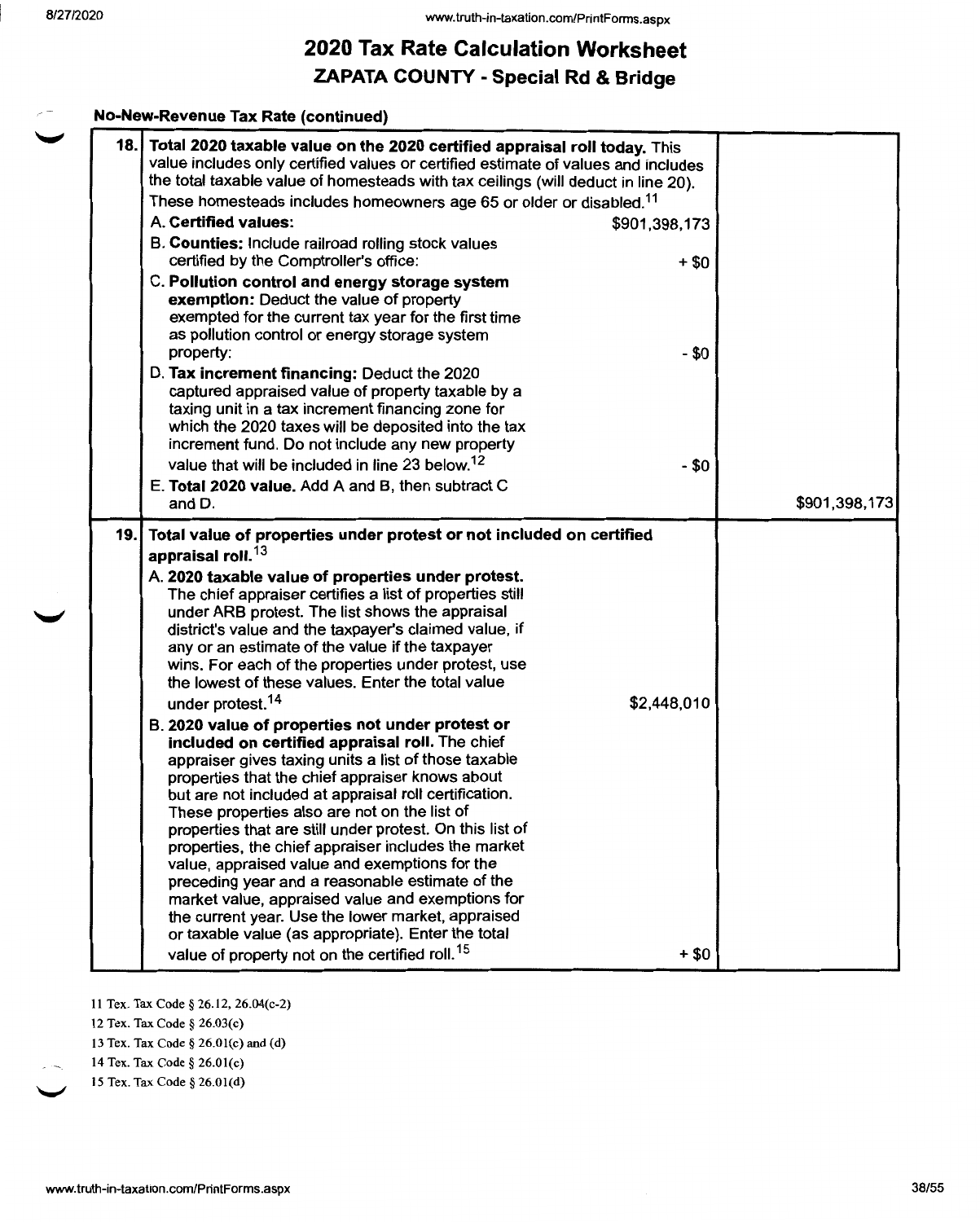#### **No-New-Revenue Tax Rate (concluded)**

| $\{cont.\}$ | 19. C. Total value under protest or not certified. Add<br>A and B.                                                                                                                                                                                                                                                                                                                                                                                                                                                                                                                                                                             | \$2,448,010      |
|-------------|------------------------------------------------------------------------------------------------------------------------------------------------------------------------------------------------------------------------------------------------------------------------------------------------------------------------------------------------------------------------------------------------------------------------------------------------------------------------------------------------------------------------------------------------------------------------------------------------------------------------------------------------|------------------|
|             | 20. 2020 tax ceilings. Counties, cities and junior colleges enter 2020 total taxable<br>value of homesteads with tax ceilings. These include the homesteads of<br>homeowners age 65 or older or disabled. Other taxing units enter "0". If your<br>taxing units adopted the tax ceiling provision in 2019 or a prior year for<br>homeowners age 65 or older or disabled, use this step. <sup>16</sup>                                                                                                                                                                                                                                          | \$0              |
|             | 21. 2020 total taxable value. Add lines 18E and 19C. Subtract line 20. <sup>17</sup>                                                                                                                                                                                                                                                                                                                                                                                                                                                                                                                                                           | \$903,846,183    |
|             | 22. Total 2020 taxable value of properties in territory annexed after January<br>1, 2019. Include both real and personal property. Enter the 2020 value of<br>property in territory annexed. <sup>18</sup>                                                                                                                                                                                                                                                                                                                                                                                                                                     | \$0              |
|             | 23. Total 2020 taxable value of new improvements and new personal property<br>located in new improvements. New means the item was not on the appraisal<br>roll in 2019. An improvement is a building, structure, fixture or fence erected on<br>or affixed to land. New additions to existing improvements may be included if<br>the appraised value can be determined. New personal property in a new<br>improvement must have been brought into the taxing unit after January 1, 2019<br>and be located in a new improvement. New improvements do include property<br>on which a tax abatement agreement has expired for 2020. <sup>19</sup> | \$3,629,172      |
|             | 24. Total adjustments to the 2020 taxable value. Add lines 22 and 23.                                                                                                                                                                                                                                                                                                                                                                                                                                                                                                                                                                          | \$3,629,172      |
|             | 25. Adjusted 2020 taxable value. Subtract line 24 from line 21.                                                                                                                                                                                                                                                                                                                                                                                                                                                                                                                                                                                | \$900,217,011    |
|             | 26. 2020 NNR tax rate. Divide line 17 by line 25 and multiply by \$100. <sup>20</sup>                                                                                                                                                                                                                                                                                                                                                                                                                                                                                                                                                          | \$0.081659/\$100 |
|             | 27. COUNTIES ONLY. Add together the NNR tax rates for each type of tax the<br>county levies. The total is the 2020 county NNR tax rate. <sup>21</sup>                                                                                                                                                                                                                                                                                                                                                                                                                                                                                          | \$1.169214/\$100 |

16 Tex. Tax Code§ 26.012(6)(B)

17 Tex. Tax Code§ 26.012(6)

18 Tex. Tax Code§ 26.012(17)

19 Tex. Tax Code§ 26.012(17)

20 Tex. Tax Code§ 26.04(c)

21 Tex. Tax Code § 26.04(d)

 $\mathbb{C}_{\geq 0}$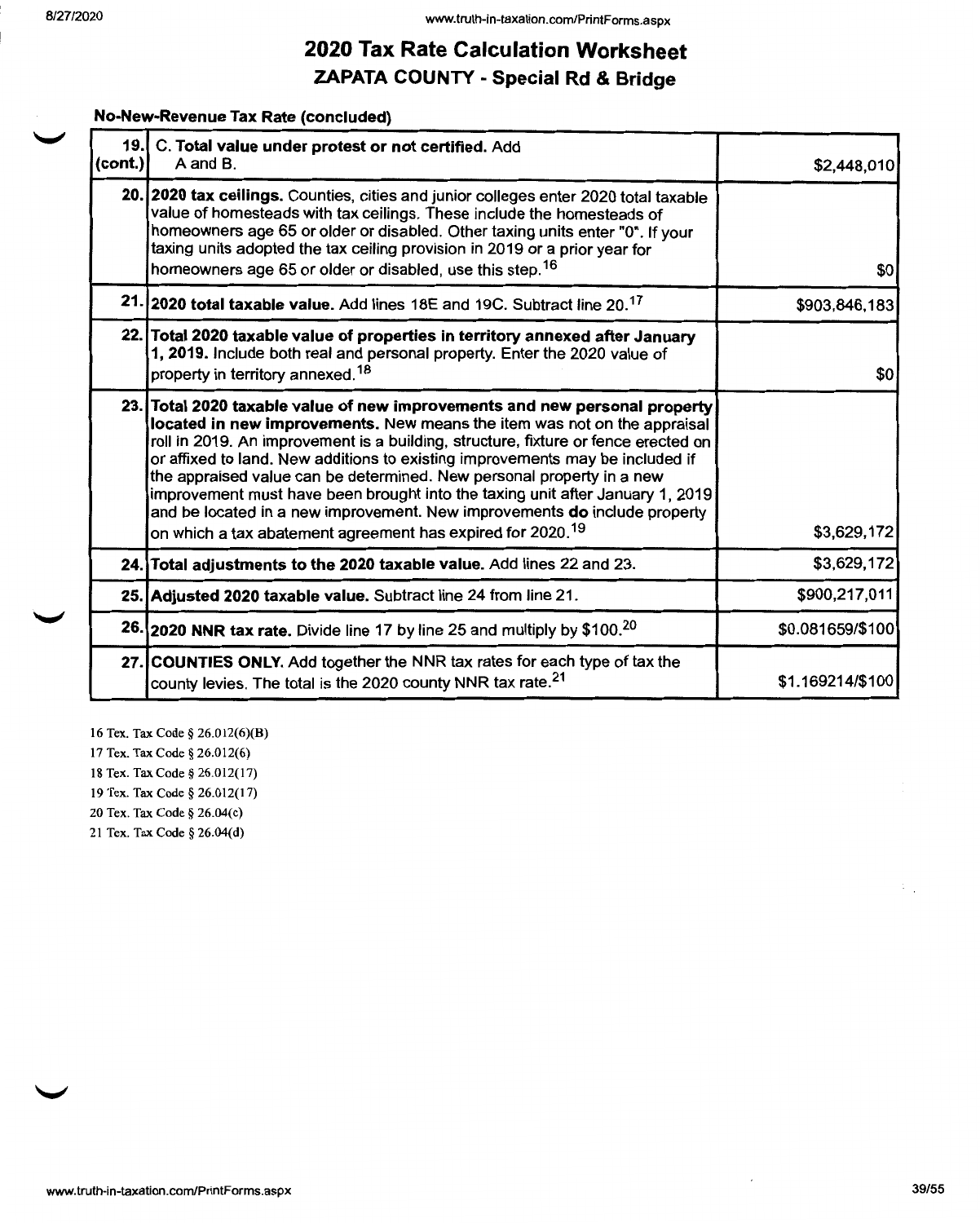#### **Voter-Approval Tax Rate**

The voter-approval tax rate is the highest tax rate that a taxing unit may adopt without holding an election to seek voter approval of the rate. The voter-approval tax rate is split into two separate rates:

- 1. **Maintenance and Operations (M&O) Tax Rate:** The M&O portion is the tax rate that is needed to raise the same amount of taxes that the taxing unit levied in the prior year plus the applicable percentage allowed by law. This rate accounts for such things as salaries, utilities and day-to-day operations.
- 2. **Debt Rate:** The debt rate includes the debt service necessary to pay the taxing unit's debt payments in the coming year. This rate accounts for principal and interest on bonds and other debt secured by property tax revenue.

The voter-approval tax rate for a county is the sum of the voter-approval tax rates calculated for each type of tax the county levies. In most cases the voter-approval tax rate exceeds the no-new-revenue tax rate, but occasionally decreases in a taxing unit's debt service will cause the NNR tax rate to be higher than the voter-approval tax rate.

| 28.12019 M&O tax rate. Enter the 2019 M&O tax rate.                                                                                                                                                                                                                                                                                                                                                                                                                                                                                                                                                                                                                                                                                                                                                                                                                                                                                                                                                                                                                                                                     | \$0.070016/\$100 |
|-------------------------------------------------------------------------------------------------------------------------------------------------------------------------------------------------------------------------------------------------------------------------------------------------------------------------------------------------------------------------------------------------------------------------------------------------------------------------------------------------------------------------------------------------------------------------------------------------------------------------------------------------------------------------------------------------------------------------------------------------------------------------------------------------------------------------------------------------------------------------------------------------------------------------------------------------------------------------------------------------------------------------------------------------------------------------------------------------------------------------|------------------|
| 29. 2019 taxable value, adjusted for actual and potential court-ordered<br>adjustments. Enter the amount in line 8 of the No-New-Revenue Tax Rate<br>Worksheet.                                                                                                                                                                                                                                                                                                                                                                                                                                                                                                                                                                                                                                                                                                                                                                                                                                                                                                                                                         | \$1,057,017,091  |
| 30. Total 2019 M&O levy. Multiply line 28 by line 29 and divide by \$100.                                                                                                                                                                                                                                                                                                                                                                                                                                                                                                                                                                                                                                                                                                                                                                                                                                                                                                                                                                                                                                               | \$740,081        |
| 31. Adjusted 2019 levy for calculating NNR M&O taxes.<br>A. 2019 sales tax specifically to reduce property<br>taxes. For cities, counties and hospital districts,<br>enter the amount of additional sales tax collected<br>and spent on M&O expenses in 2019, if any.<br>Other taxing units, enter 0. Counties must exclude<br>any amount that was spent for economic<br>development grants from the amount of sales tax<br>\$0<br>spent.<br>B. M&O taxes refunded for years preceding tax<br>year 2019: Enter the amount of M&O taxes<br>refunded in the preceding year for taxes before<br>that year. Types of refunds include court<br>decisions, Tax Code Section 25.25(b) and (c)<br>corrections and Tax Code Section 31.11 payment<br>errors. Do not include refunds for tax year 2019.<br>This line applies only to tax years preceding tax<br>+ \$0<br>year 2019.<br>C. 2019 taxes in TIF.: Enter the amount of taxes<br>paid into the tax increment fund for a reinvestment<br>zone as agreed by the taxing unit. If the taxing<br>unit has no 2020 captured appraised value in Line<br>- \$0<br>18D, enter 0. |                  |

 $\overline{\phantom{0}}$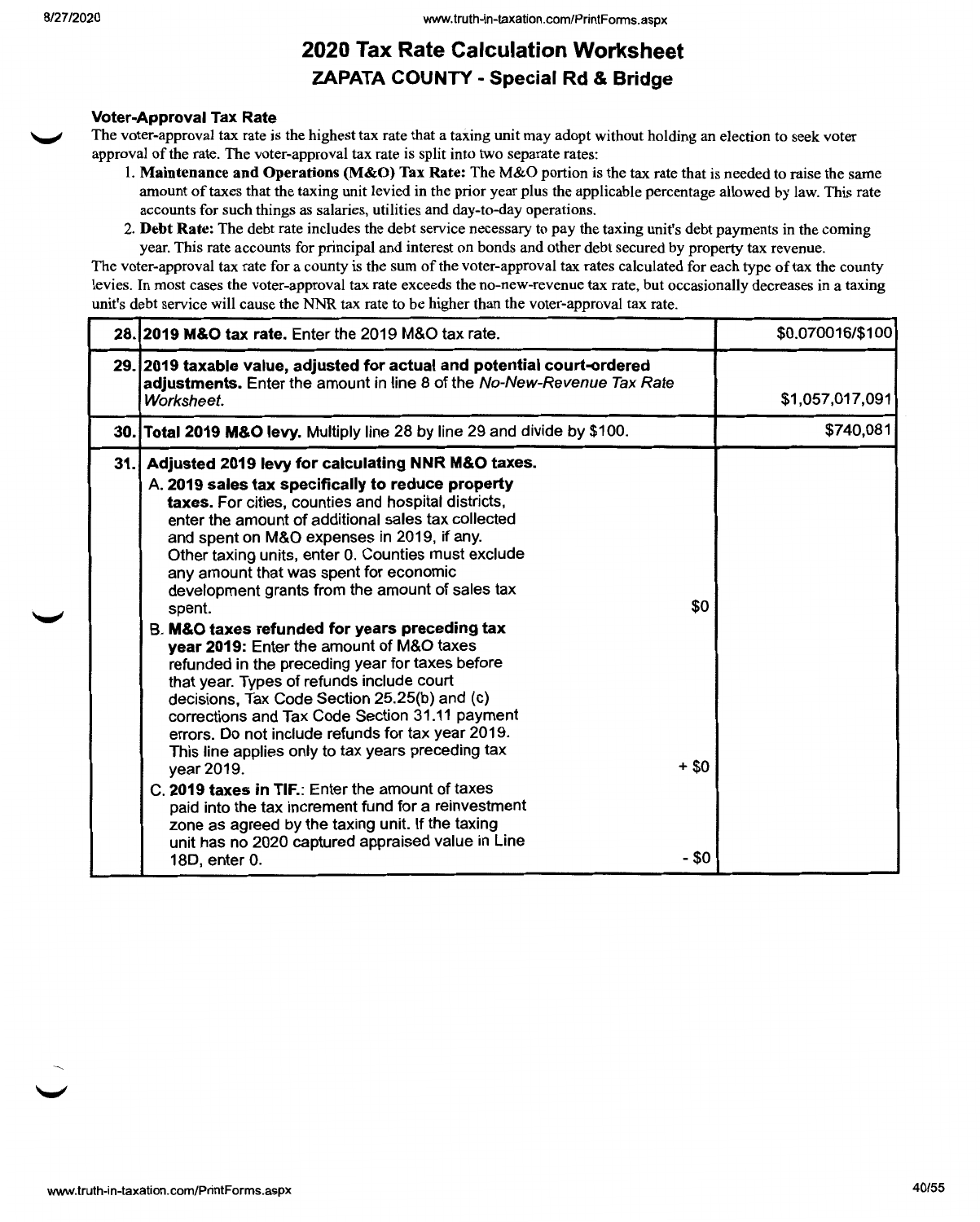#### **Voter-Approval Tax Rate {continued)**

| 31.<br>$($ cont. $) $ | D. 2019 transferred function.: if discontinuing all of<br>a department, function or activity and transferring<br>it to another taxing unit by written contract, enter<br>the amount spent by the taxing unit discontinuing<br>the function in the 12 months preceding the<br>month of this calculation. If the taxing unit did not<br>operate this function for this 12-month period, use<br>the amount spent in the last full fiscal year in<br>which the taxing unit operated the function. The<br>taxing unit discontinuing the function will subtract<br>this amount in E below. The taxing unit receiving<br>the function will add this amount in E below.<br>Other taxing units enter 0.<br>E. 2019 M&O levy adjustments.: Add A and B,                                                                                                                                                                 | $+/- $0$                |                  |
|-----------------------|---------------------------------------------------------------------------------------------------------------------------------------------------------------------------------------------------------------------------------------------------------------------------------------------------------------------------------------------------------------------------------------------------------------------------------------------------------------------------------------------------------------------------------------------------------------------------------------------------------------------------------------------------------------------------------------------------------------------------------------------------------------------------------------------------------------------------------------------------------------------------------------------------------------|-------------------------|------------------|
|                       | then subtract C. For taxing unit with D, subtract if<br>discontinuing function and add if receiving<br>function.<br>F. Add line 30 to line 31E.                                                                                                                                                                                                                                                                                                                                                                                                                                                                                                                                                                                                                                                                                                                                                               | \$0                     | \$740,081        |
|                       | 32. Adjusted 2020 taxable value.<br>Enter the amount in line 25 of the No-New-Revenue Tax Rate Worksheet.                                                                                                                                                                                                                                                                                                                                                                                                                                                                                                                                                                                                                                                                                                                                                                                                     | \$900,217,011           |                  |
|                       | 33. 2020 NNR M&O rate. (unadjusted)<br>Divide line 31 by line 32 and multiply by \$100.                                                                                                                                                                                                                                                                                                                                                                                                                                                                                                                                                                                                                                                                                                                                                                                                                       |                         | \$0.082211/\$100 |
|                       | 34. Rate adjustment for state criminal justice mandate. $23$<br>A. 2020 state criminal justice mandate. Enter the<br>amount spent by a county in the previous 12<br>months providing for the maintenance and<br>operation cost of keeping inmates in county-paid<br>facilities after they have been sentenced. Do not<br>include any state reimbursement received by the<br>county for the same purpose.<br>B. 2019 criminal justice mandate. Enter the<br>amount spent by a county in the 12 months prior<br>to the previous 12 months providing for the<br>maintenance and operation cost of keeping<br>inmates in county-paid facilities after they have<br>been sentenced. Do not include any state<br>reimbursement received by the county for the<br>same purpose. Enter zero if this is the first time<br>the mandate applies.<br>C. Subtract B from A and divide by line 32 and<br>multiply by \$100. | \$0<br>\$0<br>\$0/\$100 |                  |
|                       | D. Enter the rate calculated in C. If not applicable,<br>enter 0.                                                                                                                                                                                                                                                                                                                                                                                                                                                                                                                                                                                                                                                                                                                                                                                                                                             |                         | \$0/\$100        |

22 [Reserved for expansion] 23 Tex. Tax Code § 26.044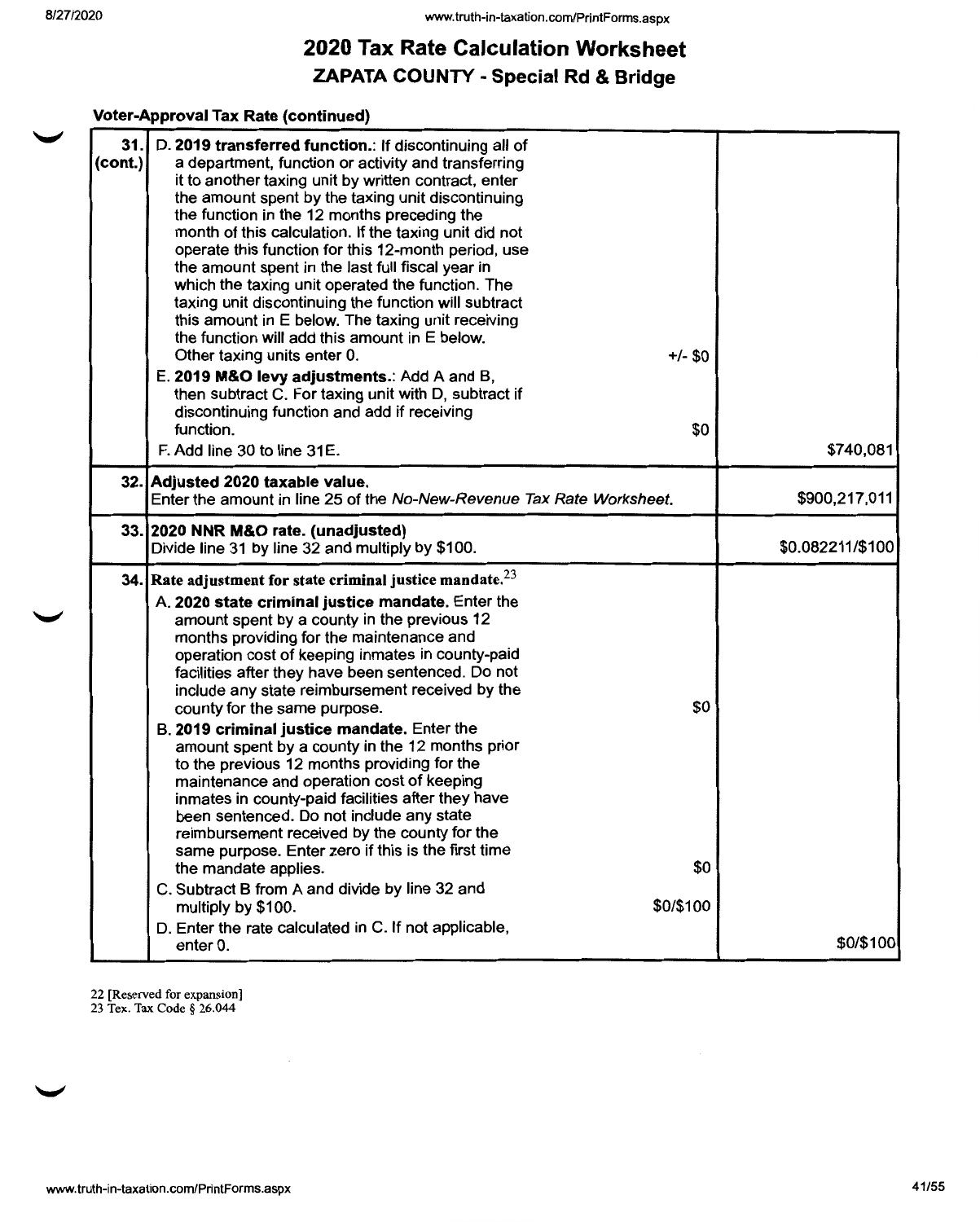#### **Voter-Approval Tax Rate (continued)**

|  | 35. Rate adjustment for indigent health care expenditures. $^{24}$                              |           |           |
|--|-------------------------------------------------------------------------------------------------|-----------|-----------|
|  | A. 2020 indigent health care expenditures. Enter                                                |           |           |
|  | the amount paid by a taxing unit providing for the                                              |           |           |
|  | maintenance and operation cost of providing<br>indigent health care for the period beginning on |           |           |
|  | July 1, 2019 and ending on June 30, 2020, less                                                  |           |           |
|  | any state assistance received for the same                                                      |           |           |
|  | purpose.                                                                                        | \$0       |           |
|  | B. 2019 indigent health care expenditures. Enter                                                |           |           |
|  | the amount paid by a taxing unit providing for the                                              |           |           |
|  | maintenance and operation cost of providing<br>indigent health care for the period beginning on |           |           |
|  | July 1, 2018 and ending on June 30, 2019, less                                                  |           |           |
|  | any state assistance received for the same                                                      |           |           |
|  | purpose.                                                                                        | \$0       |           |
|  | C. Subtract B from A and divide by line 32 and                                                  |           |           |
|  | multiply by \$100.                                                                              | \$0/\$100 |           |
|  | D. Enter the rate calculated in C. If not applicable,                                           |           |           |
|  | enter 0.                                                                                        |           | \$0/\$100 |
|  | 36. [Rate adjustment for county indigent defense compensation. $25$                             |           |           |
|  | A. 2020 indigent defense compensation                                                           |           |           |
|  | expenditures. Enter the amount paid by a county                                                 |           |           |
|  | to provide appointed counsel for indigent<br>individuals for the period beginning on July 1,    |           |           |
|  | 2019 and ending on June 30, 2020, less any state                                                |           |           |
|  | grants received by the county for the same                                                      |           |           |
|  | purpose.                                                                                        | \$0       |           |
|  | B. 2019 indigent defense compensation                                                           |           |           |
|  | expenditures. Enter the amount paid by a county                                                 |           |           |
|  | to provide appointed counsel for indigent<br>individuals for the period beginning on July 1,    |           |           |
|  | 2018 and ending on June 30, 2019, less any state                                                |           |           |
|  | grants received by the county for the same                                                      |           |           |
|  | purpose.                                                                                        | \$0       |           |
|  | C. Subtract B from A and divide by line 32 and                                                  |           |           |
|  | multiply by \$100.                                                                              | \$0/\$100 |           |
|  | D. Multiply B by 0.05 and divide by line 32 and                                                 |           |           |
|  | multiply by \$100.                                                                              | \$0/\$100 |           |
|  | E. Enter the lessor of C and D. If not applicable,<br>enter 0.                                  |           | \$0/\$100 |
|  |                                                                                                 |           |           |

24 Tex. Tax Code § 26.0442 25 Tex. Tax Code § 26.0442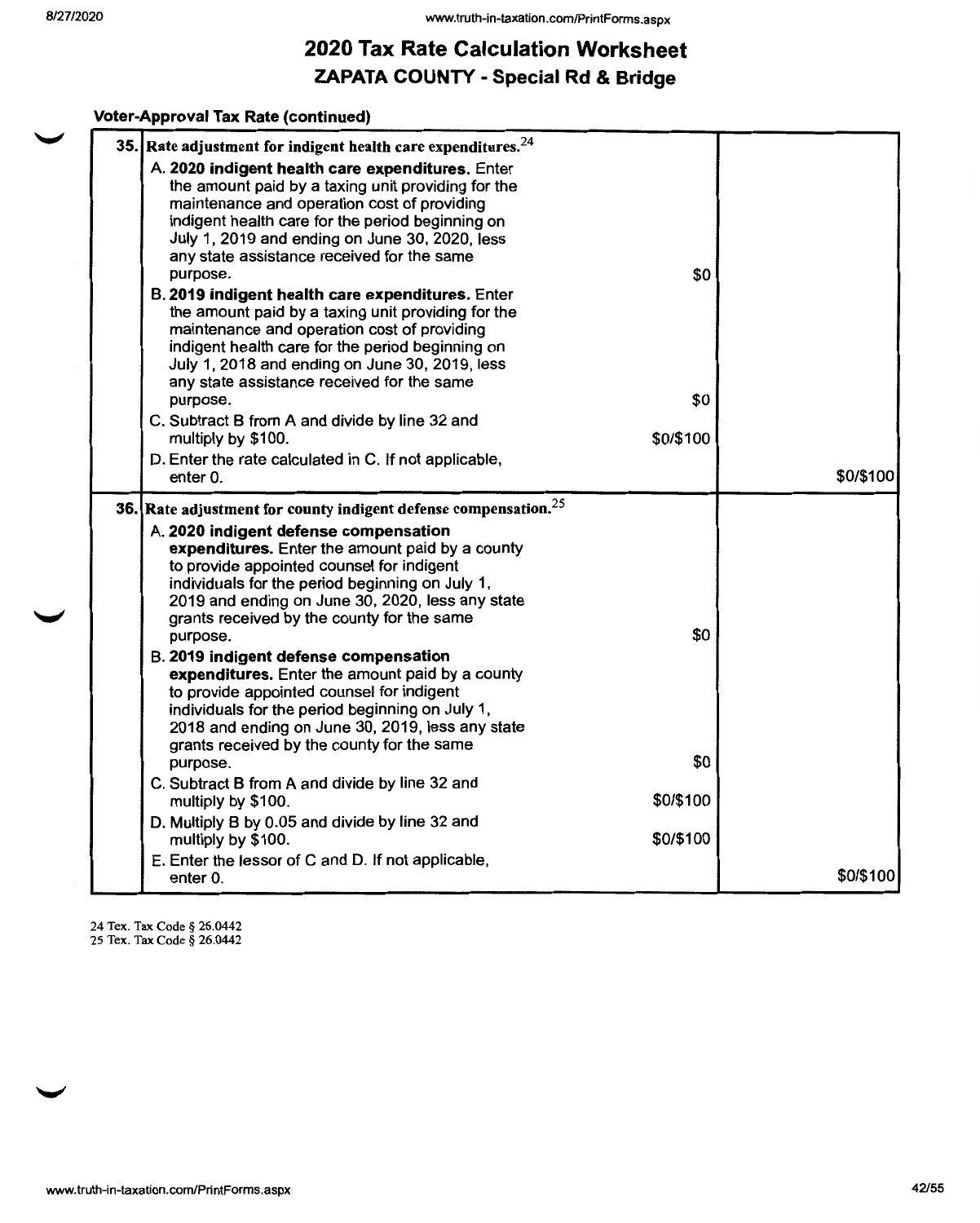#### **Voter-Approval Tax Rate (continued)**

|                  |           | 37. Rate adjustment for county hospital expenditures. $26$                                                                                                                                                                                                     |
|------------------|-----------|----------------------------------------------------------------------------------------------------------------------------------------------------------------------------------------------------------------------------------------------------------------|
|                  | \$0       | A. 2020 eligible county hospital expenditures.<br>Enter the amount paid by the county or<br>municipality to maintain and operate an eligible<br>county hospital for the period beginning on July 1,<br>2019 and ending on June 30, 2020                        |
|                  | \$0       | B. 2019 eligible county hospital expenditures.<br>Enter the amount paid by the county or<br>municipality to maintain and operate an eligible<br>county hospital for the period beginning on July 1,<br>2018 and ending on June 30, 2019.                       |
|                  | \$0/\$100 | C. Subtract B from A and divide by line 32 and<br>multiply by \$100.                                                                                                                                                                                           |
|                  | \$0/\$100 | D. Multiply B by 0.08 and divide by line 32 and<br>multiply by \$100.<br>E. Enter the lessor of C and D, if applicable. If not                                                                                                                                 |
| \$0/\$100        |           | applicable, enter 0.                                                                                                                                                                                                                                           |
| \$0.082211/\$100 |           | 38. Adjusted 2020 NNR M&O rate.<br>Add lines 33, 34D, 35D, 36E, and 37E.                                                                                                                                                                                       |
|                  |           | 39. 2020 voter-approval M&O rate. Enter the rate as calculated by the appropriate<br>scenario below.                                                                                                                                                           |
|                  |           | Special Taxing Unit. If the taxing unit qualifies as<br>a special taxing unit, multiply line 38 by 1.08.                                                                                                                                                       |
|                  |           |                                                                                                                                                                                                                                                                |
|                  |           | Other Taxing Unit. If the taxing unit does not<br>qualify as a special taxing unit, multiply Line 38 by<br>1.035                                                                                                                                               |
|                  |           | Taxing unit affected by disaster declaration. If<br>the taxing unit is located in an area declared as<br>disaster area, the governing body may direct the<br>person calculating the voter-approval rate to                                                     |
|                  |           | calculate in the manner provided for a special<br>taxing unit. The taxing unit shall continue to<br>calculate the voter-approval rate in this manner<br>until the earlier of 1) the second year in which total                                                 |
|                  |           | taxable value on the certified appraisal roll<br>exceeds the total taxable value of the tax year in<br>which the disaster occurred, and 2) the third tax<br>year after the tax year in which the disaster<br>occurred. If the taxing unit qualifies under this |

26 Tex. Tax Code § 26.0443

27 Tex. Tax Code§ 26.04(c-l)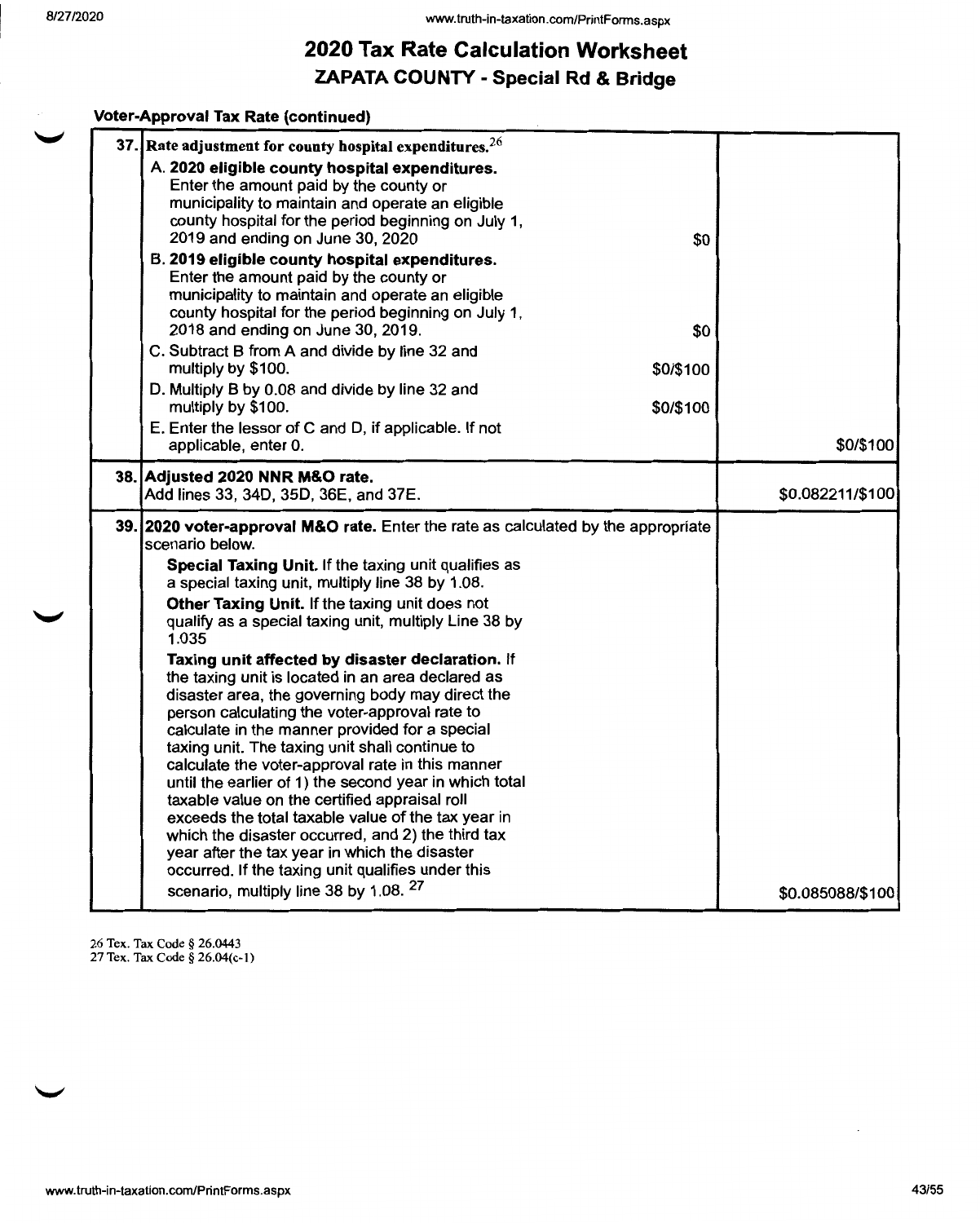#### **Voter-Approval Tax Rate {concluded)**

| 40.  | Total 2020 debt to be paid with property taxes and additional sales tax<br>revenue. Debt means the interest and principal that will be paid on debts<br>that:<br>(1) are paid by property taxes,<br>(2) are secured by property taxes,<br>(3) are scheduled for payment over a period longer than one year, and<br>(4) are not classified in the taxing unit's budget as M&O expenses.<br>A: Debt also includes contractual payments to other<br>taxing units that have incurred debts on behalf of this<br>taxing unit, if those debts meet the four conditions<br>above. Include only amounts that will be paid from<br>property tax revenue. Do not include appraisal<br>district budget payments.<br>Enter debt amount.<br>\$0<br>B: Subtract unencumbered fund amount used to |                  |
|------|------------------------------------------------------------------------------------------------------------------------------------------------------------------------------------------------------------------------------------------------------------------------------------------------------------------------------------------------------------------------------------------------------------------------------------------------------------------------------------------------------------------------------------------------------------------------------------------------------------------------------------------------------------------------------------------------------------------------------------------------------------------------------------|------------------|
|      | reduce total debt.<br>-\$0<br>C: Subtract certified amount spent from sales tax to<br>reduce debt (enter zero if none).<br>-\$0                                                                                                                                                                                                                                                                                                                                                                                                                                                                                                                                                                                                                                                    |                  |
|      | D: Subtract amount paid from other resources.<br>$-50$<br>E: Adjusted debt. Subtract B, C and D from A.                                                                                                                                                                                                                                                                                                                                                                                                                                                                                                                                                                                                                                                                            | \$0              |
| 41.I | Certified 2019 excess debt collections. Enter the amount certified by the<br>collector. <sup>28</sup>                                                                                                                                                                                                                                                                                                                                                                                                                                                                                                                                                                                                                                                                              | \$0              |
|      | 42. Adjusted 2020 debt. Subtract line 41 from line 40E.                                                                                                                                                                                                                                                                                                                                                                                                                                                                                                                                                                                                                                                                                                                            | \$0              |
|      | 43. 2020 anticipated collection rate.<br>A. Enter the 2020 anticipated collection rate<br>certified by the collector. <sup>29</sup><br>92.000000%<br>89.790000%<br>B. Enter the 2019 actual collection rate.<br>90.590000%<br>C. Enter the 2018 actual collection rate.<br>89.560000%<br>D. Enter the 2017 actual collection rate.<br>E. If the anticipated collection rate in A is lower than<br>actual collection rates in B, C and D, enter the<br>lowest collection rate from B, C and D. If the<br>anticipated rate in A is higher than at least one of<br>the rates in the prior three years, enter the rate<br>from A. Note that the rate can be greater than<br>100%. 30                                                                                                   | 92.000000%       |
|      | 44. 2020 debt adjusted for collections. Divide line 42 by line 43E.                                                                                                                                                                                                                                                                                                                                                                                                                                                                                                                                                                                                                                                                                                                | \$0              |
|      | 45. 2020 total taxable value. Enter the amount on line 21 of the No-New-<br>Revenue Tax Rate Worksheet.                                                                                                                                                                                                                                                                                                                                                                                                                                                                                                                                                                                                                                                                            | \$903,846,183    |
|      | 46. 2020 debt rate. Divide line 44 by line 45 and multiply by \$100.                                                                                                                                                                                                                                                                                                                                                                                                                                                                                                                                                                                                                                                                                                               | \$0/\$100        |
|      | 47. 2020 voter-approval tax rate. Add lines 39 and 46.                                                                                                                                                                                                                                                                                                                                                                                                                                                                                                                                                                                                                                                                                                                             | \$0.085088/\$100 |
|      | 48. COUNTIES ONLY. Add together the voter-approval tax rates for each type of<br>tax the county levies. The total is the 2020 county voter-approval tax rate.                                                                                                                                                                                                                                                                                                                                                                                                                                                                                                                                                                                                                      | \$1.153257/\$100 |

28 Tex. Tax Code § 26.012(10) and 16.04(b) 29 Tex. Tax Code§ 26.04(b)

30 Tex. Tax Code § 26.04(h),(h-1) and (h-2)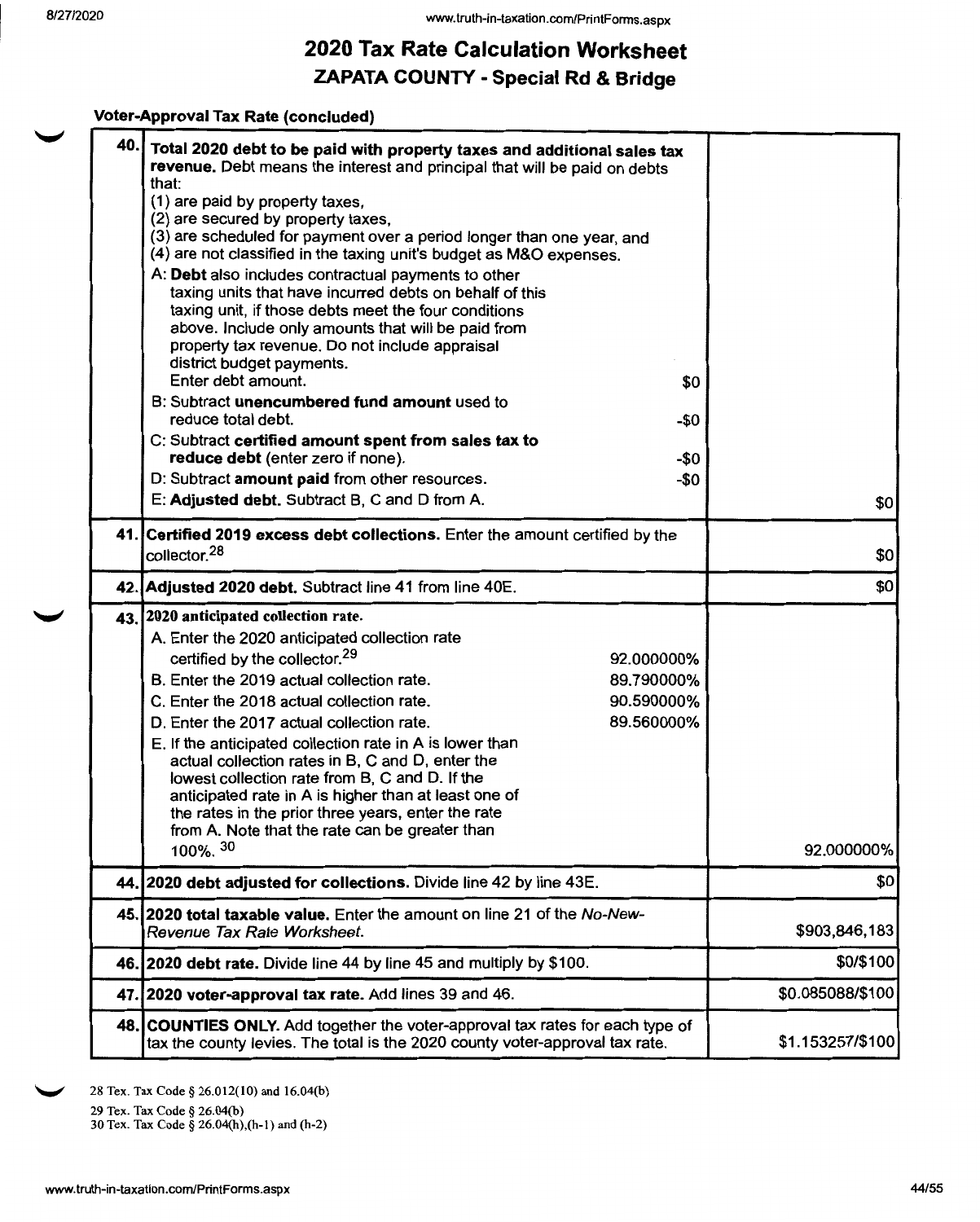#### **NNR Tax Rate and Voter-Approval Tax Rate Adjustments for Additional Sales Tax to Reduce Property Taxes**

Cities, counties and hospital districts may levy a sales tax specifically to reduce property taxes. Local voters by election must approve imposing or abolishing the additional sales tax. If approved, the taxing unit must reduce its NNR and voterapproval tax rates to offset the expected sales tax revenue.

This section should only be completed by a county, city or hospital district that is required to adjust its **NNR** tax rate and/or voter-approval tax rate because it adopted the additional sales tax.

| 49. Taxable Sales. For taxing units that adopted the sales tax in November 2019 or<br>May 2020, enter the Comptroller's estimate of taxable sales for the previous<br>four quarters. <sup>32</sup> Estimates of taxable sales may be obtained through the<br>Comptroller's Allocation Historical Summary webpage. Taxing units that<br>adopted the sales tax before November 2019, skip this line. | \$0              |
|----------------------------------------------------------------------------------------------------------------------------------------------------------------------------------------------------------------------------------------------------------------------------------------------------------------------------------------------------------------------------------------------------|------------------|
| 50. Estimated sales tax revenue. Counties exclude any amount that is or will be<br>spent for economic development grants from the amount of estimated sales tax<br>revenue. <sup>33</sup>                                                                                                                                                                                                          |                  |
| Taxing units that adopted the sales tax in November 2019 or in May 2020.<br>Multiply the amount on Line 49 by the sales tax rate (.01, .005, or .0025, as<br>applicable) and multiply the result by .95.34                                                                                                                                                                                         |                  |
| $-OR-$                                                                                                                                                                                                                                                                                                                                                                                             |                  |
| Taxing units that adopted the sales tax before November 2019. Enter the<br>sales tax revenue for the previous four quarters. Do not multiply by .95.                                                                                                                                                                                                                                               | \$0              |
| 51. 2020 total taxable value. Enter the amount from line 21 of the No-New-<br>Revenue Tax Rate Worksheet.                                                                                                                                                                                                                                                                                          | \$903,846,183    |
| 52. Sales tax adjustment rate. Divide line 50 by line 51 and multiply by \$100.                                                                                                                                                                                                                                                                                                                    | \$0/\$100        |
| 53. 2020 NNR tax rate, unadjusted for sales tax. <sup>35</sup> Enter the rate from line 26 or<br>27, as applicable, on the No-New-Revenue Tax Rate Worksheet.                                                                                                                                                                                                                                      | \$1.169214/\$100 |
| 54. 2020 NNR tax rate, adjusted for sales tax.                                                                                                                                                                                                                                                                                                                                                     |                  |
| Taxing units that adopted the sales tax in November 2019 or in May 2020.<br>Subtract line 52 from line 53. Skip to line 55 if you adopted the additional<br>sales tax before November 2019.                                                                                                                                                                                                        | \$1.169214/\$100 |
| 55. 2020 voter-approval tax rate, unadjusted for sales tax. <sup>36</sup> Enter the rate from<br>line 47 or 48, as applicable, of the Voter-Approval Tax Rate Worksheet.                                                                                                                                                                                                                           | \$1.153257/\$100 |
| 56. 2020 voter-approval tax rate, adjusted for sales tax. Subtract line 52 from<br>line 55.                                                                                                                                                                                                                                                                                                        | \$0.948919/\$100 |

31 [Reserved for expansion]

32 Tex. Tax Code§ 26.04l(d)

33 Tex. Tax Code§ 26.04l(i)

34 Tex. Tax Code§ 26.04l(d)

35 Tex. Tax Code§ 26.04(c)

36 Tex. Tax Code§ 26.04(c)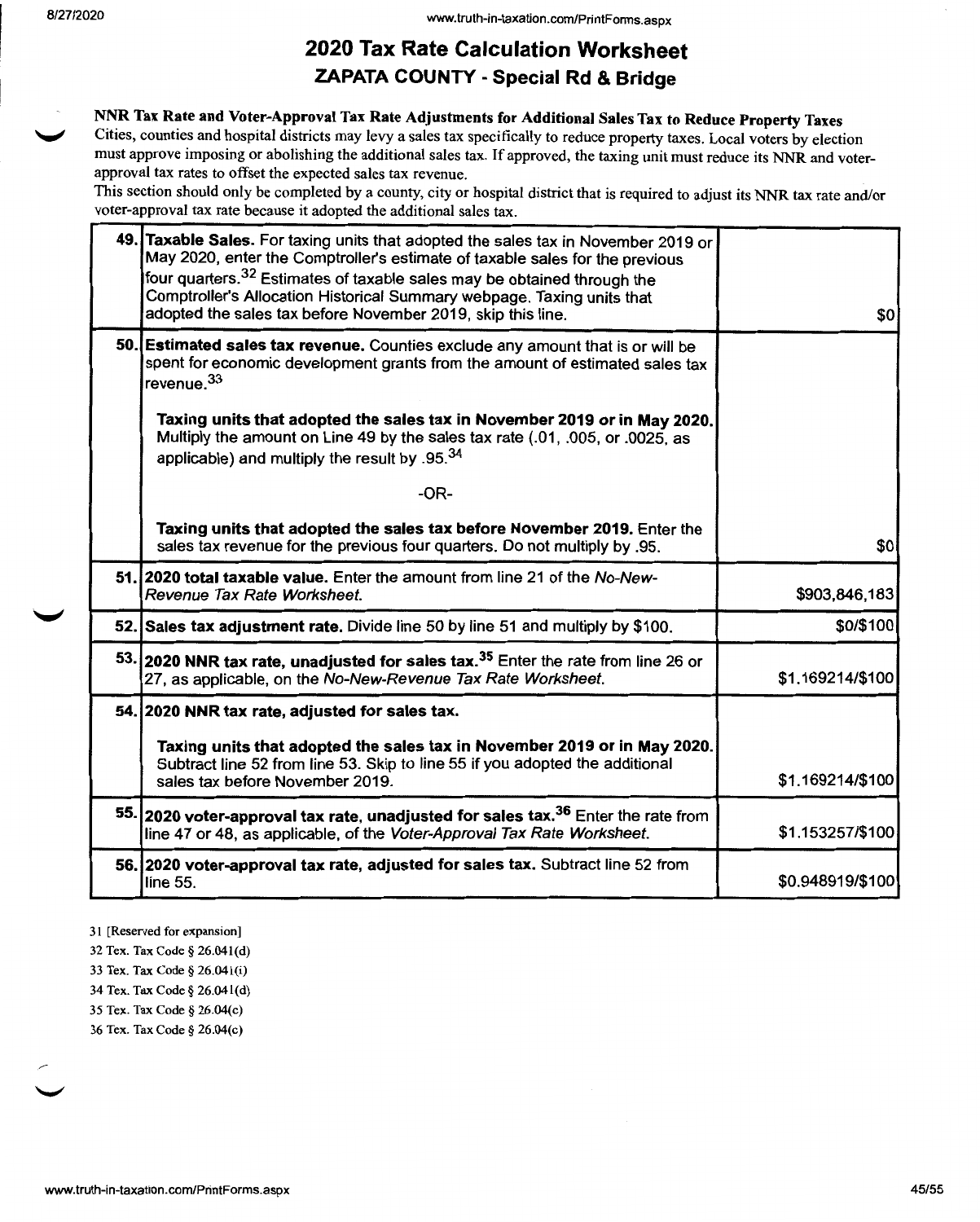#### **Voter-Approval Rate Adjustment for Pollution Control**

*"-11* A taxing unit may raise its rate for M&O funds used to pay for a facility, device or method for the control of air, water or land pollution. This includes any land, structure, building, installation, excavation, machinery, equipment or device that is used, constructed, acquired or installed wholly or partly to meet or exceed pollution control requirements. The taxing unit's expenses are those necessary to meet the requirements of a permit issued by the Texas Commission on Environmental Quality (TCEQ). The taxing unit must provide the tax assessor with a copy of the TCEQ letter of determination that states the portion of the cost of the installation for pollution control.

This section should only be completed by a taxing unit that uses M&O funds to pay for a facility, device or method for the control of air, water or land pollution.

| 57. Certified expenses from the Texas Commission on Environmental Quality<br><b>(TCEQ).</b> Enter the amount certified in the determination letter from TCEQ. <sup>37</sup><br>The taxing unit shall provide its tax assessor-collector with a copy of the letter. <sup>38</sup> | \$O              |
|----------------------------------------------------------------------------------------------------------------------------------------------------------------------------------------------------------------------------------------------------------------------------------|------------------|
| 58. 2020 total taxable value. Enter the amount from line 21 of the No-New-<br>Revenue Tax Rate Worksheet.                                                                                                                                                                        | \$903,846,183    |
| 59. Additional rate for pollution control. Divide line 57 by line 58 and multiply by<br>100.                                                                                                                                                                                     | \$0/\$100        |
| 60. 2020 voter-approval tax rate, adjusted for pollution control. Add line 59 to<br>one of the following lines (as applicable): line 47, line 48 (counties) or line 56<br>(units with the additional sales tax).                                                                 | \$0.948919/\$100 |

37 Tex. Tax Code§ 26.045(d) 38 Tex. Tax Code § 26.045(i)

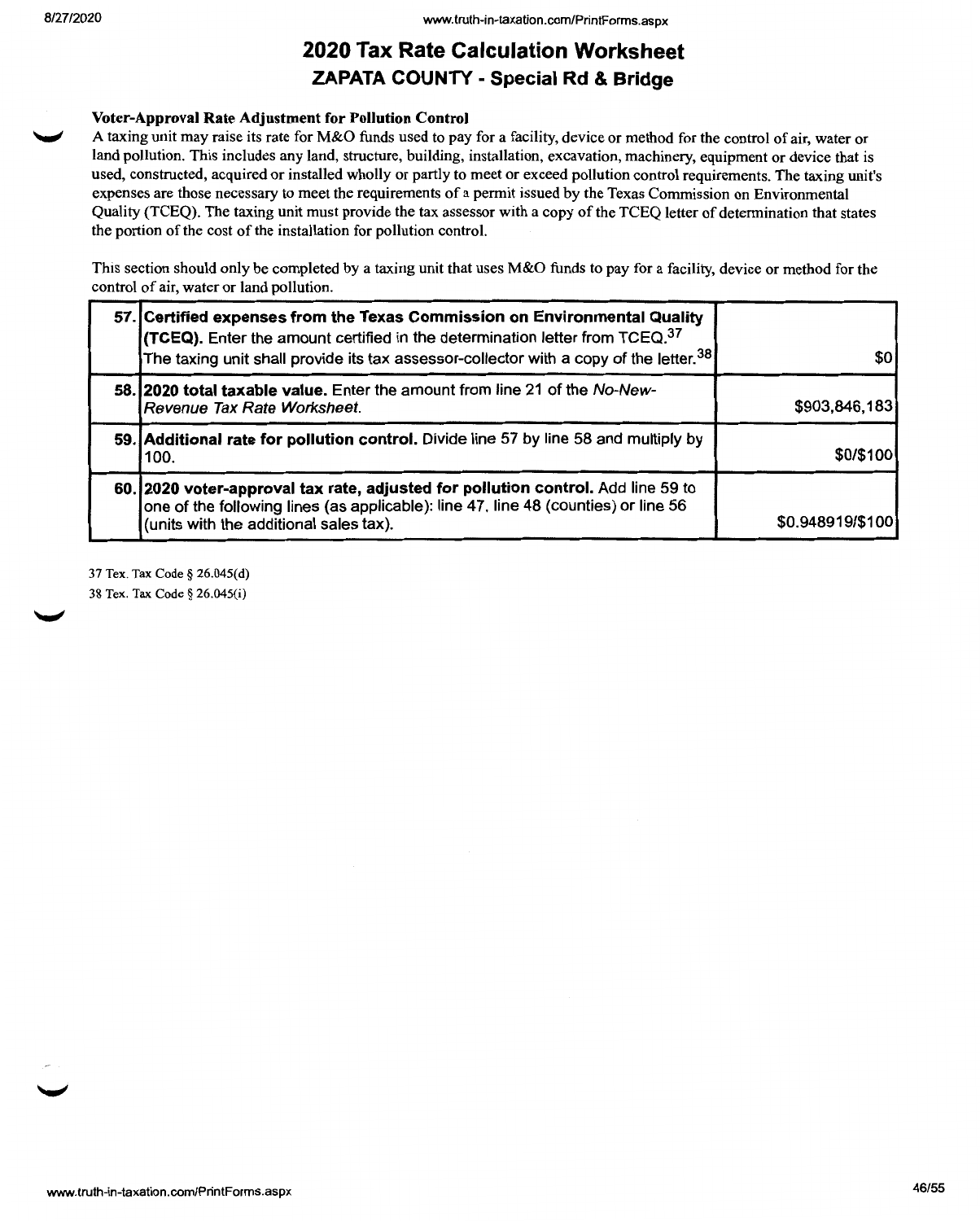#### **Total Tax Rate**

Indicate the applicable total tax rates as calculated above.

| No-New-Revenue tax rate. As applicable, enter the 2020 NNR tax rate from: line 26.<br>line 27 (counties), or line 54 (adjusted for sales tax).                                                                                                  | \$1.169214/\$100 |
|-------------------------------------------------------------------------------------------------------------------------------------------------------------------------------------------------------------------------------------------------|------------------|
| Voter-approval tax rate. As applicable, enter the 2020 voter-approval tax rate from: line<br>47, line 48 (counties), line 56 (adjusted for sales tax), line 60 (adjusted for pollution<br>control), or line 65 (adjusted for unused increment). | \$0.948919/\$100 |
| De minimis rate. If applicable, enter the de minimis rate from line 70.                                                                                                                                                                         | /\$100           |

www.truth-in-taxation.com/PrintForms.aspx

 $\tilde{\zeta}$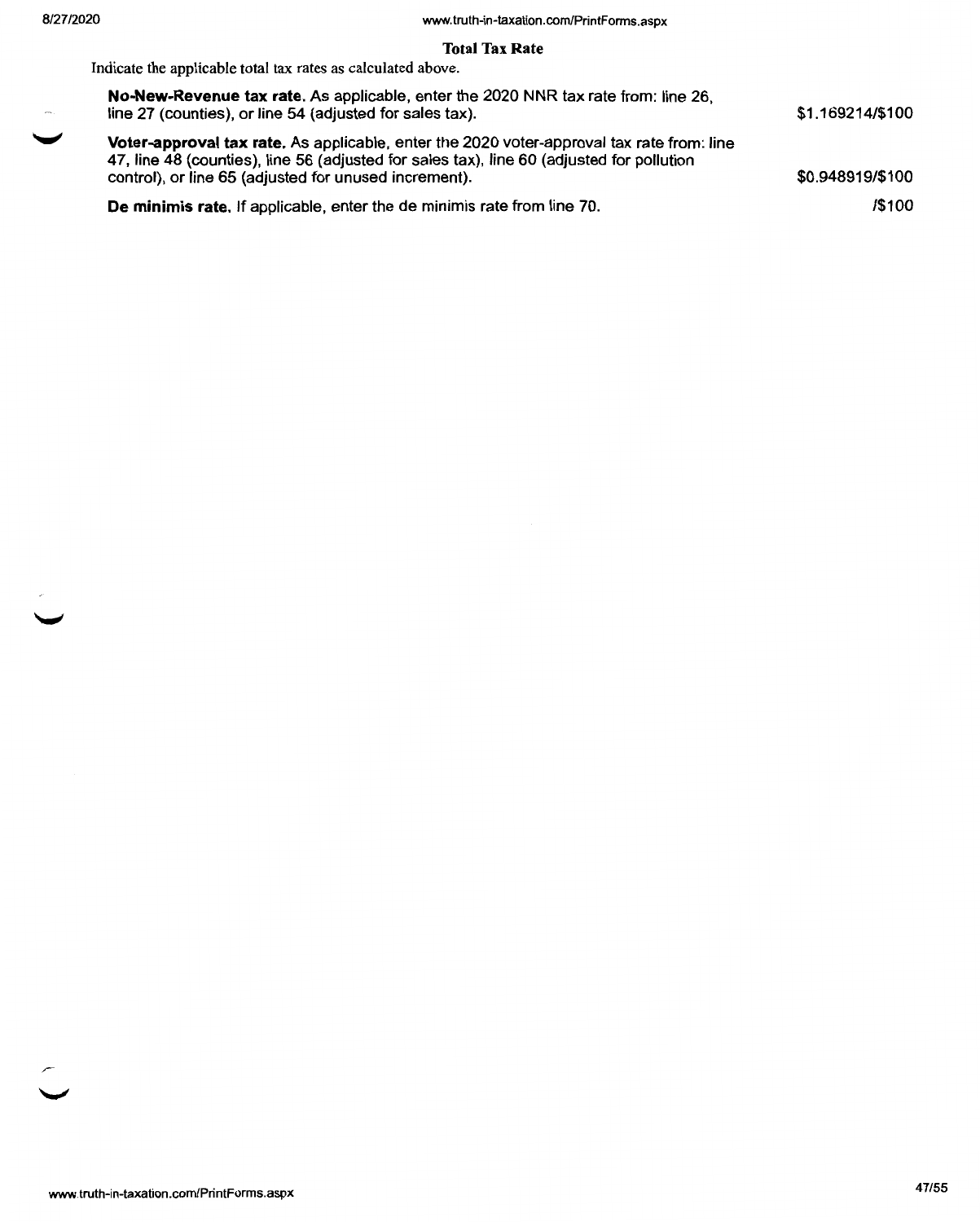z

#### **Taxing Unit Representative Name and Signature**

Enter the name of the person preparing the tax rate as authorized by the governing body of the taxing unit. By signing below, you certify that you are the designated officer or employee of the taxing unit and have calculated the tax rates in accordance with requirements in Tax Code. <sup>44</sup>

#### **Print Here**

Printed Name of Taxing Unit Representative

#### **Sign Here**

Taxing Unit Representative

**Date** 

44 Tex. Tax Code§ 26.04(c)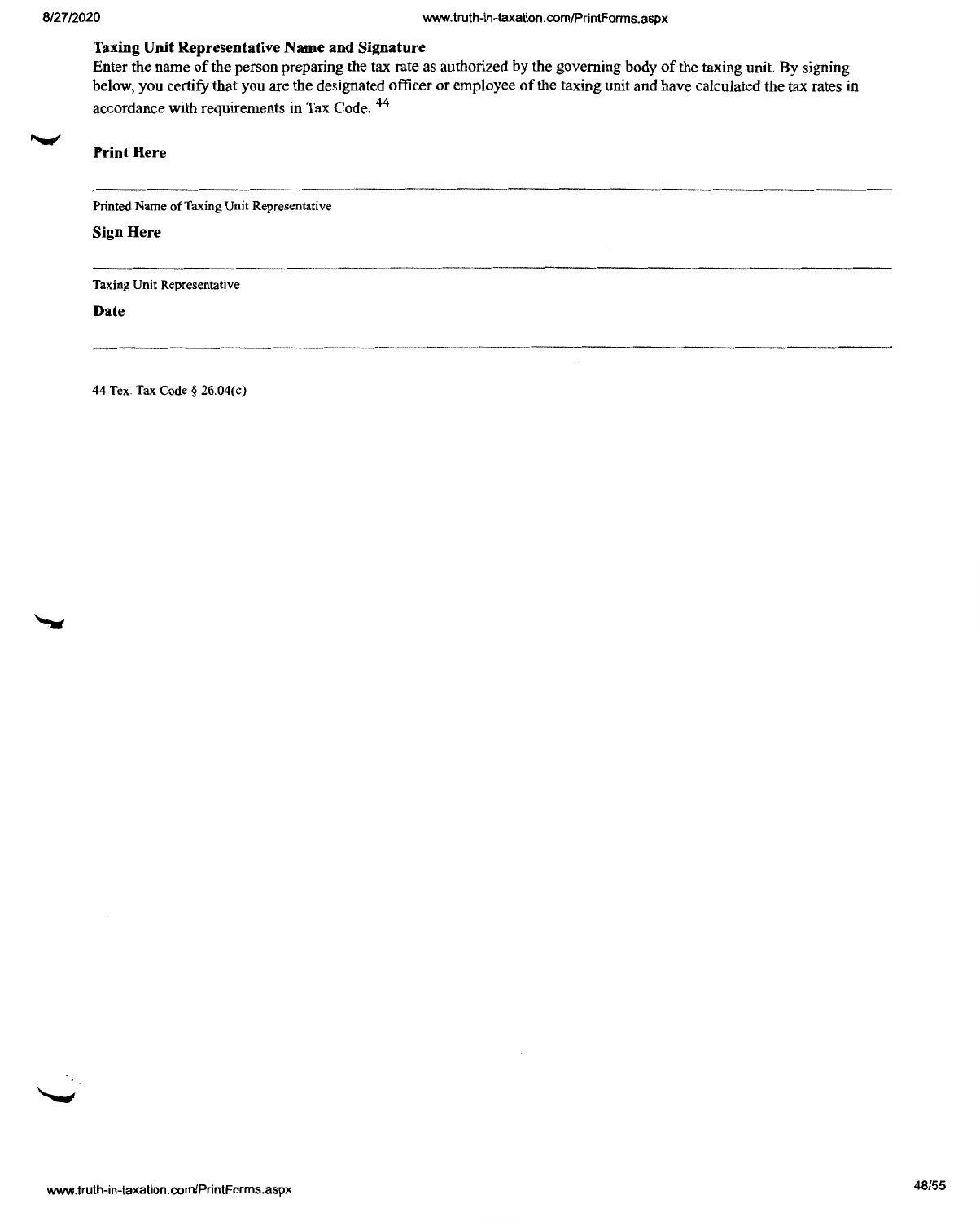#### www.truth-in-taxation.com/PrintForms.aspx

#### **2020 Notice of No-New-Revenue Tax Rate Worksheet for Calculation of Tax Increase/Decrease**

#### **Entity Name:** ZAPATA COUNTY

**Date:** 08/27/2020

|                                                                                       | <b>GENERAL</b>                  | <b>Farm Mkt</b><br>Road | Special Rd &<br><b>Bridge</b> |
|---------------------------------------------------------------------------------------|---------------------------------|-------------------------|-------------------------------|
| 1.2019 taxable value, adjusted for actual and potential court-ordered<br>adjustments. |                                 |                         |                               |
| Enter line 8 of the No-New-Revenue Tax Rate Worksheet.                                | \$1,056,480,657 \$1,095,608,147 |                         | \$1,057,017,091               |
| 2.2019 total tax rate.                                                                |                                 |                         |                               |
| Enter line 4 of the No-New-Revenue Tax Rate Worksheet.                                | 0.854000                        | 0.000010                | 0.070016                      |
| 3. Taxes refunded for years preceding tax year 2019.                                  |                                 |                         |                               |
| Enter line 15 of the No-New-Revenue Tax Rate Worksheet.                               | \$798,740                       | SO.                     | \$0                           |
| 4. Last year's levy.                                                                  |                                 |                         |                               |
| Multiply Line 1 times Line 2 and divide by 100.                                       |                                 |                         |                               |
| To the result, add Line 3.                                                            | \$9,821,085                     | \$110                   | \$740,081                     |
| 5.2020 total taxable value. Enter Line 21 of                                          |                                 |                         |                               |
| the No-New-Revenue Tax Rate Worksheet.                                                | \$901,111,241                   | \$942,610,105           | \$903,846,183                 |
| $6.2020$ no-new tax rate.                                                             |                                 |                         |                               |
| Enter line 26 of the No-New-Revenue Tax Rate Worksheet or Line 54                     |                                 |                         |                               |
| of the Additional Sales Tax Rate Worksheet.                                           | 1.087544                        | 0.000011                | 0.081659                      |
| 7.2020 taxes if a tax rate equal to the no-new-revenue tax rate is adopted.           |                                 |                         |                               |
| Multiply Line 5 times Line 6 and divide by 100.                                       | \$9,799,981                     | \$104                   | \$738,072                     |
| 8. Last year's total levy.                                                            |                                 |                         |                               |
| Sum of line 4 for all funds.                                                          | \$10,561,276                    |                         |                               |
| 9.2020 total taxes if a tax rate equal to the no-new-revenue tax rate is              |                                 |                         |                               |
| adopted.                                                                              |                                 |                         |                               |
| Sum of line 7 for all funds.                                                          | \$10,538,157                    |                         |                               |
| 10. Tax Increase (Decrease).                                                          |                                 |                         |                               |
| Subtract Line 8 from Line 9.                                                          | \$(23,119)                      |                         |                               |

 $\ddot{\phantom{a}}$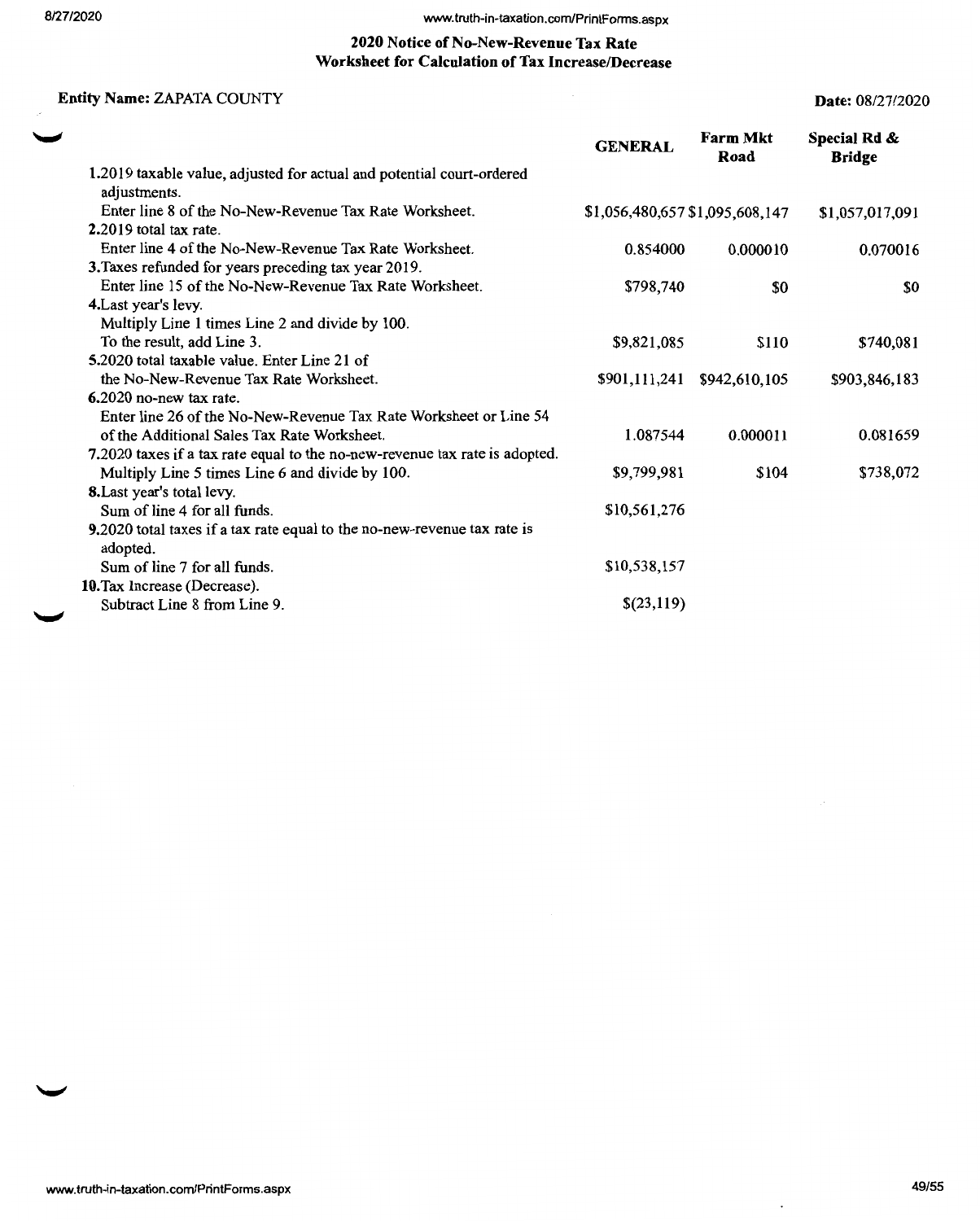8/27/2020 www.truth-in-taxation.com/PrintForms.aspx

## **ZAPATA COUNTY Tax Rate Recap for 2020 Tax Rates**

| <b>Description of Rate</b> | <b>Tax Rate Perl</b><br><b>S100</b> | <b>Tax Levy</b><br>This is calculated using<br>the Total Adjusted<br>Taxable Value (line 21) of<br>the No-New-Revenue Tax<br>Rate Worksheet | <b>Additional Tax Levy</b><br>Compared to last year's<br>$\frac{\text{tax} \text{levy}}{1000}$ of 9,762,535 | <b>Additional Tax Levy</b><br>Compared to no-new-<br>revenue tax rate levy of<br>10,538,157 |
|----------------------------|-------------------------------------|---------------------------------------------------------------------------------------------------------------------------------------------|-------------------------------------------------------------------------------------------------------------|---------------------------------------------------------------------------------------------|
| Last Year's Tax Rate       | 0.924026                            | \$8,328,421                                                                                                                                 | $$-1,434,114$                                                                                               | $$-2,209,735$                                                                               |
| No-New-Revenue Tax Rate    | 1.169214                            | \$10,538,157                                                                                                                                | \$775,621                                                                                                   | \$0 <sub>1</sub>                                                                            |
| Notice & Hearing Limit     | 1.149828                            | \$10,363,467                                                                                                                                | \$600,932                                                                                                   | $$-174,689$                                                                                 |
| Voter-Approval Tax Rate    | 1.153257                            | \$10,394,460                                                                                                                                | \$631,925                                                                                                   | $$-143,697$                                                                                 |
| Proposed Tax Rate          | 0.924026                            | \$8,328,421                                                                                                                                 | $$-1,434,114$                                                                                               | $$-2,209,735$                                                                               |

#### **No-New-Revenue Tax Rate Increase to General Fund in Cents per \$100**

| 0.00  | 1.169214 | 10,538,157 | 775,621   | $\mathbf{o}$            |
|-------|----------|------------|-----------|-------------------------|
| 0.50  | 1.174214 | 10,583,212 | 820,677   | 45,056                  |
| 1.00  | 1.179214 | 10,628,268 | 865,732   | 90,111                  |
| 1.50  | 1.184214 | 10,673,323 | 910,788   | 135,167                 |
| 2.00  | 1.189214 | 10,718,379 | 955,843   | 180,222                 |
| 2.50  | 1.194214 | 10,763,434 | 1,000,899 | 225,278                 |
| 3.00  | 1.199214 | 10,808,490 | 1,045,955 | 270,333                 |
| 3.50  | 1.204214 | 10,853,546 | 1,091,010 | 315,389                 |
| 4.00  | 1.209214 | 10,898,601 | 1,136,066 | 360,444                 |
| 4.50  | 1.214214 | 10,943,657 | 1,181,121 | 405,500                 |
| 5.00  | 1.219214 | 10,988,712 | 1,226,177 | 450,556                 |
| 5.50  | 1.224214 | 11,033,768 | 1,271,232 | 495,611                 |
| 6.00  | 1.229214 | 11,078,823 | 1,316,288 | 540,667                 |
| 6.50  | 1.234214 | 11,123,879 | 1,361,344 | 585,722                 |
| 7.00  | 1.239214 | 11,168,935 | 1,406,399 | 630,778                 |
| 7.50  | 1.244214 | 11,213,990 | 1,451,455 | 675,833                 |
| 8.00  | 1.249214 | 11,259,046 | 1,496,510 | 720,889                 |
| 8.50  | 1.254214 | 11,304,101 | 1,541,566 | 765,945                 |
| 9.00  | 1.259214 | 11,349,157 | 1,586,621 | 811,000                 |
| 9.50  | 1.264214 | 11,394,212 | 1,631,677 | 856,056                 |
| 10.00 | 1.269214 | 11,439,268 | 1,676,732 | 901,111                 |
| 10.50 | 1.274214 | 11,484,323 | 1,721,788 | 946,167                 |
| 11.00 | 1.279214 | 11,529,379 | 1,766,844 | 991,222                 |
| 11.50 | 1.284214 | 11,574,435 | 1,811,899 | 1,036,278               |
| 12.00 | 1.289214 | 11,619,490 | 1,856,955 | 1,081,333               |
| 12.50 | 1.294214 | 11,664,546 | 1,902,010 | 1,126,389               |
| 13.00 | 1.299214 | 11,709,601 | 1,947,066 | 1,171,445<br>$\epsilon$ |
| 13.50 | 1.304214 | 11,754,657 | 1,992,121 | 1,216,500               |
| 14.00 | 1.309214 | 11,799,712 | 2,037,177 | 1,261,556               |
| 14.50 | 1.314214 | 11,844,768 | 2,082,233 | 1,306,611               |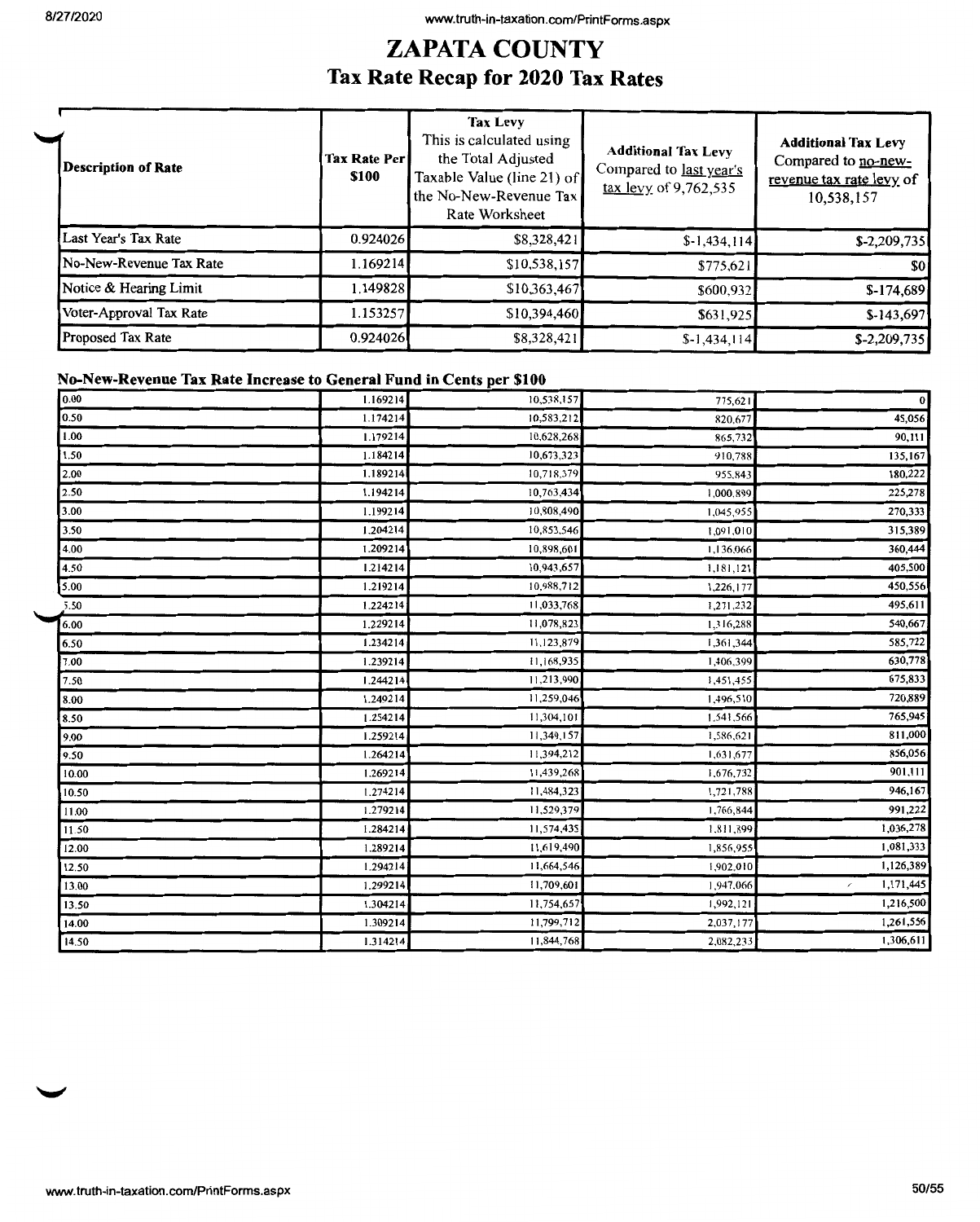| 8/27/2020 |
|-----------|
|-----------|

#### www.truth-in-taxation.com/PrintForms.aspx

**Tax Levy:**  This is calculated by taking the adjusted taxable value (line 21 of No-New-Revenue Tax Rate Worksheet), multiplying by the appropriate rate, such as the No-New-Revenue Tax Rate and dividing by 100.

> **For School Districts:** This is calculated by taking the adjusted taxable value (line 34 of the Voter-Approval Tax Rate Worksheet), multiplying by the appropriate rate, dividing by 100 and then adding this year's frozen tax levy on homesteads of the elderly.

**Additional Levy** This is calculated by taking Last Year's taxable value (line 3 of No-New-Revenue Tax Rate Worksheet), multiplying Last Year: by Last Year's tax rate (line 4 of No-New-Revenue Tax Rate Worksheet) and dividing by 100.

> **For School Districts:** This is calculared by taking Last Year's taxable value, subtracting Last Year's taxable value for the elderly, multiplying by Last Year's tax rate, dividing by I 00 and adding Last Year's tax ceiling.

**Additional Levy** This is calculated by taking the current adjusted taxable value, multiplying by the No-New-Revenue Tax Rate and **This Year:** dividing by 100.

> **For School Districts:** This is calculated by taking the adjusted taxable value (line 34 of the Voter-Approval Tax Rate Worksheet), multiplying by the No-New-Revenue Tax Rate, dividing by 100 and adding This Year's tax ceiling.

**COUNTIES ONLY:**  All figures in this worksheet include ALL County Funds. Tax Levy amounts are the sum of each Fund's Taxable Value X each Fund's Tax Rate.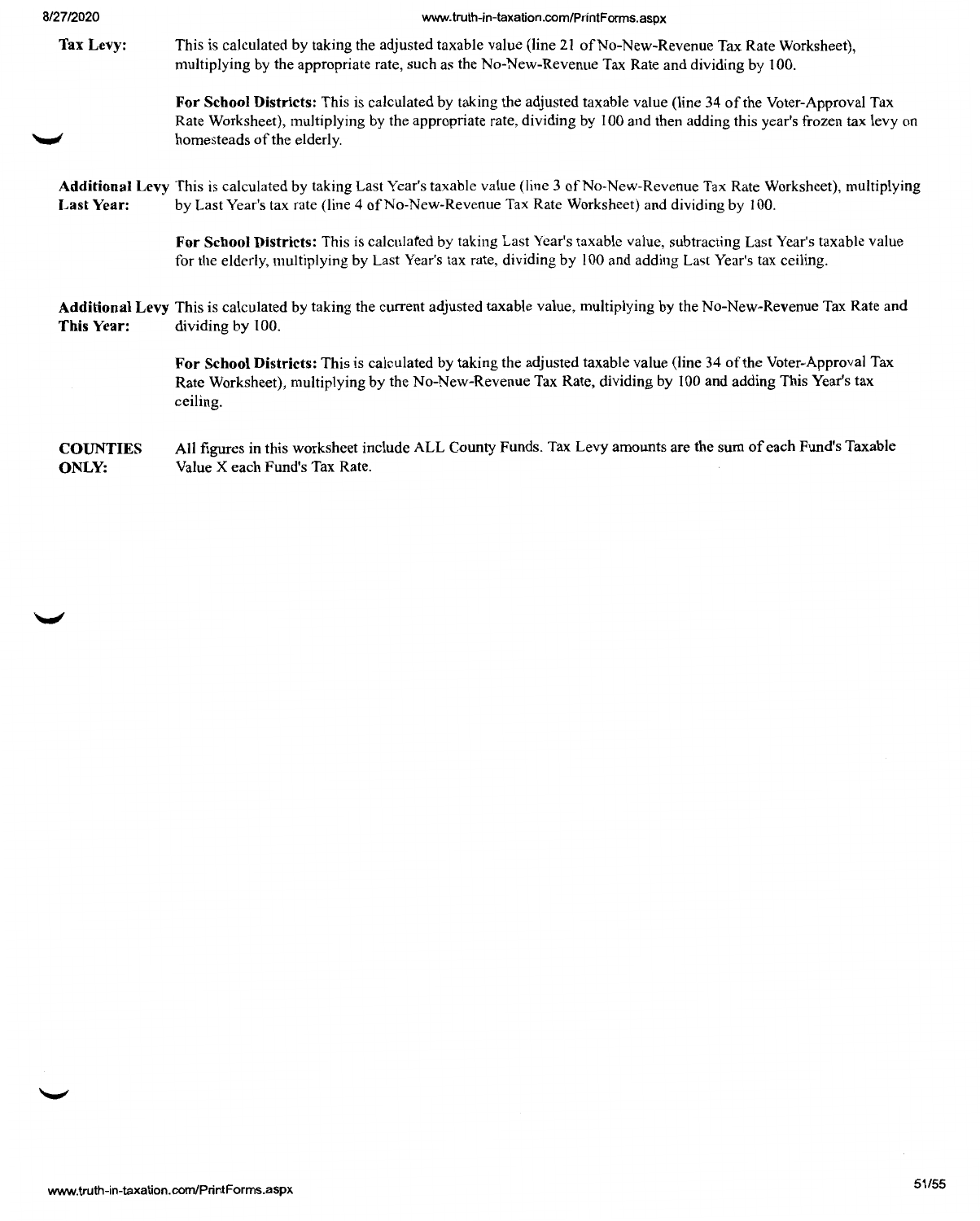**TNT-212 07-20/17** 

## **Notice About 2020 Tax Rates**

l>roperty Tax Rates in ZAPATA COUNTY. This notice concerns the 2020 property tax rates for ZAPATA COUNTY. This notice ~rovides information about two tax rates used in adopting the current tax year's tax rate. The no-new-revenue tax rate would Impose the same amount of taxes as last year if you compare properties taxed in both years. In most cases, the voter-approval tax rate is the highest tax rate a taxing unit can adopt without holding an election. In each case, these rates are calculated by dividing the total amount of taxes by the current taxable value with adjustments as required by state law. The rates are given per \$100 of property value.

| This year's no-new-revenue tax rate:       |                                                   | \$1.169214/\$100 |
|--------------------------------------------|---------------------------------------------------|------------------|
| This year's voter-approval tax rate:       |                                                   | \$1.153257/\$100 |
| To see the full calculations, please visit | for a copy of the Tax Rate Calculation Worksheet. |                  |

#### **Unencumbered Fund Balances: GENERAL**

The following estimated balances will be left in the taxing unit's accounts at the end of the fiscal year. These balances are not encumbered by corresponding debt obligation.

**Type of Fund**  GENERAL FUND RESERVED **Balance**  \$5,638,000

#### **Current Year Debt Service: GENERAL**

The following amounts are for long-term debts that are secured by property taxes. These amounts will be paid from upcoming property tax revenues *(or additional sales tax revenues,* if *applicable).* 

| Description of Debt                                                                                           | Principal or<br><b>Contract Payment</b><br>to be Paid from<br><b>Property Taxes</b> | Interest to be Paid<br>from Property<br>Taxes | Other Amounts to<br>be Paid | <b>Total Payment</b> |
|---------------------------------------------------------------------------------------------------------------|-------------------------------------------------------------------------------------|-----------------------------------------------|-----------------------------|----------------------|
| UNLIMITED TAX ROAD BONDS, SERIES 2017                                                                         | \$860,000                                                                           | \$185,700                                     | \$2,500                     | \$1,048,200          |
| Limited Tax Ref Bonds, Series 2013                                                                            | \$100,000                                                                           | \$31,875                                      | \$2,500                     | \$134,375            |
| Certificates of Obligation, Series 2019                                                                       | \$125,000                                                                           | \$56,428                                      | \$2,500                     | \$183,928            |
| USDA Sewer Plant Loan #10 Transfer Out                                                                        | \$169,800                                                                           | \$0                                           | \$0                         | \$169,800            |
| USDA Sewer Plant Loan #12 Transfer Out                                                                        | \$132,700                                                                           | \$0                                           | \$0                         | \$132,700            |
| USDA Sewer Plant Loan #8 Transfer Out                                                                         | \$25,000                                                                            | \$0                                           | \$0                         | \$25,000             |
| Total required for 2020 debt service                                                                          |                                                                                     |                                               |                             | \$1,694,003          |
| Amount (if any) paid from funds listed in unencumbered funds<br>$\blacksquare$                                |                                                                                     |                                               |                             |                      |
| Amount (if any) paid from other resources<br>$\overline{\phantom{a}}$                                         |                                                                                     |                                               |                             |                      |
| Excess collections last year<br>$\blacksquare$                                                                |                                                                                     |                                               |                             |                      |
| Total to be paid from taxes in 2020<br>$=$                                                                    |                                                                                     |                                               |                             |                      |
| Amount added in anticipation that the taxing unit will collect only 92.000000% of its taxes in 2020<br>$^{+}$ |                                                                                     |                                               |                             |                      |
| <b>Total Debt Levy</b><br>$=$                                                                                 |                                                                                     |                                               |                             | \$1,944,368          |

### **Unencumbered Fund Balances: Special Rd** & **Bridge**

'he following estimated balances will be left in the taxing unit's accounts at the end of the fiscal year. These balances are not encumbered by ~orresponding debt obligation.

| <b>Type of Fund</b> | Balance   |
|---------------------|-----------|
| Special Rd & Bridge | \$700.000 |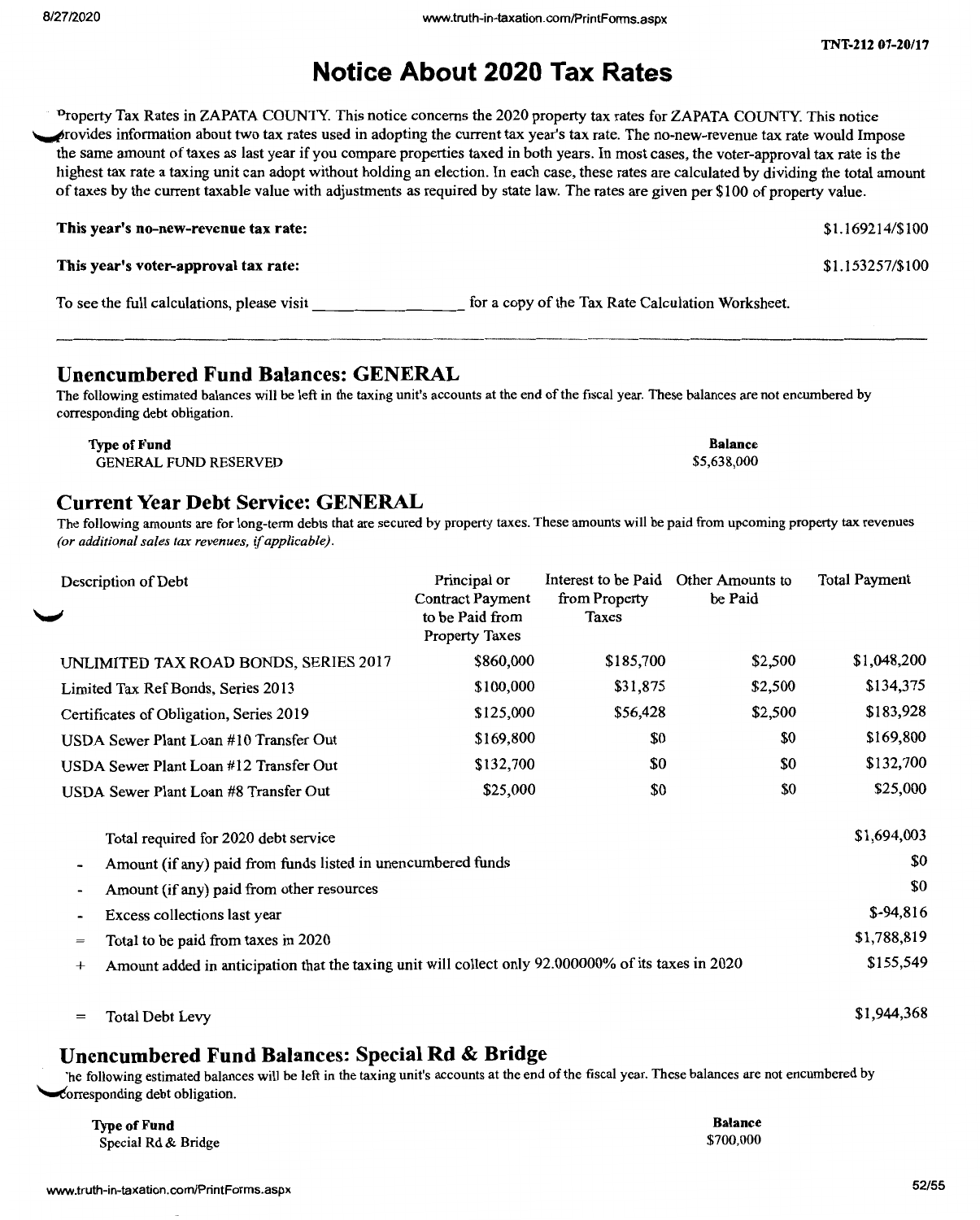#### **Unencumbered Fund Balances: Farm Mkt Road**

The following estimated balances will be left in the taxing unit's accounts at the end of the fiscal year. These balances are not encumbered by corresponding debt obligation.

**Type of Fund**  Farm Mkt Road

**Balance**  \$320,000

#### **Voter-Approval Tax Rate Adjustments**

#### **State Criminal Justice Mandate**

The ZAPATA COUNTY County Auditor certifies that ZAPATA COUNTY County has spent \$0 (minus any amount received from state revenue for such costs) in the previous 12 months for the maintenance and operations cost of keeping inmates sentenced to the Texas Department of Criminal Justice. ZAPATA COUNTY County Sheriff has provided ZAPATA COUNTY information on these costs, minus the state revenues received for reimbursement of such costs. This increased the voter-approval tax rate by \$0.000000/\$100.

#### **Indigent Health Care Compensation Expenditures**

The ZAPATA COUNTY spent \$0 from July I, 2019 to June 30, 2020 on indigent health care compensation procedures at the increased minimum eligibility standards, less the amount of state assistance. For the current tax year, the amount of increase above last year's enhanced indigent health care expenditures is \$0. This increased the voter-approval tax rate by \$0.000000/\$100.

#### **Indigent Defense Compensation Expenditures**

The ZAPATA COUNTY spent \$0 from July I, 2019 to June 30, 2020 to provide appointed counsel for indigent individuals, less the amount of state grants received by the county. In the preceding year, the county spent \$0 for indigent defense compensation expenditures. The amount of increase above last year's indigent defense expenditures is \$0. This increased the voter-approval rate by \$0.000000/\$100 to recoup the increased expenditures.

#### **Eligible County Hospital Expenditures**

The ZAPATA COUNTY spent \$0 from July I, 2019 to June 30, 2020 on expenditures to maintain and operate an eligible county hospital. In the preceding year, the ZAPATA COUNTY spent \$0 for county hospital expenditures. For the current tax year, the amount of increase above last year's expenditures is \$0. This increased the voter-approval tax rate by \$0.000000/\$100 to recoup the increased expenditures.

This notice contains a summary of the no-new-revenue and voter-approval calculations as certified by Name of person preparing this notice: Position: Date prepared: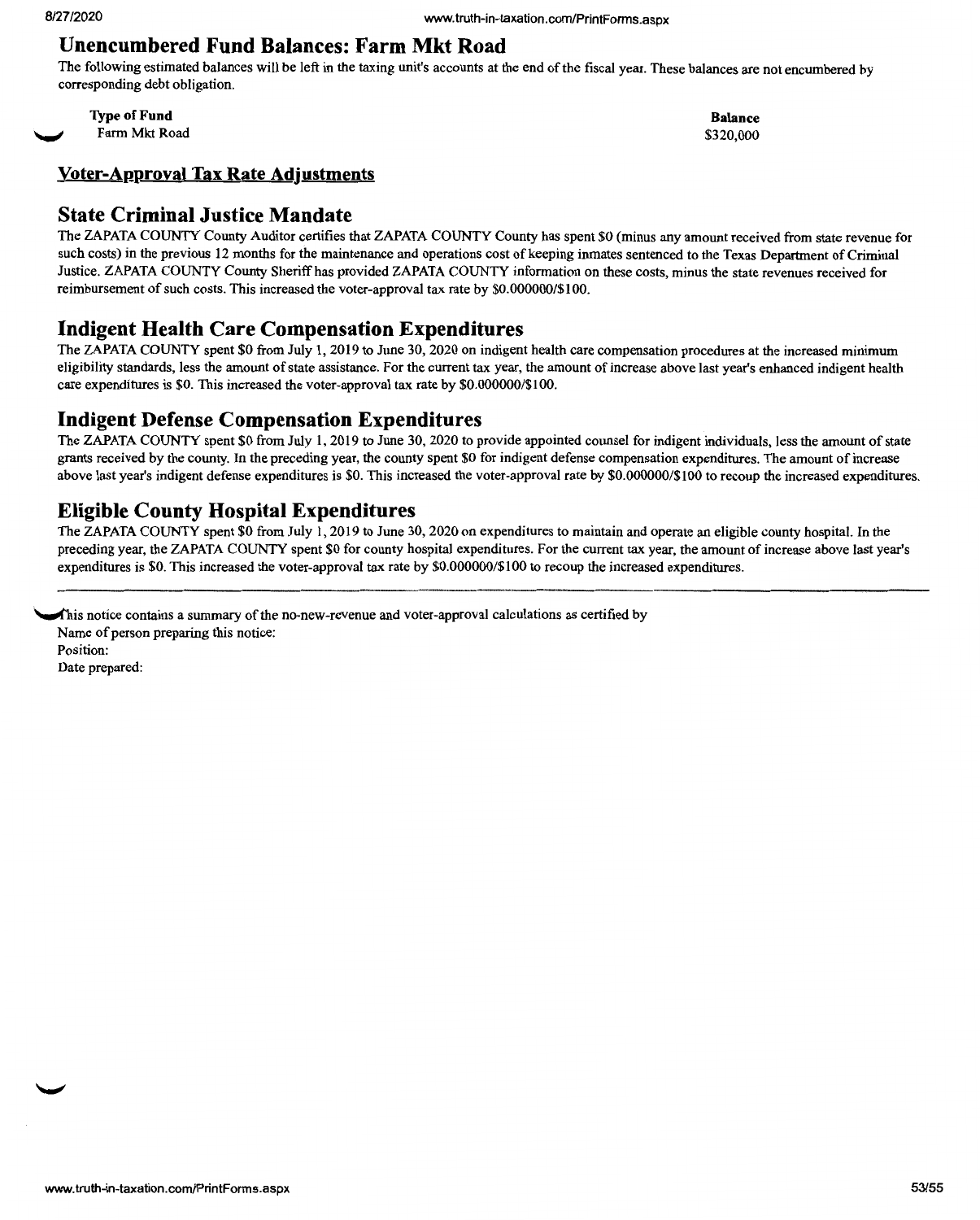*Statements required in notice* if *the proposed tax rate does not exceed the lower of the no-new-revenue tax rate or the voterapproval tax rate, as prescribed by Tax Code §26.061.* 

# **NOTICE OF MEETING TO VOTE ON TAX RATE**

A tax rate of \$0.924026 per \$100 valuation has been proposed by the governing body of ZAPATA COUNTY.

PROPOSED TAX RATE \$0.924026 per \$100<br>NO-NEW-REVENUE TAX RATE \$1.169214 per \$100 NO-NEW-REVENUE TAX RATE \$1.169214 per \$100<br>VOTER-APPROVAL TAX RATE \$1.153257 per \$100 VOTER-APPROVAL TAX RATE

The no-new-revenue tax rate is the tax rate for the 2020 tax year that will raise the same amount of property tax revenue for ZAPATA COUNTY from the same properties in both the 2019 tax year and the 2020 tax year.

The voter-approval rate is the highest tax rate that ZAPATA COUNTY may adopt without holding an election to seek voter approval of the rate.

The proposed tax rate is not greater than the no-new-revenue tax rate. This means that ZAPATA COUNTY is not proposing to increase property taxes for the 2020 tax year.

A PUBLIC MEETING ON THE PROPOSED TAX RATE WILL BE HELD ON August 24, 2020 at 9:00 AM at Commissioner's Court, 200 E. 7th Ave., Zapata, TX.

The proposed tax rate is also not greater than the voter-approval tax rate. As a result, ZAPATA COUNTY is not required to hold an election to seek voter approval of the rate. However, you may express your support for or opposition to the proposed tax rate by contacting Zapata County Commissioner's Court of ZAPATA COUNTY at their offices or by attending the public meeting mentioned above.

YOUR TAXES OWED UNDER ANY OF THE TAX RATES MENTIONED ABOVE CAN BE CALCULATED AS FOLLOWS:

Property tax amount =  $($  tax rate  $) \times ($  taxable value of your property  $) / 100$ 

(List names of all members of the governing body below, showing how each voted on the proposal to consider the tax increase or, if one or more were absent, indicating absences.)

FOR the proposal: Judge J. Rathmell, 0. Elizondo, P. Mendoza, N. Garza, E. Martinez,

AGAINST the proposal: PRESENT and not voting: ABSENT: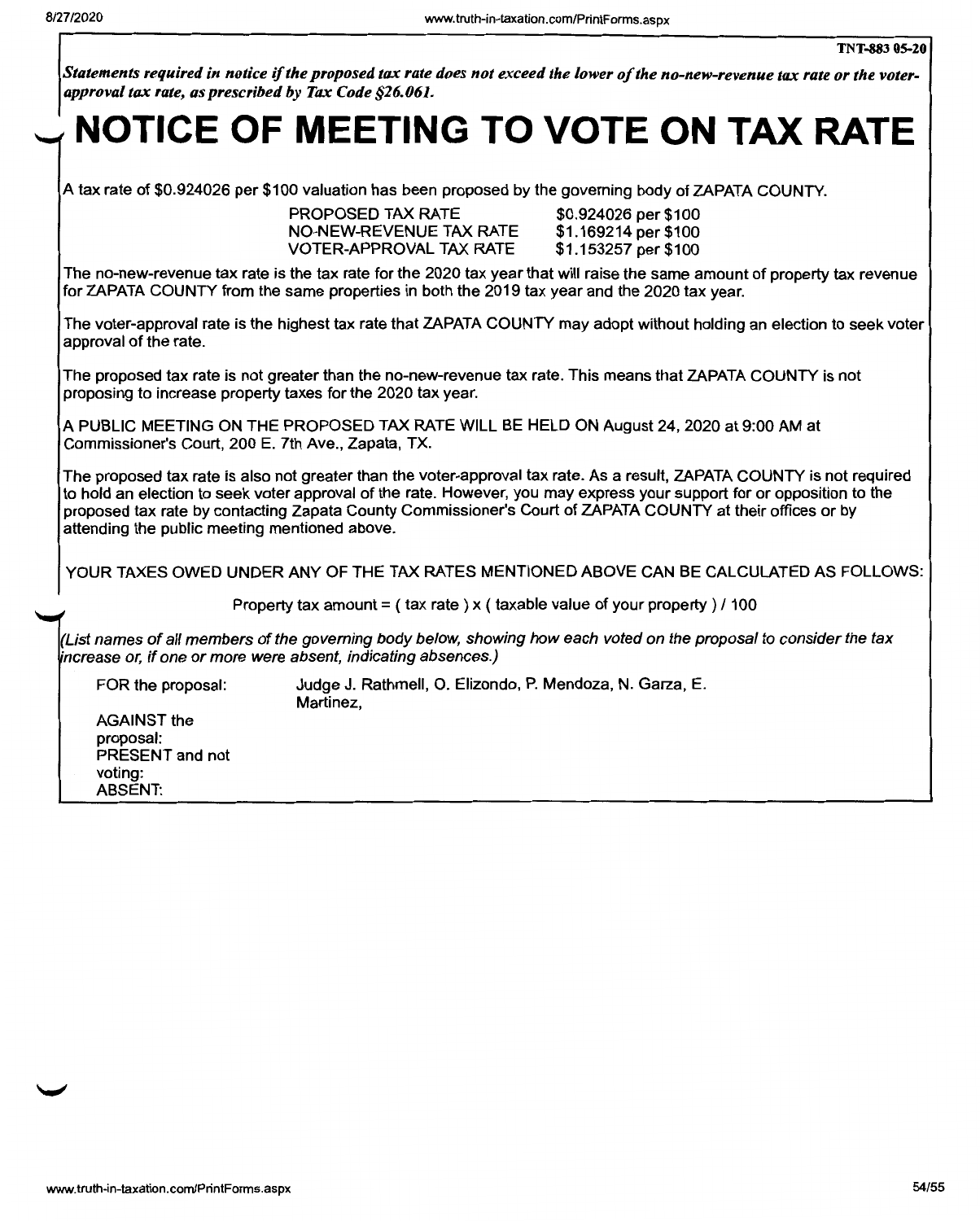The 86th Legislature modified the manner in which the voter-approval tax rate is calculated to limit the rate of growth of property taxes in the state.

The following table compares the taxes imposed on the average residence homestead by ZAPATA COUNTY last year to The taxes proposed to the be imposed on the average residence homestead by ZAPATA COUNTY this year.

|                                           | 2019        | 2020        | Change       |
|-------------------------------------------|-------------|-------------|--------------|
| Total tax rate<br>(per \$100 of<br>value) | \$0.924026  | \$0.924026  | 0% increase  |
| Average<br>homestead<br>taxable value     | \$81,936    | \$82,610    | 1% increase  |
| Tax on average<br>homestead               | \$757       | \$763       | 1% increase  |
| Total tax levy on<br>all properties       | \$9,696,837 | \$8,328,421 | 14% decrease |

For assistance with tax calculations, please contact the tax assessor for ZAPATA COUNTY at 956-765-9971 or zctax@zapatacountytx.org, or visit co.zapata.tx.us.